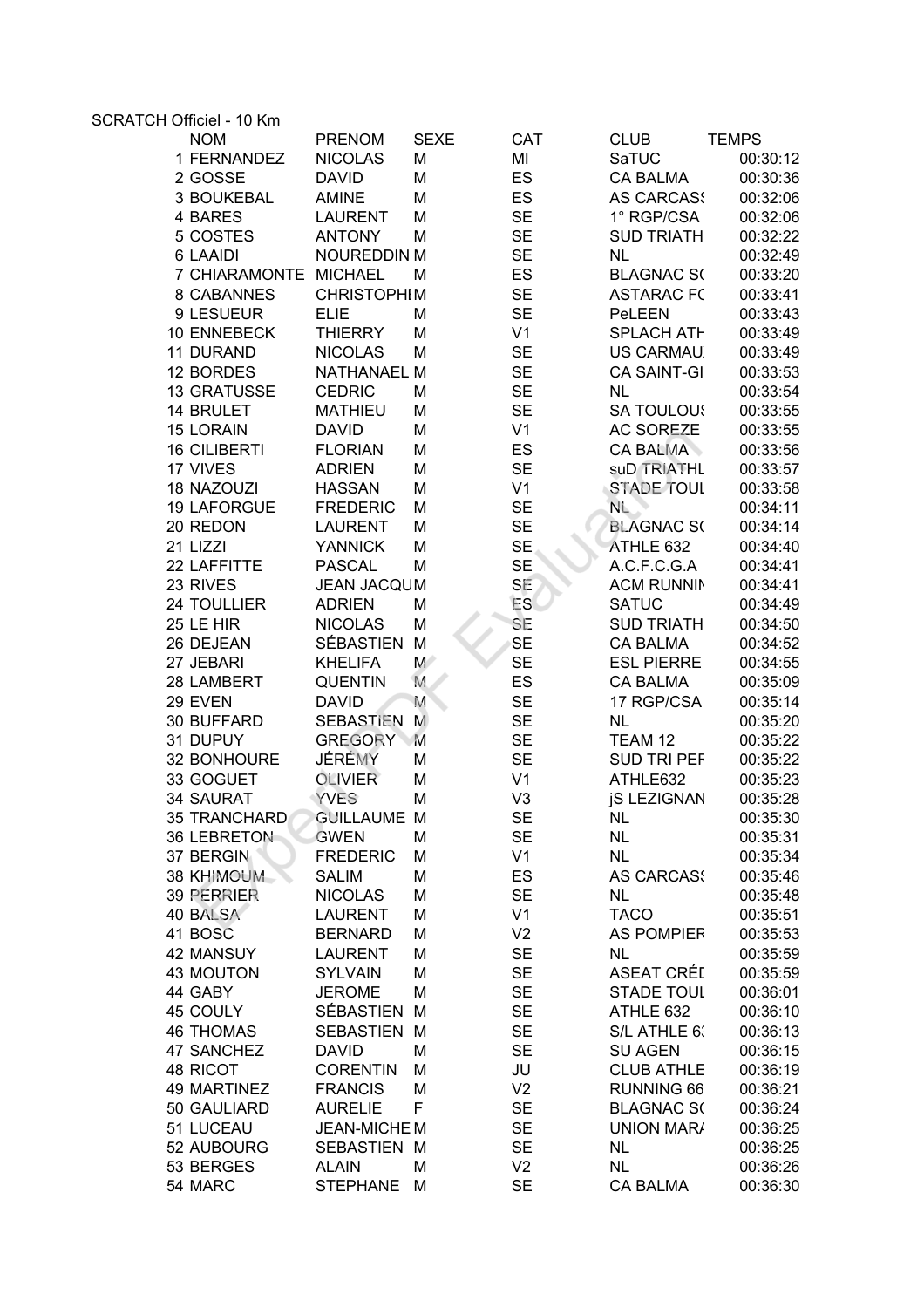| 55 RUHLMANN         | <b>PATRICIA</b>    | М           | <b>SE</b>      | <b>NL</b>          | 00:36:32 |
|---------------------|--------------------|-------------|----------------|--------------------|----------|
| 56 DORLEAC          | <b>BERTRAND</b>    | M           | <b>SE</b>      | <b>NL</b>          | 00:36:36 |
| 57 FOURCROY         | <b>JULIEN</b>      | M           | ES             | S/L ATHLE 6:       | 00:36:38 |
| 58 TAHAR            | <b>HABIB</b>       | M           | <b>SE</b>      | LA FOULEE I        | 00:36:39 |
| 59 BRENOT           | <b>RODOLPHE</b>    | M           | <b>SE</b>      | <b>NL</b>          | 00:36:41 |
| 60 LECLERE          | <b>FRANCOIS</b>    | M           | <b>SE</b>      | <b>NL</b>          | 00:36:42 |
| 61 DELYD            | <b>DIDIER</b>      | M           | V <sub>1</sub> | <b>BSC</b>         | 00:36:44 |
| 62 LECOQ            | SALOMÉ             | F           | ES             | <b>SATUC</b>       | 00:36:50 |
| 63 ABISSET          | <b>PATRICK</b>     | M           | V <sub>2</sub> | <b>CA-BALMA</b>    | 00:36:55 |
| 64 LALOUE           | <b>GUILLAUME M</b> |             | <b>SE</b>      | <b>CA BALMA</b>    | 00:36:59 |
| 65 GELDER           | <b>MARTIN</b>      | M           | JU             | <b>CA BALMA</b>    | 00:37:01 |
| 66 ROUVES           | <b>LAURENT</b>     | M           | ES             | <b>SATUC</b>       | 00:37:13 |
| <b>67 BOUTEILLE</b> | <b>BRUNO</b>       | M           | V <sub>1</sub> | <b>S/L CASTRES</b> | 00:37:18 |
| 68 REVEILLON        | <b>VINCENT</b>     | M           | V <sub>1</sub> | <b>NL</b>          | 00:37:21 |
| 69 LEBLANC          | <b>LAURENT</b>     | M           | V <sub>1</sub> | <b>CA BALMA</b>    | 00:37:26 |
| 70 KOUMI            | <b>FADI</b>        | M           | <b>SE</b>      | <b>S/L GAILLAC</b> | 00:37:32 |
| 71 BOIRON           | <b>CORENTIN</b>    | M           | ES             | S/L ATHLE 6:       | 00:37:33 |
| 72 DUREAU           | <b>GAEL</b>        | М           | V <sub>2</sub> | <b>NL</b>          | 00:37:43 |
| 73 SANSOULET        | <b>SEBASTIEN</b>   | M           | <b>SE</b>      | <b>NL</b>          | 00:37:46 |
| 74 LALANNE          | <b>JOEL</b>        | М           | V <sub>2</sub> | <b>ASTARAC FC</b>  | 00:37:48 |
| <b>75 LITIQUE</b>   | <b>PASCAL</b>      | M           | <b>SE</b>      | $N_{L}$            | 00:37:51 |
| <b>76 CATALANO</b>  | <b>THIERRY</b>     | M           | V <sub>1</sub> | MARVE;;;ATH        | 00:37:54 |
| 77 MAURICE          | <b>PHILIPPE</b>    | M           | V <sub>1</sub> | <b>CERCLE ATH</b>  | 00:37:56 |
| 78 ZOCCA            | <b>STÉPHANE</b>    | M           | <b>SE</b>      | <b>NL</b>          | 00:37:58 |
| 79 PETITEAU         | <b>PIERRE</b>      | M           | ES             | <b>NL</b>          | 00:38:02 |
| 80 PIFFARI          | JEAN-DANIEIM       |             | V2             | <b>BLAGNAC S(</b>  | 00:38:04 |
| 81 SILVERTAND       | <b>DAVID</b>       | M           | SE             | <b>NL</b>          | 00:38:05 |
| 82 HEUET            | <b>THIERRY</b>     | M           | V <sub>1</sub> | <b>AC AUCH</b>     | 00:38:07 |
| 83 LABIT            | <b>YANN</b>        | $M^{\circ}$ | <b>SE</b>      | <b>PASS RUNNI</b>  | 00:38:08 |
| 84 SPANNAGEL        | <b>MARC</b>        | M           | <b>SE</b>      | ATHLE632           | 00:38:09 |
| <b>85 TOUCHARD</b>  | <b>DAMIEN</b>      | M           | <b>SE</b>      | ATHLE 632          | 00:38:09 |
| <b>86 GARRIGUES</b> | SEBASTIEN          | M           | <b>SE</b>      | <b>NL</b>          | 00:38:10 |
| 87 DUVERGER         | PHILIPPE           | M           | V <sub>2</sub> | <b>MURET AC</b>    | 00:38:11 |
| 88 STEIN            | <b>ANTHONY</b>     | M           | <b>SE</b>      | S/L ATHLE 6.       | 00:38:11 |
| 89 DE LA GICLAIS    | <b>HERVE</b>       | M           | V <sub>2</sub> | <b>SA TOULOUS</b>  | 00:38:12 |
| 90 LEBRUN           | <b>NICOLAS</b>     | М           | CA             | <b>US COLOMIE</b>  | 00:38:13 |
| 91 LAROCHE          | JEAN-DAVID M       |             | <b>SE</b>      | <b>NL</b>          | 00:38:16 |
| 92 POURCEL          | SOPHIE             | F           | <b>SE</b>      | CA BALMA           | 00:38:17 |
| 93 VERGER           | <b>LAURENT</b>     | M           | V <sub>1</sub> | <b>NOHIC</b>       | 00:38:18 |
| 94 BARRAL           | <b>SIMON</b>       | M           | CA             | <b>BLAGNAC S(</b>  | 00:38:19 |
| 95 MOUGNIBAS        | JEAN-CLAUD M       |             | <b>SE</b>      | <b>TOULOUSE 1</b>  | 00:38:25 |
| 96 ROUSSEL          | <b>MICHEL</b>      | M           | V <sub>2</sub> | 25/11/4637         | 00:38:26 |
| 97 HOLDER           | <b>FLORIAN</b>     | M           | <b>SE</b>      | <b>BLAGNAC S(</b>  | 00:38:28 |
| 98 OLLIER           | <b>GRÉGORY</b>     | M           | <b>SE</b>      | <b>NL</b>          | 00:38:29 |
| 99 LAURET           | <b>JEAN FRANCM</b> |             | <b>SE</b>      | <b>NL</b>          | 00:38:29 |
| 100 LASPLACE        | <b>ADRIEN</b>      | M           | <b>SE</b>      | <b>NL</b>          | 00:38:31 |
| 101 ROUVELLAT       | <b>LAURENT</b>     | M           | <b>SE</b>      | <b>NL</b>          | 00:38:33 |
| 102 CNUDDE          | <b>ROBIN</b>       | M           | ES             | <b>NL</b>          | 00:38:34 |
| 103 BARRUCQ         | <b>FLORENT</b>     | M           | <b>SE</b>      | <b>NL</b>          | 00:38:36 |
| 104 ROSSONI         | <b>CEDRIC</b>      | M           | <b>SE</b>      | <b>BLAGNAC S(</b>  | 00:38:37 |
| 105 SOUSTELLE       | <b>REMI</b>        | M           | <b>SE</b>      | <b>NL</b>          | 00:38:37 |
| 106 SURPLY          | <b>ELOI</b>        | M           | <b>SE</b>      | <b>TOULOUSE 1</b>  | 00:38:37 |
| 107 PANICO          | <b>VINCENZO</b>    | М           | V <sub>3</sub> | <b>NL</b>          | 00:38:38 |
| 108 LARCHER         | <b>SEBASTIEN</b>   | M           | <b>SE</b>      | <b>NL</b>          | 00:38:38 |
| 109 BOUDOU          | <b>MARC</b>        | М           | <b>SE</b>      | <b>SPIRIDON AI</b> | 00:38:40 |
| 110 SEMPE           | SEBASTIEN M        |             | V <sub>1</sub> | LaC                | 00:38:41 |
|                     |                    |             |                |                    |          |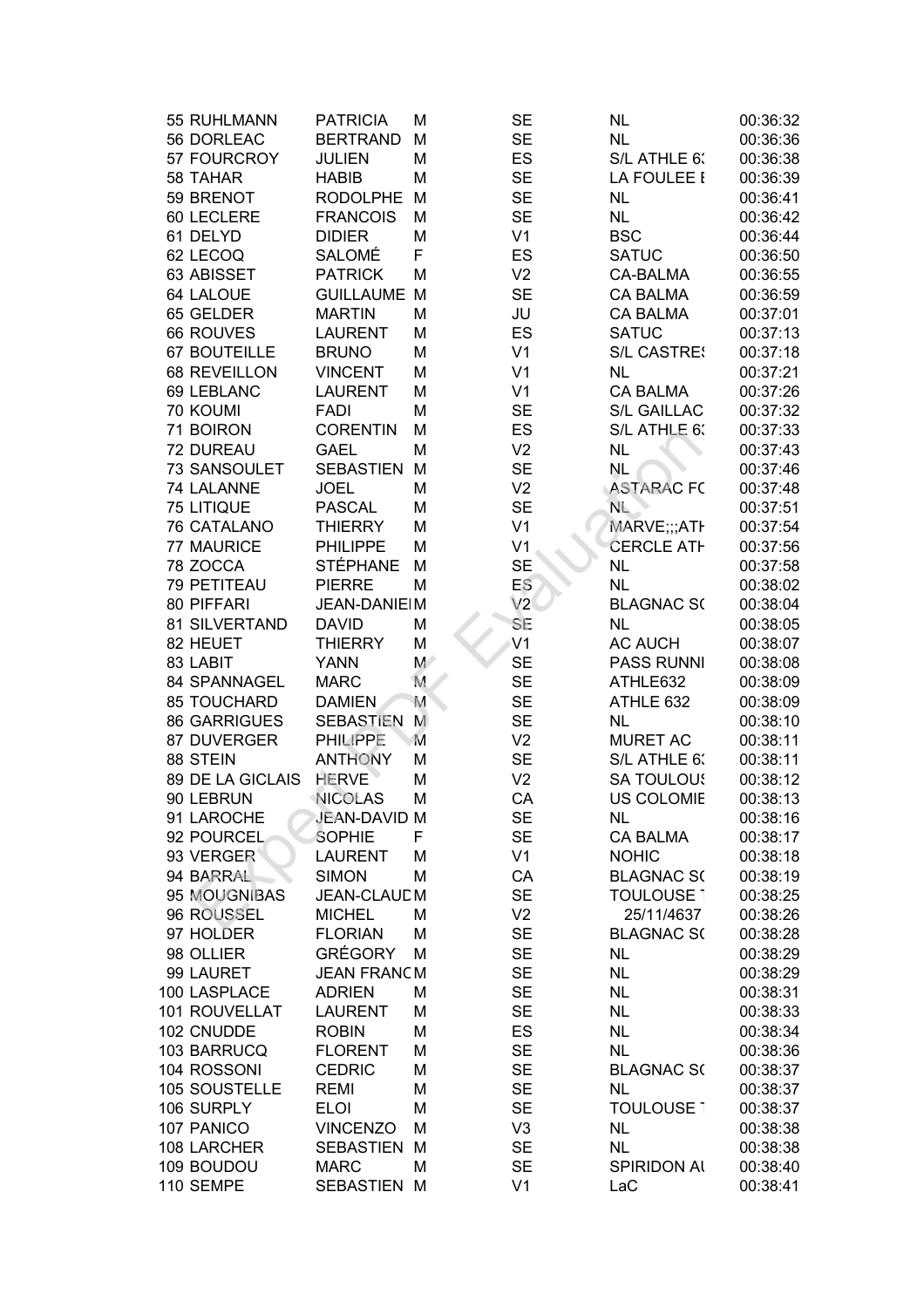| 111 PONIARD             | LÉO                | M  | <b>SE</b>      | <b>NL</b>          | 00:38:41 |
|-------------------------|--------------------|----|----------------|--------------------|----------|
| 112 SANCHEZ             | <b>ANTOINE</b>     | M  | V <sub>2</sub> | jogging club S     | 00:38:45 |
| <b>113 SALLECROIX</b>   | <b>FREDERIC</b>    | M  | V <sub>2</sub> | S/L ES AUSS        | 00:38:47 |
| 114 RAYMOND             | <b>REMY</b>        | M  | V <sub>1</sub> | <b>NL</b>          | 00:38:47 |
| 115 ABBOU               | <b>BOUZIDE</b>     | М  | V <sub>1</sub> | ATHLE 632          | 00:38:52 |
| <b>116 GAU</b>          | <b>STEPHANE</b>    | M  | V <sub>1</sub> | <b>NL</b>          | 00:38:54 |
| 117 SANCHEZ             | <b>MATHIEU</b>     | M  | <b>SE</b>      | <b>MAM</b>         | 00:38:56 |
| 118 CARIOU              | <b>TRISTAN</b>     | M  | ES             | <b>NL</b>          | 00:38:57 |
| 119 HACALA              | <b>MAXIME</b>      | М  | CA             | S/L ATHLE 6:       | 00:39:02 |
| 120 LACOMME             | <b>PATRICK</b>     | М  | V <sub>2</sub> | <b>NL</b>          | 00:39:02 |
| 121 FERREIRA            | <b>IRIS</b>        | F  | ES             | <b>SA TOULOUS</b>  | 00:39:05 |
| 122 VIDAL               | <b>SEBASTIEN</b>   | M  | <b>SE</b>      | rC CARCASS         | 00:39:07 |
| 123 FALCOU              | <b>FRANCK</b>      | M  | ES             | <b>US COLOMIE</b>  | 00:39:08 |
| 124 BAUDRON             | <b>NICOLAS</b>     | M  | <b>SE</b>      | <b>NL</b>          | 00:39:09 |
| 125 DJENDOUBI           | <b>DJEDIL</b>      | M  | V <sub>1</sub> | <b>SUD TRIATH</b>  | 00:39:10 |
| 126 FOURCROY            | <b>JEREMY</b>      | M  | JU             | S/L ATHLE 6:       | 00:39:11 |
| 127 COULY               | <b>EMMANUEL</b>    | M  | <b>SE</b>      | <b>NL</b>          | 00:39:15 |
| 128 MENDEZ              | <b>XAVIER</b>      | М  | <b>SE</b>      | <b>NL</b>          | 00:39:16 |
| 129 LAFFORGUE           | <b>LILIANE</b>     | F  | V <sub>1</sub> | <b>NL</b>          | 00:39:22 |
| 130 BENETTO             | <b>FREDERIC</b>    | M  | V <sub>1</sub> | $N_{\rm L}$        | 00:39:23 |
| 131 AIZA                | <b>YVES</b>        | M  | V <sub>1</sub> | $N_{\rm L}$        | 00:39:23 |
| 132 GARCIA              | <b>DAVID</b>       | M  | V <sub>1</sub> | <b>CA BALMA</b>    | 00:39:27 |
| 133 SALMERON            | JEAN-FRANCM        |    | V <sub>1</sub> | S/L ES AUSS        | 00:39:29 |
| 134 CLOS                | <b>CHRISTIAN</b>   | M  | V <sub>2</sub> | <b>TOAC TRIATI</b> | 00:39:30 |
| 135 CABIOC'H            | <b>MATHIEU</b>     | M  | SE             | <b>NL</b>          | 00:39:31 |
| 136 DALBEPIERRE         | <b>CHRISTOPHIM</b> |    | <b>SE</b>      | <b>UNION ATHL</b>  | 00:39:32 |
| 137 LEROND              | <b>JULIEN</b>      | M  | SE             | TOULOUSE 1         | 00:39:43 |
| <b>138 TONNAIRE</b>     | <b>HERVE</b>       | M  | V <sub>1</sub> | <b>NL</b>          | 00:39:47 |
| 139 CEREZUELA           | <b>MICHEL</b>      | M/ | V <sub>2</sub> | <b>AS CARCASS</b>  | 00:39:49 |
| 140 TAGOT               | <b>MARC</b>        | M  | V <sub>1</sub> | <b>BLAGNAC S(</b>  | 00:39:52 |
| 141 PRATS               | <b>SEBASTIEN</b>   | M  | <b>SE</b>      | <b>SA TOULOUS</b>  | 00:39:57 |
| 142 MARTIN              | <b>RICHARD</b>     | M  | V <sub>2</sub> | <b>BLAGNAC S(</b>  | 00:39:59 |
| 143 AVY                 | <b>PATRICKE</b>    | M  | V <sub>3</sub> | <b>NL</b>          | 00:40:00 |
| 144 COURCOL             | <b>THIERRY</b>     | М  | V <sub>2</sub> | <b>BON PIED BO</b> | 00:40:01 |
| 145 BASSI               | <b>JEAN MARC</b>   | M  | V <sub>1</sub> | <b>NL</b>          | 00:40:05 |
| 146 LEININGER           | ALEXANDRE M        |    | <b>SE</b>      | <b>TOAC TRIAT</b>  | 00:40:06 |
| 147 DUPAYS              | <b>FLORENTIN M</b> |    | <b>SE</b>      | Mont BRISON        | 00:40:07 |
| 148 FAISSE              | <b>GREGORY</b>     | M  | <b>SE</b>      | <b>NL</b>          | 00:40:08 |
| 149 DE-RAMMELAER WERNER |                    | M  | V <sub>1</sub> | <b>NL</b>          | 00:40:09 |
| 150 CORREIRA            | OSWALO             | M  | <b>SE</b>      | <b>NL</b>          | 00:40:09 |
| <b>151 GRUNBECK</b>     | <b>THOMAS</b>      | M  | CA             | <b>NL</b>          | 00:40:11 |
| 152 PAQVIEN             | <b>OLIVIER</b>     | М  | <b>SE</b>      | <b>NL</b>          | 00:40:14 |
| 153 GOSSE               | CARL               | М  | V <sub>2</sub> | <b>CA BALMA</b>    | 00:40:16 |
| 154 ASTEGNO             | <b>MICHAEL</b>     | M  | <b>SE</b>      | TOULOUSE 1         | 00:40:16 |
| <b>155 GIRAUDBIT</b>    | <b>GUILLAUME</b>   | M  | V <sub>1</sub> | <b>NL</b>          | 00:40:17 |
| <b>156 LEMAIRE</b>      | <b>DAVID</b>       | M  | <b>SE</b>      | S/L ATHLE 6:       | 00:40:18 |
| 157 GARAUDET            | <b>JULIEN</b>      | M  | <b>SE</b>      | ATHLE 632          | 00:40:18 |
| <b>158 BOURGOIS</b>     | MICHAËL            | M  | <b>SE</b>      | ASC ATHLÉ          | 00:40:22 |
| 159 RIVIERE             | <b>THIBAUD</b>     | M  | CA             | <b>MAZERES CO</b>  | 00:40:22 |
| 160 LAPARRE             | <b>CHRISTIAN</b>   | M  | V <sub>1</sub> | <b>CA BALMA</b>    | 00:40:26 |
| 161 DEGOIS              | <b>CORINNE</b>     | F  | V <sub>1</sub> | <b>NL</b>          | 00:40:36 |
| 162 ENGELVIN            | <b>PIERRE</b>      | M  | V <sub>2</sub> | <b>NL</b>          | 00:40:40 |
| <b>163 ANE</b>          | <b>FABRICE</b>     | M  | V <sub>1</sub> | <b>NL</b>          | 00:40:42 |
| 164 DESVERGNES          | <b>MAXIME</b>      | М  | <b>SE</b>      | <b>NL</b>          | 00:40:42 |
| 165 LAIGNEL             | <b>MICHAEL</b>     | M  | V <sub>1</sub> | <b>NL</b>          | 00:40:43 |
| 166 PODDA               | <b>ALEXANDRE M</b> |    | V <sub>1</sub> | <b>BLAGNAC S(</b>  | 00:40:47 |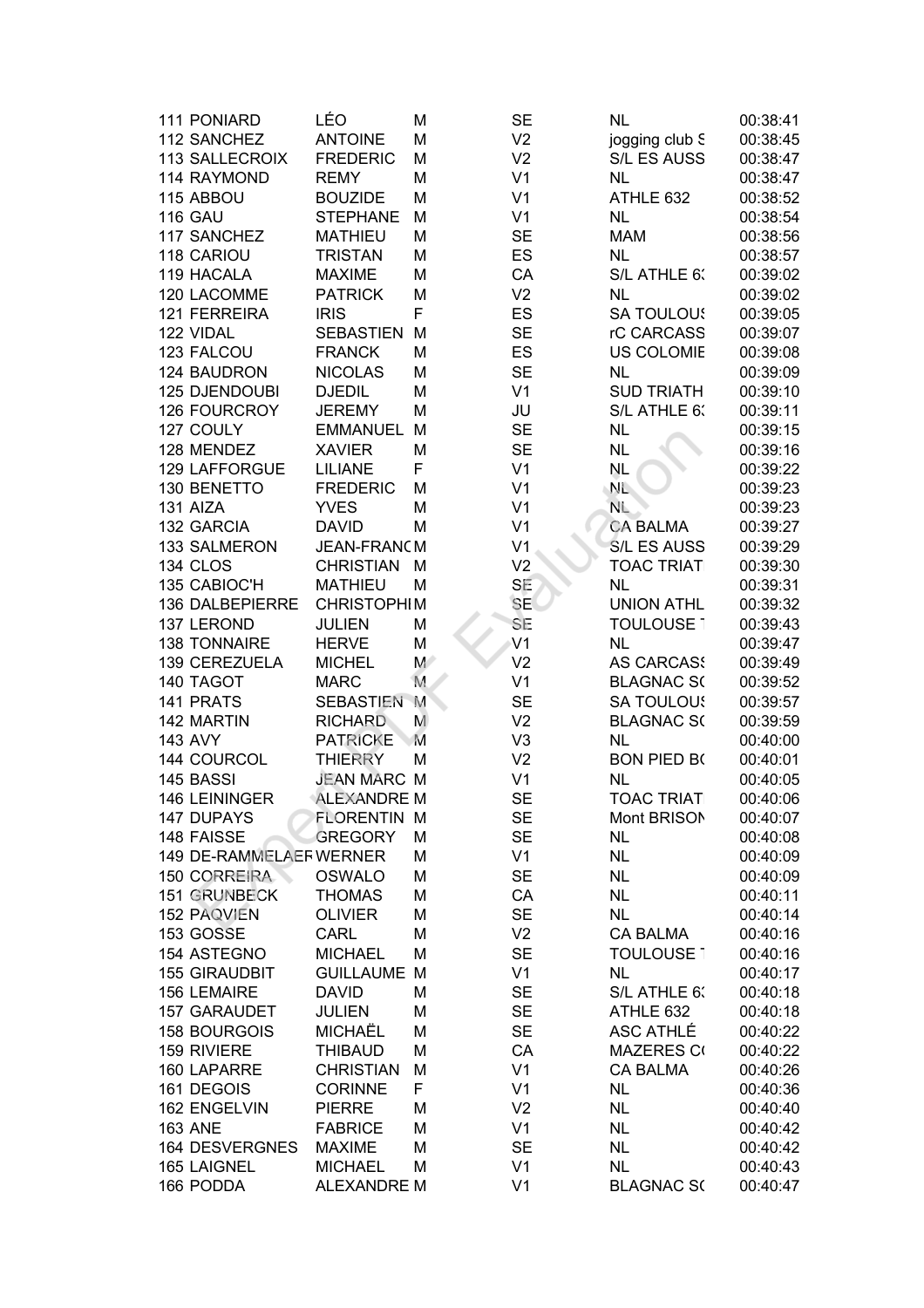| 167 ALLIOT              | PHILIPPE             | М           | V <sub>2</sub> | C A BALMA          | 00:40:48 |
|-------------------------|----------------------|-------------|----------------|--------------------|----------|
| 168 BLET                | <b>JEREMY</b>        | M           | <b>SE</b>      | <b>NL</b>          | 00:40:51 |
| 169 THIOU               | <b>HUBERT</b>        | M           | V <sub>1</sub> | TOULOUSE 1         | 00:40:54 |
| 170 BODIN               | <b>EMMANUEL</b>      | M           | V <sub>2</sub> | <b>TOULOUSE 1</b>  | 00:40:57 |
| 171 ROUSSEAU            | <b>PATRICK</b>       | M           | <b>SE</b>      | <b>USAL LATEC</b>  | 00:40:58 |
| 172 BONNAUD             | <b>MARC</b>          | М           | V <sub>1</sub> | <b>PASS RUNNI</b>  | 00:40:59 |
| 173 CAUJOLLE            | <b>CHRISTOPHIM</b>   |             | V <sub>1</sub> | NL.                | 00:40:59 |
| 174 ROCACHER            | <b>MAGALI</b>        | F           | V <sub>1</sub> | <b>BLAGNAC S(</b>  | 00:41:01 |
| 175 NURIT               | <b>JEROME</b>        | М           | <b>SE</b>      | <b>ASPF GAILL/</b> | 00:41:01 |
| 176 MEULET              | <b>PHILIPPE</b>      | M           | V <sub>1</sub> | PORTET ATH         | 00:41:04 |
| 177 ETCHECOPAR          | <b>BERTRAND</b>      | M           | V <sub>1</sub> | <b>NL</b>          | 00:41:06 |
| 178 BENSABER            | <b>TAYED</b>         | M           | V <sub>1</sub> | <b>NL</b>          | 00:41:08 |
| <b>179 FONQUERNE</b>    | <b>DIDIER</b>        | М           | V <sub>1</sub> | <b>ASPTT GRAM</b>  | 00:41:12 |
| 180 MANGIN              | <b>STEPHANE</b>      | M           | <b>SE</b>      | <b>NL</b>          | 00:41:13 |
| 181 SUDRE               | <b>YVES</b>          | M           | V <sub>2</sub> | <b>NL</b>          | 00:41:14 |
| 182 MIOMANDRE           | <b>AURELIEN</b>      | M           | <b>SE</b>      | <b>LIMOUX TRI/</b> | 00:41:16 |
| <b>183 MURCUILLAT</b>   | <b>ANDRE</b>         | M           | V <sub>1</sub> | <b>NL</b>          | 00:41:18 |
| 184 BRUN                | <b>EMMANUEL</b>      | M           | V <sub>1</sub> | <b>NL</b>          | 00:41:18 |
| 185 ROUZAUD             | <b>PIERRE</b>        | M           | V <sub>2</sub> | A.S.CARCAS         | 00:41:19 |
| <b>186 FONTAINE</b>     | <b>STÉPHANE</b>      | M           | <b>SE</b>      | NL.                | 00:41:19 |
| 187 CULIÉ               | <b>MARC</b>          | M           | V <sub>1</sub> | <b>COURIR ENS</b>  | 00:41:20 |
| <b>188 DUCOURNAU</b>    | <b>XAVIER</b>        | M           | V <sub>1</sub> | <b>BLAGNAC S(</b>  | 00:41:22 |
| <b>189 MORATAL</b>      | <b>PABLO</b>         | М           | <b>SE</b>      | NL                 | 00:41:22 |
| 190 BLANC               | JÉRÔME               | M           | <b>SE</b>      | <b>CA BALMA</b>    | 00:41:23 |
| 191 MALEYRAN TOU ROMAIN |                      | M           | JU             | <b>NL</b>          | 00:41:25 |
| 192 DHEILLY             | <b>NASSERA</b>       | F           | V2             | <b>BLAGNAC S(</b>  | 00:41:28 |
| 193 CARLIER             | <b>ALEXANDRE M</b>   |             | SE             | <b>NL</b>          | 00:41:34 |
| 194 GONZALES            | <b>DANIEL</b>        | M           | V <sub>1</sub> | <b>NL</b>          | 00:41:38 |
| 195 NIQUET              | <b>JEAN</b>          | $M^{\circ}$ | <b>SE</b>      | <b>AS PLOS</b>     | 00:41:43 |
| 196 GRUNBECK            | <b>JOCHEN</b>        | M           | V <sub>1</sub> | <b>NL</b>          | 00:41:44 |
| 197 COUDERC             | <b>JEAN-PIERRIM</b>  |             | <b>SE</b>      | <b>NL</b>          | 00:41:45 |
| 198 FAURE               | <b>PIERRE</b>        | M           | <b>SE</b>      | <b>NL</b>          | 00:41:45 |
| 199 AYGAT               | <b>NICOLAS</b>       | M           | <b>SE</b>      | <b>NL</b>          | 00:41:45 |
| 200 BOCCHI              | <b>SEBASTIEN M</b>   |             | <b>SE</b>      | ATHLÉ 632          | 00:41:47 |
| 201 MAJOREL             | <b>JEAN LOUIS M</b>  |             | V <sub>2</sub> | ULTRA MAR/         | 00:41:48 |
| 202 DUPOUY              | FABRICE              | M           | <b>SE</b>      | <b>NL</b>          | 00:41:48 |
| 203 LACOME              | JEAN-GEOR(M          |             | V <sub>1</sub> | <b>NL</b>          | 00:41:50 |
| 204 MARCATO             | <b>STEPHANE</b>      | M           | V <sub>1</sub> | <b>NL</b>          | 00:41:52 |
| 205 BHAGWANANI          | <b>RAVINDRA</b>      | M           | V <sub>1</sub> | <b>NL</b>          | 00:41:54 |
| 206 BIOLET              | <b>FREDERIC</b>      | M           | <b>SE</b>      | <b>NL</b>          | 00:41:54 |
| 207 DIEVAL              | <b>ERIC</b>          | M           | V <sub>1</sub> | rCC RSI LABI       | 00:41:55 |
| 208 DELMAS              | <b>QUENTIN</b>       | M           | <b>SE</b>      | <b>ECLA ALBI*</b>  | 00:41:58 |
| <b>209 NIS</b>          | <b>MICHEL</b>        | M           | V <sub>2</sub> | <b>NL</b>          | 00:42:01 |
| <b>210 LEVY</b>         | <b>DAMIEN</b>        | M           | <b>SE</b>      | <b>NL</b>          | 00:42:05 |
| 211 LE TOLLEC           | <b>ERIC</b>          | М           | V <sub>1</sub> | <b>NL</b>          | 00:42:07 |
| 212 AMARDEIL            | <b>NATHALIE</b>      | F           | V <sub>1</sub> | ATHLE 632          | 00:42:09 |
| 213 DUFFAU              | <b>FABIEN</b>        | M           | V <sub>1</sub> | <b>NL</b>          | 00:42:14 |
| 214 VILA                | <b>PIERRE</b>        | M           | <b>SE</b>      | <b>BLAGNAC S(</b>  | 00:42:16 |
| 215 ESTRADE             | <b>JEAN PHILIP M</b> |             | <b>SE</b>      | <b>NL</b>          | 00:42:18 |
| 216 URCUN               | <b>MATHIEU</b>       | M           | <b>SE</b>      | <b>TOULOUSE 1</b>  | 00:42:18 |
| 217 LANÇON              | <b>BENOIT</b>        | М           | <b>SE</b>      | ASC ATHLÉ          | 00:42:18 |
| 218 GELAS               | <b>ROGER</b>         | М           | V <sub>2</sub> | A.C.F.C.G.A        | 00:42:20 |
| 219 PRELROIZEN          | <b>RUDY</b>          | M           | ES             | <b>NL</b>          | 00:42:22 |
| 220 ZANIN               | <b>MARION</b>        | F           | <b>SE</b>      | LES FOULÉE         | 00:42:22 |
| 221 GADART              | <b>OLIVIER</b>       | М           | ES             | <b>AMCF</b>        | 00:42:23 |
| 222 PASQUIER            | <b>GREGORY</b>       | M           | <b>SE</b>      | <b>NL</b>          | 00:42:25 |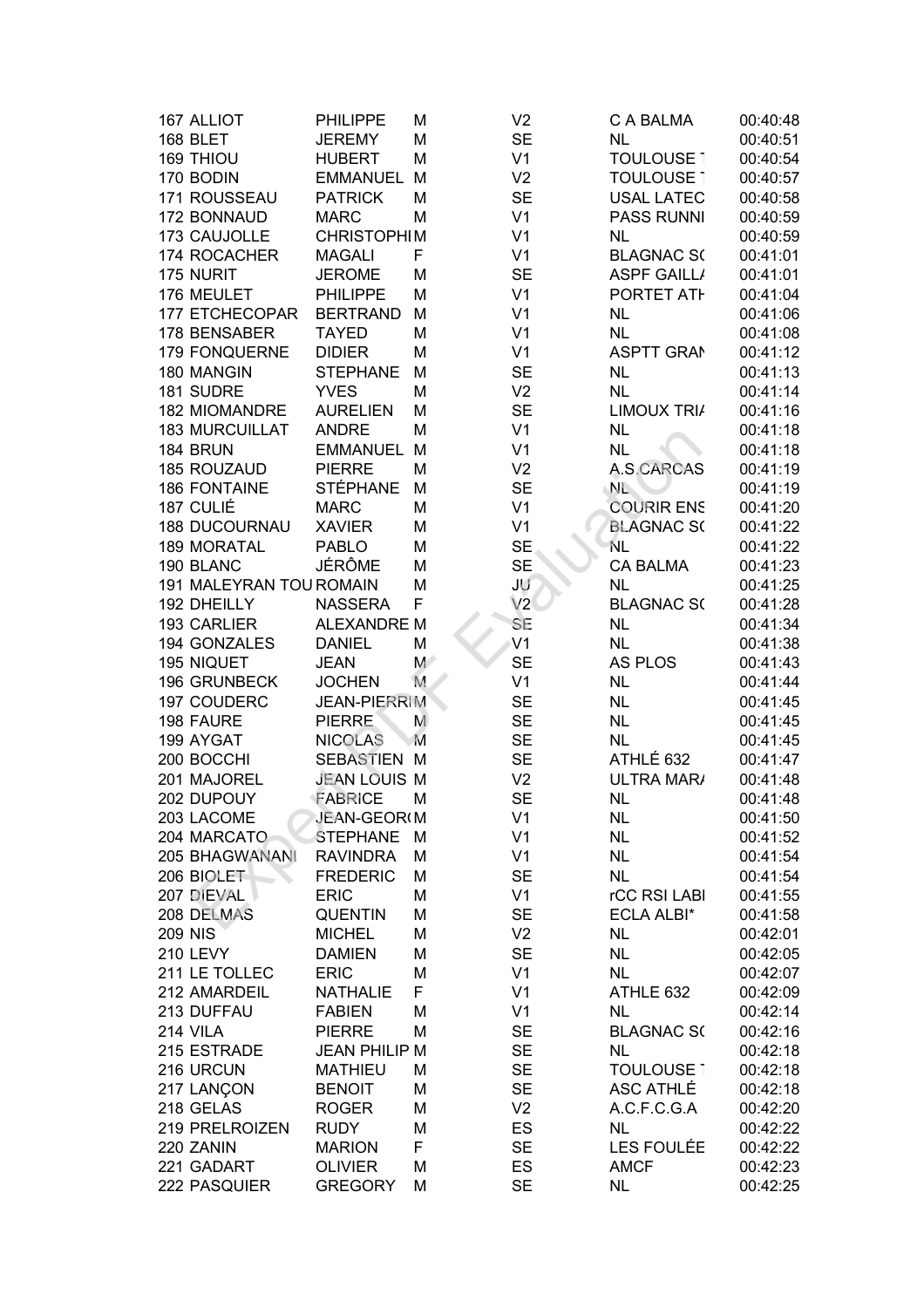| 223 SABOUREAU                 | JEAN-FRANCM                           |    | V <sub>2</sub>              | NL                       | 00:42:27             |
|-------------------------------|---------------------------------------|----|-----------------------------|--------------------------|----------------------|
| 224 MASSON                    | <b>ERIC</b>                           | М  | V <sub>2</sub>              | <b>NL</b>                | 00:42:28             |
| 225 BOURBOIN                  | <b>VERONIQUE F</b>                    |    | V <sub>1</sub>              | rCC CARCAS               | 00:42:29             |
| 226 PENELLA                   | <b>MARC</b>                           | М  | V <sub>1</sub>              | <b>NL</b>                | 00:42:31             |
| 227 THIEBLIN                  | <b>LAURENT</b>                        | М  | V <sub>1</sub>              | <b>NL</b>                | 00:42:34             |
| 228 ALVES DIAS                | <b>MICHEL</b>                         | М  | <b>SE</b>                   | ATHLE 632                | 00:42:35             |
| 229 GESSE                     | JEAN-FRANCM                           |    | V <sub>1</sub>              | <b>BLAGNAC S(</b>        | 00:42:40             |
| 230 CHAMBOSSE                 | <b>GEOFFREY</b>                       | M  | ES                          | <b>NL</b>                | 00:42:42             |
| 231 LAINE                     | <b>RICHARD</b>                        | M  | <b>SE</b>                   | <b>NL</b>                | 00:42:44             |
| 232 VOTTERO                   | <b>JEROME</b>                         | M  | V <sub>1</sub>              | S/L ENT. US              | 00:42:45             |
| 233 LERMIGEAUX                | <b>PIERRE</b>                         | М  | V <sub>2</sub>              | <b>SATUC</b>             | 00:42:45             |
| 234 LUCEAU                    | <b>FRANCIS</b>                        | М  | V <sub>3</sub>              | <b>UNION MAR/</b>        | 00:42:46             |
| 235 ROQUES                    | <b>SANDRINE</b>                       | F  | V <sub>1</sub>              | <b>MURET AC</b>          | 00:42:46             |
| 236 COUREAU                   | JEAN-MICHE M                          |    | V <sub>1</sub>              | <b>SA TOULOUS</b>        | 00:42:46             |
| 237 POUJOL                    | <b>THIBAULT</b>                       | М  | <b>SE</b>                   | <b>NL</b>                | 00:42:46             |
| 238 PERATE                    | <b>BORYCE</b>                         |    | V <sub>1</sub>              | <b>NL</b>                |                      |
|                               |                                       | М  |                             |                          | 00:42:47             |
| 239 BIARGE                    | <b>GEOFFREY</b>                       | М  | <b>SE</b>                   | <b>FIDJIAN SEV</b>       | 00:42:47             |
| 240 NOGRIS                    | <b>FLORIAN</b>                        | М  | <b>SE</b>                   | <b>SUD TRIATH</b>        | 00:42:48             |
| 241 BRUNET                    | <b>CELINE</b>                         | F  | <b>SE</b>                   | <b>CA BALMA</b>          | 00:42:49             |
| 242 LUCIEN                    | <b>HELENE</b>                         | F  | V <sub>1</sub>              | <b>SA TOULOUS</b>        | 00:42:52             |
| 243 FRANCHET                  | JEAN-FRANCM                           |    | V <sub>2</sub>              | $N_{\rm L}$              | 00:42:54             |
| 244 SIJACIC                   | <b>NIKOLA</b>                         | М  | JU                          | NE.                      | 00:42:59             |
| 245 SOYER                     | <b>PATRICE</b>                        | М  | V <sub>1</sub>              | NL                       | 00:42:59             |
| 246 GAMEZ                     | <b>JEAN ANDRÉM</b>                    |    | V <sub>1</sub>              | <b>ASEATL</b>            | 00:43:02             |
| 247 ROUABHI                   | <b>CHERIF</b>                         | М  | SE                          | <b>NL</b>                | 00:43:02             |
| 248 CAZABAN                   | <b>STEPHANE</b>                       | М  | <b>SE</b>                   | <b>UA LOURDES</b>        | 00:43:04             |
| 249 LEGRAS                    | <b>JEAN YVES</b>                      | M  | V <sub>2</sub>              | <b>NL</b>                | 00:43:06             |
| 250 CONSIL                    | <b>ANTONY</b>                         | М  | <b>SE</b>                   | LaS GROULC               | 00:43:08             |
| 251 CUNIN                     | HÉLÈNE                                | E  | V <sub>1</sub>              | <b>NL</b>                | 00:43:09             |
| 252 JUROWSKI                  | <b>ALAIN</b>                          | M. | V <sub>1</sub>              | <b>NL</b>                | 00:43:10             |
| 253 AESCHBACHER PHILIPPE      |                                       | M  | V <sub>1</sub>              | <b>NL</b>                | 00:43:13             |
| 254 LOISON                    | <b>ERIC</b>                           | M  | V <sub>1</sub>              | S/L SC GRAL              | 00:43:14             |
| 255 PECH                      | <b>JEAN FRANCM</b>                    |    | V <sub>2</sub>              | <b>iS CUGNALA</b>        | 00:43:19             |
| 256 MENDEZ                    | <b>STEPHANE</b>                       | М  | <b>SE</b>                   | <b>NL</b>                | 00:43:20             |
| 257 ROLLAND                   | <b>THOMAS</b>                         | М  | CA                          | <b>S/L JEUNESS</b>       | 00:43:21             |
| 258 PERRU                     | AYMERIC                               | М  | <b>SE</b>                   | <b>NL</b>                | 00:43:22             |
| 259 DABASSE                   | CHRISTIAN                             | M  | V <sub>2</sub>              | S/L ATHLE 6:             | 00:43:24             |
| 260 SOURBIE                   | <b>KRISHNA</b>                        | М  | V <sub>1</sub>              | <b>NL</b>                | 00:43:24             |
| 261 VALVERDE                  | <b>JOSEPH</b>                         | М  | V <sub>1</sub>              | ATHLE 632                | 00:43:26             |
| 262 FIOLE                     | <b>NICOLAS</b>                        | М  | <b>SE</b>                   | <b>PASS RUNNI</b>        | 00:43:27             |
| 263 RAMALHO                   | <b>JEAN MICHE M</b>                   |    | <b>SE</b>                   | NL.                      | 00:43:29             |
| 264 PASQUALI                  | <b>JEAN FRANÇM</b>                    |    | JU                          | <b>NL</b>                | 00:43:33             |
| 265 MAUX                      | FRANCOIS M                            |    | V <sub>2</sub>              | <b>NL</b>                | 00:43:37             |
| 266 CORBIERES                 | <b>JEAN MICHE M</b>                   |    | V <sub>2</sub>              | <b>ZINZINS DES</b>       | 00:43:37             |
| 267 PEYRES                    | <b>BRICE</b>                          | М  | <b>SE</b>                   | <b>NL</b>                | 00:43:41             |
| 268 DZIEDZIC                  | <b>THOMAS</b>                         | М  | V <sub>3</sub>              | <b>NL</b>                | 00:43:41             |
| 269 DOSSARD                   | 12236 M                               |    | V <sub>1</sub>              | <b>NL</b>                | 00:43:42             |
| 270 DUPEYRE                   | <b>CEDRIC</b>                         | М  | <b>SE</b>                   | <b>NL</b>                | 00:43:42             |
| 271 TISSIER                   | <b>MANUEL</b>                         | M  | <b>SE</b>                   | <b>NL</b>                | 00:43:43             |
|                               | <b>BRIGITTE</b>                       | F  | V <sub>1</sub>              | SaM                      | 00:43:43             |
|                               |                                       |    |                             |                          |                      |
| 272 GOUMARD                   |                                       |    |                             |                          |                      |
| 273 MARIE                     | JEAN-YVES                             | M  | V <sub>2</sub>              | <b>NL</b>                | 00:43:44             |
| 274 HARTMANNS                 | <b>RUDOLF</b>                         | M  | V <sub>1</sub>              | <b>NL</b>                | 00:43:45             |
| 275 MALPEL                    | <b>THIERRY</b>                        | М  | V <sub>1</sub>              | <b>NL</b>                | 00:43:46             |
| 276 TERESKIWIEZ               | <b>CHRISTOPHIM</b>                    |    | <b>SE</b>                   | <b>NL</b>                | 00:43:47             |
| 277 COLOMBI<br>278 SCHWAELLER | <b>JEAN PHILIP M</b><br><b>DANIEL</b> | М  | <b>SE</b><br>V <sub>3</sub> | <b>NL</b><br>SL ES AUSSI | 00:43:51<br>00:43:52 |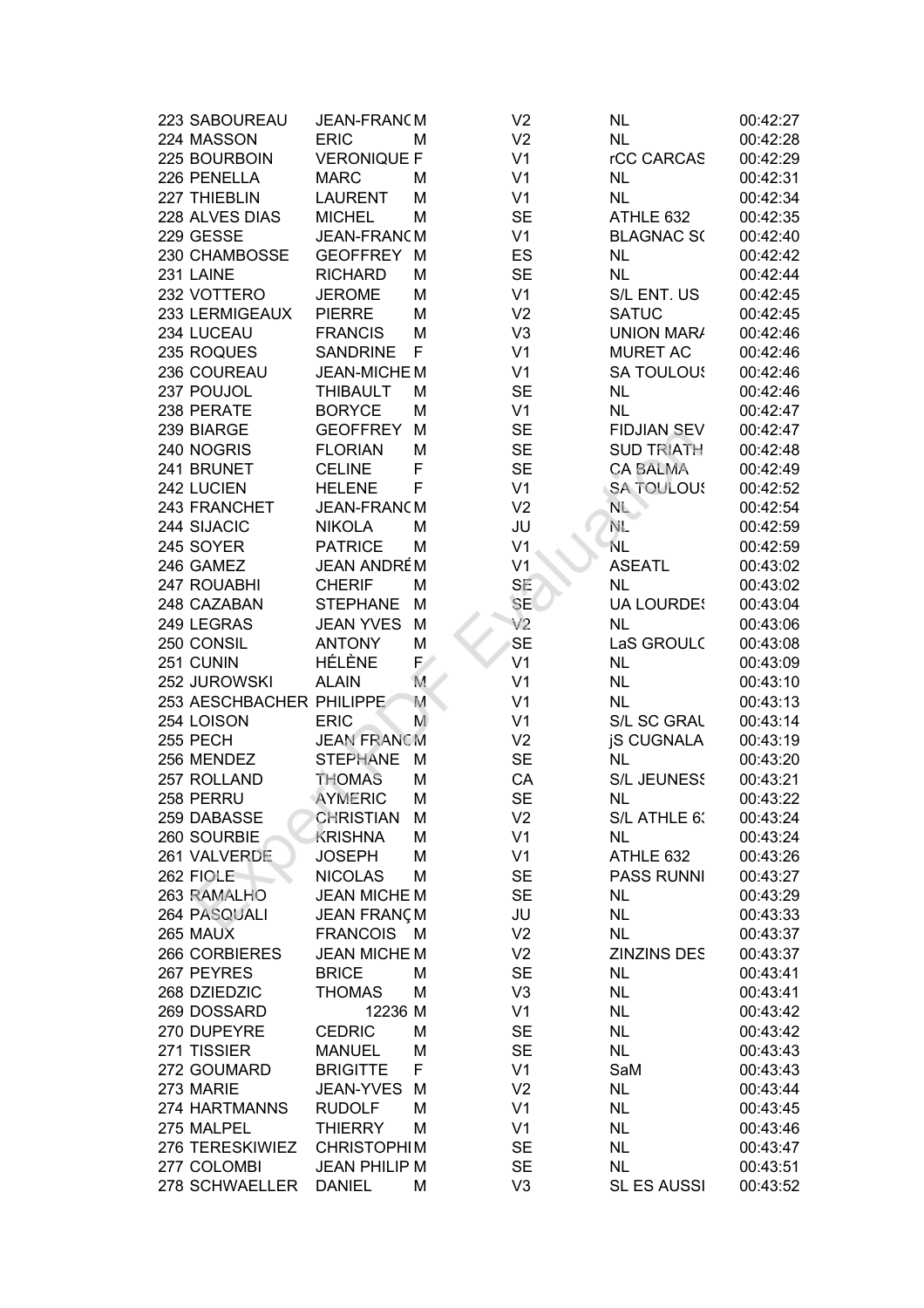| 279 FABES                | <b>VINCENT</b>     | М     | <b>SE</b>      | <b>NL</b>          | 00:43:54 |
|--------------------------|--------------------|-------|----------------|--------------------|----------|
| 280 BADIN                | <b>LUDOVIC</b>     | Μ     | <b>SE</b>      | <b>NL</b>          | 00:43:55 |
| 281 SACILOTTO            | <b>VINCENT</b>     | M     | <b>SE</b>      | <b>NL</b>          | 00:43:55 |
| 282 VAN DE STEENE MARION |                    | F     | <b>SE</b>      | <b>NL</b>          | 00:43:56 |
| 283 VENDRAMIN            | <b>CÉDRIC</b>      | M     | <b>SE</b>      | <b>NL</b>          | 00:43:56 |
| 284 LENZI                | <b>SERGE</b>       | M     | V <sub>3</sub> | <b>CONDOM RL</b>   | 00:43:57 |
| 285 CRENEA               | <b>OLIVIER</b>     | M     | V <sub>1</sub> | jogging club S     | 00:43:58 |
| 286 SIMAT                | <b>FRANCK</b>      | M     | <b>SE</b>      | <b>NL</b>          | 00:43:59 |
| 287 LINON                | <b>ALAIN</b>       | M     | V <sub>2</sub> | <b>ASVE</b>        | 00:43:59 |
| 288 PESSATO              | <b>PHILIPPE</b>    | M     | V <sub>1</sub> | S/L ENT. US        | 00:43:59 |
| <b>289 REIZ</b>          | <b>GERARD</b>      | M     | V <sub>2</sub> | <b>NL</b>          | 00:44:01 |
| 290 GEHU                 | <b>NICOLAS</b>     | M     | JU             | <b>NL</b>          | 00:44:04 |
| 291 TYGREAT              | <b>JACQUES</b>     | M     | V <sub>2</sub> | jogging club S     | 00:44:06 |
| 292 BERTOLIN             | <b>CEDRIC</b>      | M     | <b>SE</b>      | <b>NL</b>          | 00:44:09 |
| 293 BAZBI                | <b>ANDREA</b>      | F     | <b>SE</b>      | <b>NL</b>          | 00:44:11 |
| 294 DUVAL                | <b>STEPHANE</b>    | M     | V <sub>1</sub> | <b>NL</b>          | 00:44:12 |
| 295 BAZERQUE             | <b>JOEL</b>        | M     | V <sub>2</sub> | <b>NL</b>          | 00:44:13 |
| 296 GODBILLOT            | <b>ELODIE</b>      | F     | <b>SE</b>      | S/L ATHLE 6:       | 00:44:14 |
| 297 RORATO               | <b>ANDY</b>        | M     | CA             | <b>NL</b>          | 00:44:15 |
| 298 COUILLENS            | <b>XAVIER</b>      | M     | V <sub>1</sub> | NL.                | 00:44:16 |
| 299 MAGADE               | <b>THIERRY</b>     | M     | V <sub>1</sub> | NL.                | 00:44:19 |
| 300 CAMUS                | <b>SERGE</b>       | M     | V <sub>2</sub> | <b>MAC'ADAM</b>    | 00:44:22 |
| 301 ADJAGAN              | <b>RODRIGUE</b>    | M     | JU             | NL                 | 00:44:23 |
| 302 GOGUET               | <b>ERIC</b>        | M     | V <sub>2</sub> | <b>CA BALMA</b>    | 00:44:24 |
| 303 CARETTA              | <b>MARC</b>        | M     | V <sub>1</sub> | S/L ASA LAV.       | 00:44:29 |
| 304 ANTHONY              | <b>PATRICK</b>     | M     | V <sub>1</sub> | <b>NL</b>          | 00:44:30 |
| 305 CHOMETTE             | <b>FREDERIC</b>    | Μ     | V1             | <b>NL</b>          | 00:44:32 |
| 306 VICTORI              | <b>CHRISTIAN</b>   | M     | V <sub>1</sub> | <b>NL</b>          | 00:44:34 |
| 307 TOUCHAIS             | <b>GWENAEL</b>     | $M^*$ | <b>SE</b>      | <b>ANTIBES TRI</b> | 00:44:36 |
| 308 FANTINI              | <b>SANDRA</b>      | F     | <b>SE</b>      | <b>ANTIBES TRI</b> | 00:44:36 |
| 309 MAUPEU               | <b>RENE</b>        | M     | V <sub>4</sub> | <b>AC AUCH</b>     | 00:44:37 |
| 310 CORBERUD             | <b>PHILIPPE</b>    | M     | V <sub>1</sub> | <b>NL</b>          | 00:44:41 |
| 311 GOUX                 | <b>JESSY</b>       | M     | JU             | <b>NL</b>          | 00:44:41 |
| 312 MARTINE              | <b>FERRANDO</b>    | M     | V <sub>1</sub> | <b>NL</b>          | 00:44:41 |
| 313 PESCHEUX             | <b>MATHIEU</b>     | M     | <b>SE</b>      | <b>NL</b>          | 00:44:43 |
| 314 PLUTA                | <b>CHRISTINE</b>   | F     | V <sub>1</sub> | <b>NL</b>          | 00:44:45 |
| 315 VERGER               | FRÉDÉRIC           | М     | V <sub>1</sub> | EA ST QUEN         | 00:44:47 |
| 316 MORERE               | <b>YVES</b>        | M     | V <sub>2</sub> | 25/11/4637         | 00:44:50 |
| 317 LORIN                | <b>ANNE</b>        | F     | V <sub>1</sub> | <b>NL</b>          | 00:44:51 |
| 318 GIRAUD               | <b>ALBIN</b>       | M     | <b>SE</b>      | <b>COURRIR A:</b>  | 00:44:51 |
| 319 HERETE               | <b>ALAIN</b>       | M     | V <sub>2</sub> | <b>NL</b>          | 00:44:51 |
| 320 DOSSARD              | 12001 M            |       | <b>SE</b>      | <b>NL</b>          | 00:44:54 |
| 321 BREUIL               | <b>XAVIER</b>      | M     | ES             | <b>NL</b>          | 00:44:54 |
| 322 MURO                 | <b>MURIEL</b>      | F     | ES             | <b>NL</b>          | 00:44:56 |
| 323 GABILLARD            | <b>ERIC</b>        | M     | <b>SE</b>      | <b>NL</b>          | 00:44:56 |
| 324 LARAVINE             | <b>ANGE MARIEF</b> |       | V <sub>2</sub> | <b>MACADAM</b>     | 00:44:56 |
| 325 NEYRAT               | <b>XAVIER</b>      | M     | ES             | <b>MONTAUBAN</b>   | 00:44:58 |
| 326 MOLINA               | <b>LIONEL</b>      | M     | <b>SE</b>      | <b>NL</b>          | 00:44:58 |
| 327 CEACAL               | <b>FRANCISCO M</b> |       | V <sub>1</sub> | <b>NL</b>          | 00:44:58 |
| 328 HRODEJ               | <b>TOM</b>         | M     | ES             | <b>NL</b>          | 00:44:59 |
| 329 ESCALAS              | <b>CHRISTIAN</b>   | M     | V <sub>1</sub> | <b>BLAGNAC S(</b>  | 00:44:59 |
| 330 AMBERT               | <b>NATHALIE</b>    | F     | V <sub>1</sub> | <b>NL</b>          | 00:44:59 |
| 331 JACHETTA             | <b>XAVIER</b>      | M     | <b>SE</b>      | <b>NL</b>          | 00:44:59 |
| 332 FOUILLADE            | <b>ALEXANDRE M</b> |       | <b>SE</b>      | <b>NL</b>          | 00:44:59 |
| 333 LASCOUX              | <b>LAURENT</b>     | М     | <b>SE</b>      | <b>NL</b>          | 00:45:00 |
| 334 ZAPPE                | <b>ROLLAND</b>     | M     | V <sub>2</sub> | <b>NL</b>          | 00:45:00 |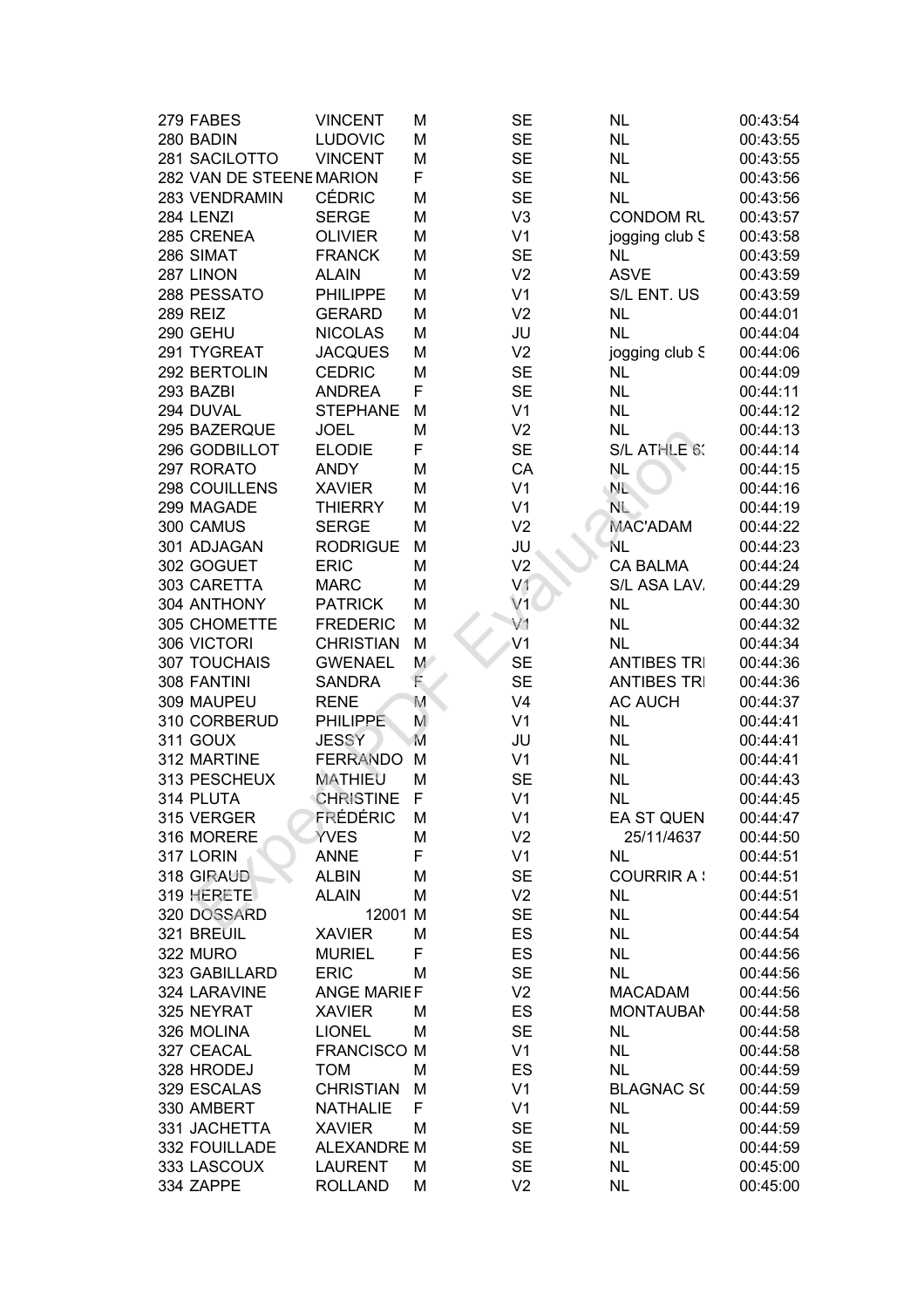| 335 RODOR                | <b>EMMANUEL M</b>   |    | <b>SE</b>      | <b>NL</b>          | 00:45:00 |
|--------------------------|---------------------|----|----------------|--------------------|----------|
| 336 CALDERINI            | SEBASTIEN M         |    | <b>SE</b>      | <b>TOULOUSE 1</b>  | 00:45:00 |
| 337 CARON                | <b>J-CHRISTOP M</b> |    | V <sub>1</sub> | <b>NL</b>          | 00:45:01 |
| 338 SEGABIOT             | <b>LIONEL</b>       | М  | <b>SE</b>      | <b>NL</b>          | 00:45:03 |
| 339 ESCASSUT             | <b>CHRISTOPHIM</b>  |    | <b>SE</b>      | <b>NL</b>          | 00:45:08 |
| 340 STIBAC               | <b>GILLES</b>       | М  | V <sub>1</sub> | <b>CA BIRAC</b>    | 00:45:09 |
| 341 CADENAT              | <b>EMMANUEL</b>     | M  | V <sub>1</sub> | <b>NL</b>          | 00:45:10 |
| 342 MOHARA               | <b>KARIM</b>        | M  | V <sub>1</sub> | <b>NL</b>          | 00:45:10 |
| 343 GARCIA               | <b>LUCAS</b>        | M  | <b>SE</b>      | <b>NL</b>          | 00:45:11 |
| 344 PEYRES               | <b>PATRICE</b>      | M  | <b>SE</b>      | <b>NL</b>          | 00:45:13 |
| 345 LE KERNEC            | <b>ARNAUD</b>       | M  | <b>SE</b>      | <b>NL</b>          | 00:45:13 |
| 346 RIPAUD               | <b>OLIVIER</b>      | M  | JU             | <b>NL</b>          | 00:45:13 |
| 347 ROBERT               | <b>CHRISTIAN</b>    | M  | V <sub>1</sub> | <b>NL</b>          | 00:45:14 |
| 348 CARDONA              | <b>PHILIPPE</b>     | M  | <b>SE</b>      | <b>NL</b>          | 00:45:15 |
| 349 BONESTEVE            | <b>THOMAS</b>       | M  | <b>SE</b>      | <b>NL</b>          | 00:45:15 |
| 350 BOUICHOU             | <b>MAXIME</b>       | M  | CA             | <b>NL</b>          | 00:45:15 |
| 351 BARRIEU              | <b>PHILIPPE</b>     | M  | V <sub>2</sub> | <b>NL</b>          | 00:45:18 |
| 352 RICHOU               | <b>ANNE-MARIEF</b>  |    | V <sub>2</sub> | <b>NL</b>          | 00:45:19 |
| 353 CHATRY               | <b>THIBAUD</b>      | M  | <b>SE</b>      | <b>NL</b>          | 00:45:20 |
| 354 DEOLIVEIRA           | <b>MARIE</b>        | F  | ES             | ATHLE 632          | 00:45:21 |
| 355 IRUBETAGOYEN PATRICK |                     | M  | <b>SE</b>      | $N_{\rm L}$        | 00:45:22 |
| 356 OLIVAN               | <b>AURELIEN</b>     | M  | V <sub>2</sub> | <b>S/L TOULOU:</b> | 00:45:23 |
| 357 KERMOAL              | <b>THIERRY</b>      | M  | V <sub>1</sub> | 'NL                | 00:45:23 |
| 358 BAGATELLA            | <b>MATHIEU</b>      | M  | ES             | <b>NL</b>          | 00:45:24 |
| 359 DUBOIS               | <b>ERIC</b>         | M  | SE             | <b>NL</b>          | 00:45:27 |
| 360 JAUBERT              | <b>CHRISTIAN</b>    | M  | V3             | <b>SPLACH TRIA</b> | 00:45:29 |
| 361 BOUSIGNAC            | <b>SYLVAIN</b>      | M  | SE             | <b>NL</b>          | 00:45:30 |
| 362 TRONCY               | <b>THIBAUT</b>      | M  | <b>SE</b>      | <b>NL</b>          | 00:45:31 |
| 363 RIPAUD               | <b>BENOIT</b>       | M/ | V <sub>1</sub> | <b>NL</b>          | 00:45:36 |
| 364 BELFASSI             | <b>ABDELHAKIMM</b>  |    | V <sub>1</sub> | <b>NL</b>          | 00:45:36 |
| 365 LAFFORGUE            | <b>RENE</b>         | M  | V <sub>3</sub> | <b>ASPTT GRAM</b>  | 00:45:38 |
| 366 HUGUENIN             | <b>CHRISTOPHIM</b>  |    | V <sub>1</sub> | <b>NL</b>          | 00:45:44 |
| 367 MOULIN               | <b>STÉPHANE</b>     | M  | V <sub>1</sub> | <b>NL</b>          | 00:45:45 |
| 368 ZAGO                 | <b>ERIC</b>         | M  | V <sub>1</sub> | <b>NL</b>          | 00:45:45 |
| 369 NILON                | JOEL                | M  | V <sub>1</sub> | <b>PASS RUNNI</b>  | 00:45:47 |
| 370 RICHOU               | RAYMOND             | M  | V <sub>2</sub> | <b>USAL LATEC</b>  | 00:45:47 |
| 371 FARGAL               | <b>ROBERT</b>       | М  | V <sub>1</sub> | <b>NL</b>          | 00:45:48 |
| 372 ANDRIEU              | LUDOVIC             | M  | <b>SE</b>      | <b>NL</b>          | 00:45:48 |
| 373 KERKOUR              | <b>ALAIN</b>        | M  | V <sub>2</sub> | <b>NL</b>          | 00:45:49 |
| 374 RACAUD               | <b>BERNARD</b>      | M  | V <sub>2</sub> | <b>NL</b>          | 00:45:50 |
| 375 PONS                 | <b>RAPHAEL</b>      | M  | CA             | <b>NL</b>          | 00:45:52 |
| 376 FADELLI              | <b>CHRISTINE</b>    | F  | V <sub>2</sub> | <b>ACA</b>         | 00:45:52 |
| 377 RIVIERE              | <b>DAVID</b>        | M  | V <sub>1</sub> | <b>MAZERES CO</b>  | 00:45:56 |
| 378 LEROUX               | <b>JULIEN</b>       | M  | <b>SE</b>      | S/L ENT. US        | 00:45:58 |
| 379 LOPEZ                | <b>HERVE</b>        | M  | <b>SE</b>      | <b>NL</b>          | 00:45:59 |
| 380 HOT                  | <b>MICKAEL</b>      | M  | <b>SE</b>      | <b>LES BOULET</b>  | 00:46:00 |
| 381 DUMON                | <b>PHILIPPE</b>     | M  | V <sub>1</sub> | <b>NL</b>          | 00:46:00 |
| 382 MEREAUX              | <b>REMI</b>         | M  | <b>SE</b>      | <b>NL</b>          | 00:46:06 |
| 383 FILHOL               | <b>ROMAIN</b>       | M  | CA             | <b>NL</b>          | 00:46:08 |
| 384 FERNANDEZ            | <b>AURÉLIO</b>      | M  | V <sub>1</sub> | <b>NL</b>          | 00:46:09 |
| 385 BONALDO              | <b>EMMANUEL</b>     | M  | <b>SE</b>      | <b>NL</b>          | 00:46:11 |
| 386 GRANDE               | <b>ALFONSO</b>      | M  | <b>SE</b>      | <b>NL</b>          | 00:46:12 |
| 387 PAUZIES              | <b>JULIEN</b>       | M  | <b>SE</b>      | <b>NL</b>          | 00:46:13 |
| 388 PALAYSI              | <b>YANNICK</b>      | F  | <b>SE</b>      | <b>NL</b>          | 00:46:13 |
| 389 RODDE                | EMMANUEL M          |    | <b>SE</b>      | <b>NL</b>          | 00:46:14 |
| 390 DE FONTAINE          | <b>NATHAN</b>       | M  | CA             | TOULOUSE (         | 00:46:15 |
|                          |                     |    |                |                    |          |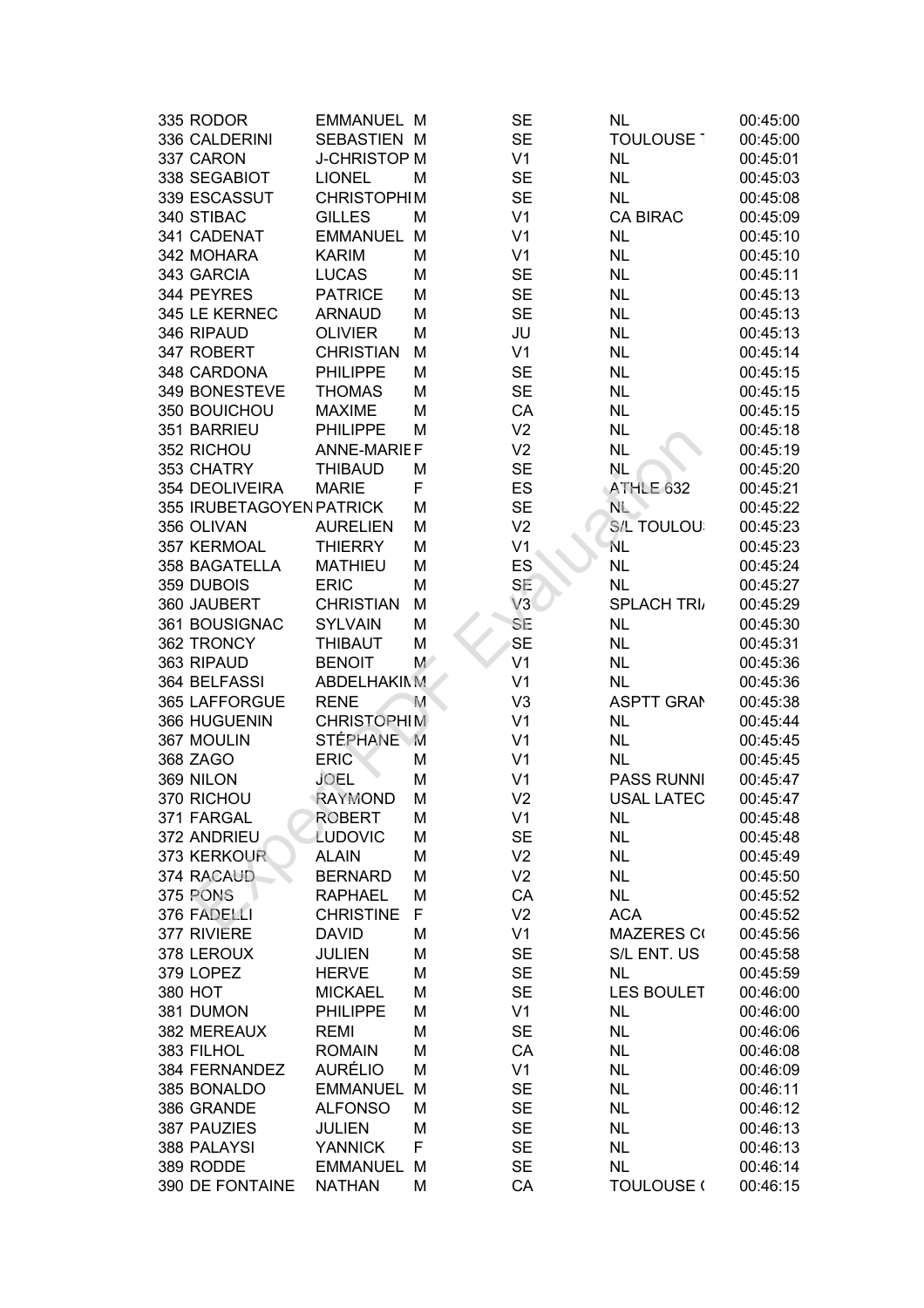| 391 CHELLAL                 | PASCAL-SAIIM        |   | V <sub>3</sub> | <b>NL</b>         | 00:46:15 |
|-----------------------------|---------------------|---|----------------|-------------------|----------|
| 392 PEREIRA                 | VALÉRY              | M | <b>SE</b>      | <b>NL</b>         | 00:46:17 |
| 393 LEBRUN                  | <b>HERVE</b>        | M | V <sub>2</sub> | <b>NL</b>         | 00:46:18 |
| 394 MORALES                 | <b>JOSE</b>         | M | V <sub>1</sub> | <b>NL</b>         | 00:46:22 |
| 395 MALPEL                  | <b>LUDOVIC</b>      | M | JU             | <b>NL</b>         | 00:46:22 |
| 396 SAVOYE                  | <b>PIERRE</b>       | M | CA             | <b>NL</b>         | 00:46:24 |
| 397 DELMUR                  | <b>MATHIEU</b>      | M | CA             | <b>NL</b>         | 00:46:24 |
| 398 CHOTARD                 | <b>JEAN LUC</b>     | M | V <sub>1</sub> | <b>SATUC</b>      | 00:46:24 |
| 399 PERUILHE                | <b>PIERRE</b>       | M | <b>SE</b>      | <b>NL</b>         | 00:46:27 |
| 400 LAMBERT                 | <b>MATHIEU</b>      | M | <b>SE</b>      | <b>NL</b>         | 00:46:27 |
| 401 BARES                   | <b>GERALD</b>       | M | <b>SE</b>      | <b>NL</b>         | 00:46:29 |
| 402 ARPIZOU                 | <b>ERIC</b>         | M | V <sub>1</sub> | <b>NL</b>         | 00:46:30 |
| 403 PALLAS                  | <b>FREDERIC</b>     | M | <b>SE</b>      | <b>NL</b>         | 00:46:31 |
| 404 MANCEL                  | <b>ADELINE</b>      | F | <b>SE</b>      | S/L ENT. US       | 00:46:33 |
| <b>405 LAGARRIGUE</b>       | <b>GILLES</b>       | M | V <sub>1</sub> | <b>NL</b>         | 00:46:34 |
| 406 MASSOL                  | <b>JEROME</b>       | M | <b>SE</b>      | <b>NL</b>         | 00:46:37 |
| 407 CHATENET                | <b>MARC</b>         | M | <b>SE</b>      | <b>NL</b>         | 00:46:39 |
| 408 BRUN                    | <b>OLIVIER</b>      | M | V <sub>1</sub> | <b>NL</b>         | 00:46:39 |
| 409 BRUAND                  | <b>SYLVAIN</b>      | M | <b>SE</b>      | NL                | 00:46:41 |
| 410 NOVA                    | <b>SEBASTIEN</b>    | M | <b>SE</b>      | NĽ.               | 00:46:41 |
| 411 GUINOT                  | <b>MARC</b>         | M | V <sub>2</sub> | NL.               | 00:46:41 |
| 412 DUFOUR                  | <b>GUILLAUME M</b>  |   | <b>SE</b>      | NE.               | 00:46:42 |
| 413 LANTIN                  | <b>BENOÎT</b>       | M | <b>SE</b>      | NL                | 00:46:43 |
| 414 GOMEZ PINA DE RUI PEDRO |                     | M | <b>SE</b>      | <b>NL</b>         | 00:46:46 |
| 415 DISCORS                 | <b>GREGOIRE</b>     | M | SE             | <b>NL</b>         | 00:46:47 |
| 416 PETITJEAN               | <b>THOMAS</b>       | М | <b>SE</b>      | <b>NL</b>         | 00:46:47 |
| 417 GREBORIO                | <b>PATRICK</b>      | М | V <sub>2</sub> | <b>NL</b>         | 00:46:50 |
| 418 CONSIL                  | <b>JEAN LUC</b>     | M | V <sub>2</sub> | LaS GROULC        | 00:46:51 |
| 419 ALCAZAR                 | JEAN PHILIP M       |   | V <sub>1</sub> | <b>NL</b>         | 00:46:52 |
| 420 BOUE                    | <b>LAURENT</b>      | M | V <sub>1</sub> | <b>NL</b>         | 00:46:52 |
| 421 MELINAND                | <b>FREDERIC</b>     | M | V <sub>1</sub> | <b>NL</b>         | 00:46:53 |
| <b>422 HATTIER</b>          | <b>FABIEN</b>       | M | <b>SE</b>      | <b>NL</b>         | 00:46:54 |
| 423 LIMOZIN                 | <b>RODOLPHE</b>     | M | <b>SE</b>      | <b>NL</b>         | 00:46:54 |
| 424 MACHURET                | <b>NICOLAS</b>      | M | <b>SE</b>      | <b>NL</b>         | 00:46:56 |
| 425 BOULARD                 | SÉBASTIEN M         |   | V <sub>1</sub> | <b>TOULOUSE 1</b> | 00:46:56 |
| 426 DOUARCHE                | <b>JEAN CLAUD M</b> |   | V <sub>2</sub> | <b>NL</b>         | 00:46:57 |
| 427 HAMEL                   | <b>MATHIAS</b>      | M | <b>SE</b>      | <b>NL</b>         | 00:46:57 |
| 428 BEDOU                   | <b>GUILLAUME M</b>  |   | <b>SE</b>      | <b>NL</b>         | 00:46:58 |
| 429 ROUANET                 | <b>JEAN PIERRIM</b> |   | V <sub>3</sub> | TOULOUSE 1        | 00:46:58 |
| 430 BOULFRAD                | ALI                 | М | V <sub>2</sub> | <b>NL</b>         | 00:46:59 |
| 431 ABADIE                  | <b>ARNAUD</b>       | M | V <sub>1</sub> | <b>NL</b>         | 00:47:00 |
| <b>432 DESCARGNES</b>       | <b>GILLES</b>       | M | V <sub>1</sub> | <b>NL</b>         | 00:47:00 |
| 433 MOLLIEN                 | <b>ROGER</b>        | M | V <sub>4</sub> | <b>NL</b>         | 00:47:02 |
| 434 RICARD                  | <b>PATRICE</b>      | М | V <sub>1</sub> | <b>NL</b>         | 00:47:02 |
| 435 SERY                    | <b>MARC</b>         | M | V <sub>1</sub> | LA RONDE V        | 00:47:03 |
| 436 ROUSSEL                 | <b>STEPHAN</b>      | M | <b>SE</b>      | <b>NL</b>         | 00:47:03 |
| 437 ASTRUC                  | <b>ERIC</b>         | M | V <sub>1</sub> | <b>NL</b>         | 00:47:04 |
| 438 CLARAZ                  | <b>CHRISTIAN</b>    | M | V <sub>1</sub> | <b>NL</b>         | 00:47:06 |
| 439 LE LUDEC                | LOIC                | M | V <sub>1</sub> | S/L ATHLE 6:      | 00:47:09 |
| 440 LIGNON                  | <b>CEDRIC</b>       | M | <b>SE</b>      | <b>NL</b>         | 00:47:09 |
| 441 ASTIER                  | <b>ERIC</b>         | M | V <sub>1</sub> | <b>PASS RUNNI</b> | 00:47:11 |
| 442 TAVE                    | <b>ANTOINE</b>      | M | <b>SE</b>      | <b>NL</b>         | 00:47:12 |
| 443 BOMART                  | <b>ANTOINE</b>      | M | V <sub>1</sub> | <b>NL</b>         | 00:47:14 |
| 444 HERAULT                 | <b>MATHIEU</b>      | M | <b>SE</b>      | <b>TOULOUSE 1</b> | 00:47:14 |
| 445 FAYOLLE                 | <b>LAURENT</b>      | M | <b>SE</b>      | <b>NL</b>         | 00:47:15 |
| 446 GUENNEC                 | <b>OLIVIER</b>      | М | <b>SE</b>      | <b>NL</b>         | 00:47:17 |
|                             |                     |   |                |                   |          |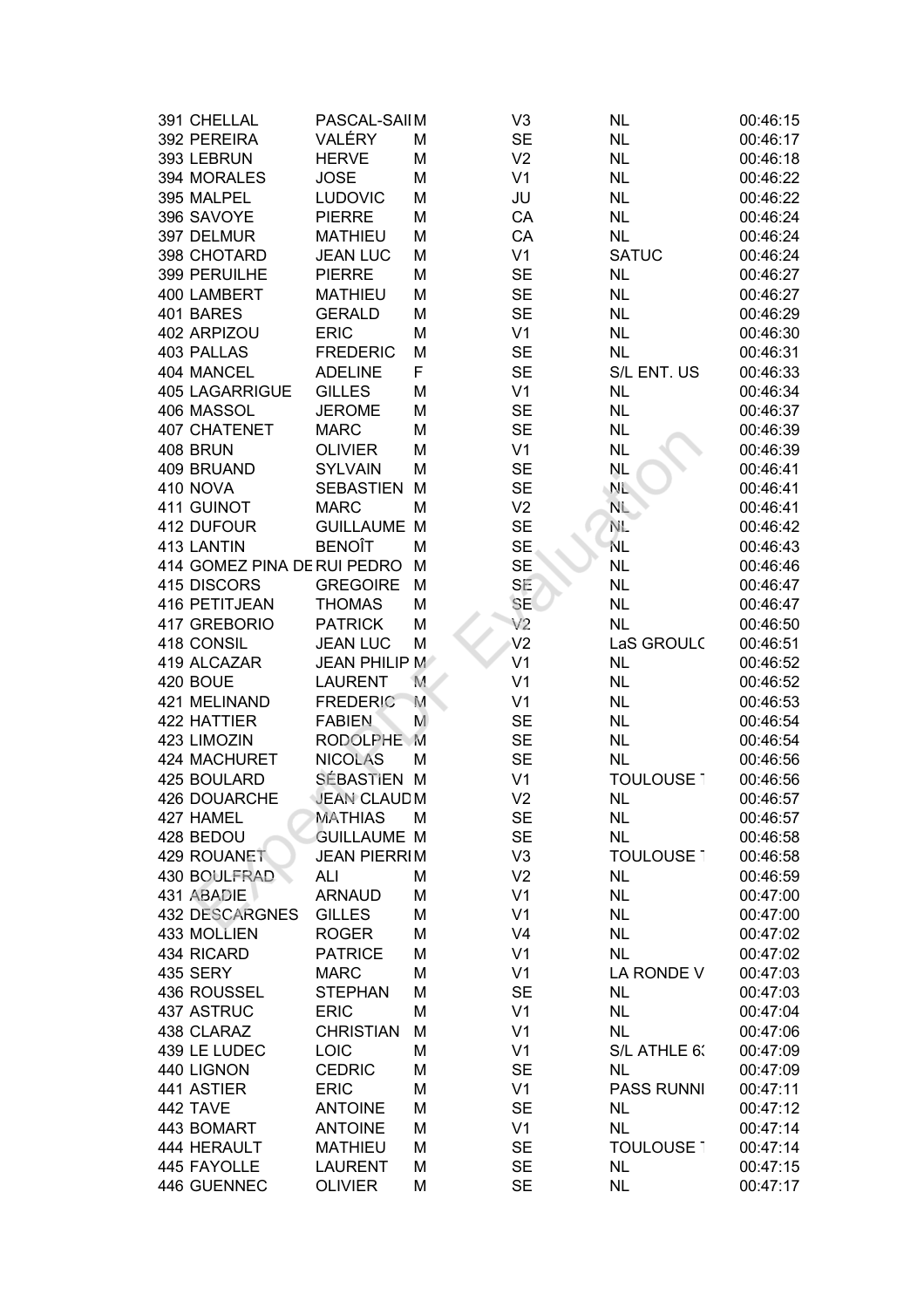| 447 DUPUY               | <b>ALAIN</b>        | M | V <sub>2</sub> | <b>NL</b>          | 00:47:17 |
|-------------------------|---------------------|---|----------------|--------------------|----------|
| 448 MARTIN              | SEBASTIEN M         |   | <b>SE</b>      | AMIEZ              | 00:47:18 |
| 449 MESSAOUI            | <b>FARID</b>        | M | <b>SE</b>      | NL                 | 00:47:19 |
| 450 ARNAL               | <b>JULIEN</b>       | M | <b>SE</b>      | <b>NL</b>          | 00:47:19 |
| 451 BOYER BRESSO GILLES |                     | M | V <sub>2</sub> | avENTURIER         | 00:47:19 |
| 452 CALVIGNAC           | <b>CÉDRIC</b>       | M | <b>SE</b>      | <b>NL</b>          | 00:47:20 |
| 453 TAILLEFER           | <b>SEBASTIEN</b>    | M | <b>SE</b>      | <b>NL</b>          | 00:47:20 |
| 454 PROUST              | <b>ERIC</b>         | M | <b>SE</b>      | <b>NL</b>          | 00:47:20 |
| 455 CORBARIEU           | <b>ROBERT</b>       | M | V <sub>2</sub> | <b>DREAM TEAI</b>  | 00:47:20 |
| 456 DUVAL               | <b>NATHALIE</b>     | F | V <sub>1</sub> | <b>SA TOULOUS</b>  | 00:47:20 |
| 457 NAVARRO             | <b>NATHALIE</b>     | F | V <sub>1</sub> | <b>NL</b>          | 00:47:23 |
| <b>458 COUTINHO</b>     | <b>BÉATRICE</b>     | F | V <sub>1</sub> | NL                 | 00:47:24 |
| 459 RENAUDIE            | <b>PATRICE</b>      | M | <b>SE</b>      | <b>NL</b>          | 00:47:26 |
| <b>460 TRAVERSE</b>     | <b>PASCAL</b>       | M | V <sub>2</sub> | S/L ATHLE 6:       | 00:47:30 |
| 461 BEC                 | <b>LAURENT</b>      | M | V <sub>1</sub> | <b>ACFCGA</b>      | 00:47:33 |
| 462 MARTRES             | SEBASTIEN M         |   | V <sub>1</sub> | <b>CTTMI</b>       | 00:47:34 |
| 463 VICTOR              | <b>CHRISTELLEF</b>  |   | <b>SE</b>      | <b>TOULOUSE 1</b>  | 00:47:35 |
| 464 SANTONE             | <b>PATRICK</b>      | M | <b>SE</b>      | <b>NL</b>          | 00:47:36 |
| 465 WITRAND             | <b>THOMAS</b>       | M | <b>SE</b>      | <b>NL</b>          | 00:47:38 |
| 466 SANCHEZ             | <b>ANDRE</b>        | M | V <sub>1</sub> | <b>AtSCAF</b>      | 00:47:38 |
| 467 VIDAL               | SÉBASTIEN           | M | <b>SE</b>      | $N_{\rm L}$        | 00:47:39 |
| <b>468 PECHAMAT</b>     | <b>DIEDIER</b>      | M | V <sub>1</sub> | NE.                | 00:47:40 |
| 469 CROS                | <b>CLÉMENT</b>      | M | <b>SE</b>      | <b>NL</b>          | 00:47:42 |
| 470 LAURET              | <b>ALBERT</b>       | M | V <sub>2</sub> | LAURAGAIS.         | 00:47:42 |
| 471 BIAIS               | LOUIS               | M | ES <sup></sup> | <b>NL</b>          | 00:47:43 |
| 472 THOMANN             | <b>STANISLAS</b>    | M | <b>SE</b>      | <b>NL</b>          | 00:47:45 |
| 473 MORALES             | <b>SERAPHIN</b>     | M | SE             | <b>NL</b>          | 00:47:46 |
| 474 ROLLAND             | <b>STEPHANE</b>     | M | V <sub>1</sub> | <b>S/L JEUNESS</b> | 00:47:47 |
| 475 DUPUY               | JEAN-MARC M         |   | V <sub>1</sub> | <b>NL</b>          | 00:47:47 |
| 476 ANTON               | SEBASTIEN M         |   | <b>SE</b>      | <b>NL</b>          | 00:47:47 |
| 477 DEPETRIS            | <b>ETIENNE</b>      | M | V <sub>3</sub> | <b>NL</b>          | 00:47:47 |
| 478 BONGARD             | <b>NICOLAS</b>      | M | V <sub>1</sub> | <b>NL</b>          | 00:47:47 |
| 479 FOULQUIE            | <b>PHILIPPE</b>     | M | <b>SE</b>      | <b>NL</b>          | 00:47:48 |
| 480 AUDEBERT            | DOMINIQUE M         |   | V <sub>2</sub> | <b>NL</b>          | 00:47:48 |
| 481 ESCAICH             | <b>CLAUDE</b>       | M | V <sub>1</sub> | S/L ATHLE 6:       | 00:47:49 |
| <b>482 LEFRANCOIS</b>   | <b>LYLIAN</b>       | M | <b>SE</b>      | <b>NL</b>          | 00:47:50 |
| 483 VERROQUET           | ERIC                | M | V <sub>1</sub> | <b>NL</b>          | 00:47:52 |
| 484 BELIN               | PHILIPPE            | M | V <sub>1</sub> | <b>NL</b>          | 00:47:53 |
| <b>485 ARRIVETS</b>     | <b>JOSIANE</b>      | F | V <sub>2</sub> | <b>AC AUCH</b>     | 00:47:54 |
| 486 LAHARY              | <b>CHRISTIAN</b>    | M | <b>SE</b>      | <b>NL</b>          | 00:47:55 |
| 487 COSTA               | <b>JEAN PIERRIM</b> |   | V <sub>1</sub> | <b>NL</b>          | 00:47:55 |
| <b>488 FOURTINES</b>    | <b>BERNARD</b>      | M | V <sub>1</sub> | <b>NL</b>          | 00:47:55 |
| 489 BARBARY             | <b>PATRICK</b>      | M | <b>SE</b>      | <b>NL</b>          | 00:47:56 |
| 490 BALZER              | <b>SEVERINE</b>     | F | <b>SE</b>      | <b>ACM RUNNIN</b>  | 00:47:57 |
| 491 RICHARD             | <b>PAULINE</b>      | F | <b>SE</b>      | <b>BLAGNAC S(</b>  | 00:47:57 |
| 492 GUILHOT             | <b>OLIVIER</b>      | M | <b>SE</b>      | <b>NL</b>          | 00:47:57 |
| 493 CROSNIER            | <b>MATHIEU</b>      | M | V <sub>1</sub> | <b>NL</b>          | 00:47:57 |
| 494 WINDISCH            | <b>JACKY</b>        | M | V <sub>2</sub> | <b>ASEAT CREE</b>  | 00:47:58 |
| 495 KAIL                | <b>JONAS</b>        | M | ES             | <b>NL</b>          | 00:48:02 |
| 496 TERRADE             | <b>JEAN LOUIS M</b> |   | V <sub>3</sub> | <b>NL</b>          | 00:48:03 |
| 497 PELISSIER           | <b>ALAIN</b>        | M | V <sub>2</sub> | <b>NL</b>          | 00:48:03 |
| 498 ELAOUD              | <b>FAYCAL</b>       | M | <b>SE</b>      | <b>NL</b>          | 00:48:05 |
| 499 CONTE               | <b>FRANCOIS</b>     | M | V <sub>2</sub> | <b>NL</b>          | 00:48:06 |
| 500 AUTRÉAUX            | <b>OLIVIER</b>      | M | V <sub>1</sub> | <b>NL</b>          | 00:48:06 |
| 501 CRABOL              | <b>STÉPHANE</b>     | M | <b>SE</b>      | <b>NL</b>          | 00:48:07 |
| 502 GHEUR               | <b>FRANCOIS</b>     | M | <b>SE</b>      | <b>NL</b>          | 00:48:08 |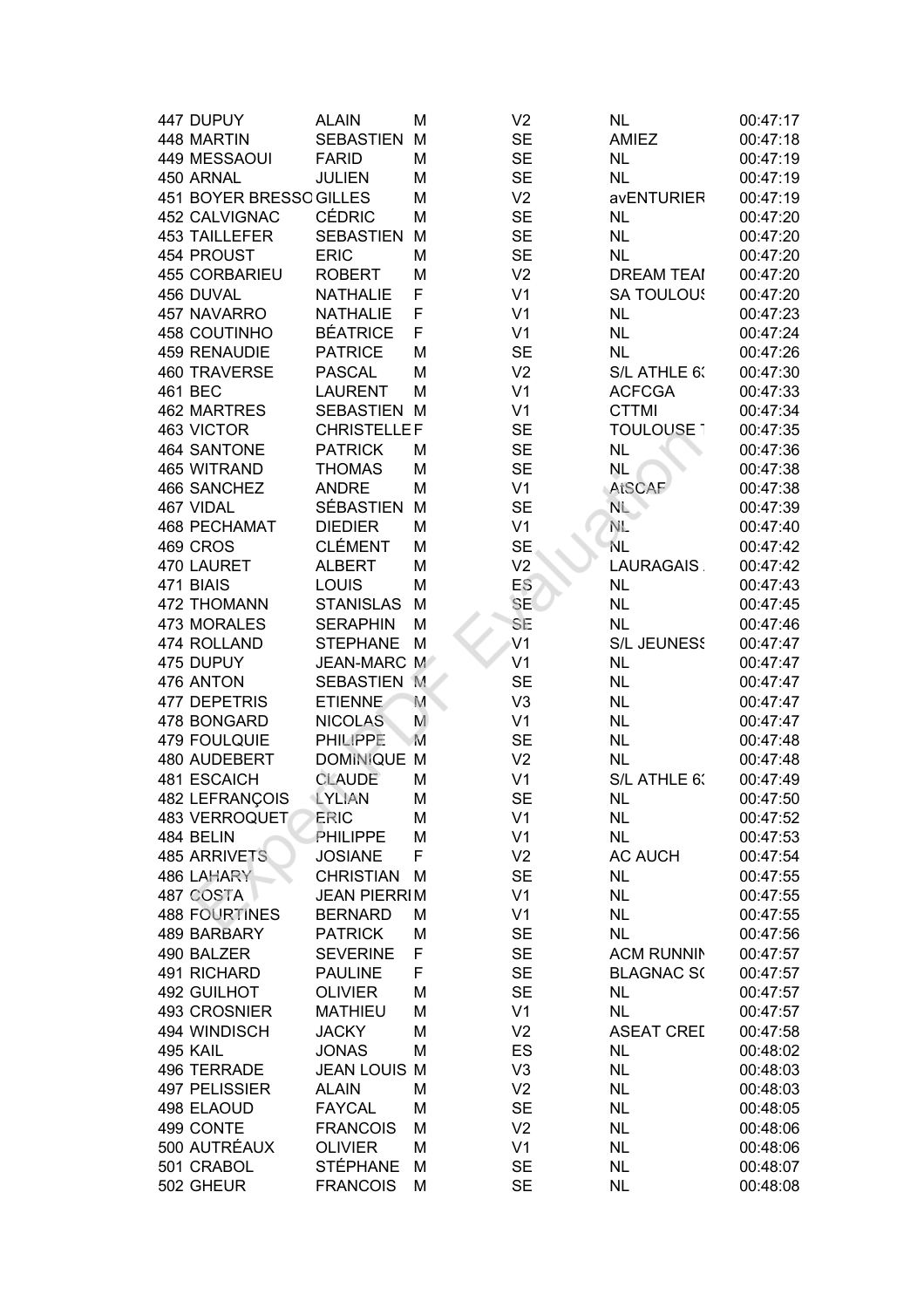| 503 SIGWARD              | <b>THOMAS</b>       | М  | <b>SE</b>      | <b>NL</b>          | 00:48:11 |
|--------------------------|---------------------|----|----------------|--------------------|----------|
| 504 BOUSQUET             | <b>JEAN LUC</b>     | М  | V <sub>1</sub> | <b>NL</b>          | 00:48:14 |
| 505 JOFFRE               | <b>GUILLAUME</b>    | M  | <b>SE</b>      | <b>NL</b>          | 00:48:16 |
| 506 ORTEGA               | SÉBASTIEN           | М  | <b>SE</b>      | <b>NL</b>          | 00:48:16 |
| 507 GIRAULT              | <b>PHILIPPE</b>     | М  | V <sub>2</sub> | <b>NL</b>          | 00:48:17 |
| 508 SIMON                | <b>FLORIAN</b>      | М  | <b>SE</b>      | <b>NL</b>          | 00:48:18 |
| 509 CARETTE              | <b>JEAN PIERRIM</b> |    | V <sub>1</sub> | <b>NL</b>          | 00:48:19 |
| 510 COCHE                | <b>YVES</b>         | М  | V <sub>2</sub> | <b>NL</b>          | 00:48:21 |
| 511 MARTIN               | <b>LUCIEN</b>       | М  | V <sub>1</sub> | <b>NL</b>          | 00:48:23 |
| 512 MARTIN               | <b>YANNICK</b>      | М  | V <sub>2</sub> | <b>NL</b>          | 00:48:24 |
| 513 THUMEREL             | <b>GERARD</b>       | М  | V <sub>1</sub> | <b>NL</b>          | 00:48:24 |
| 514 PAYOT                | JÉRÔME              | M  | <b>SE</b>      | <b>NL</b>          | 00:48:26 |
| 515 LOUBIERE             | FLORENCE F          |    | V <sub>2</sub> | <b>ASEAT CREL</b>  | 00:48:26 |
| 516 PEDEBAS              | <b>J-FRANCOIS M</b> |    | V <sub>2</sub> | <b>NL</b>          | 00:48:26 |
| 517 MATEO                | <b>ALAIN</b>        | М  | V <sub>2</sub> | <b>NL</b>          | 00:48:27 |
| 518 CHANE-PINE           | YANN CHRISM         |    | <b>SE</b>      | <b>NL</b>          | 00:48:27 |
| 519 MOLLET               | <b>PHILIPPE</b>     | М  | V <sub>2</sub> | ATHLE632           | 00:48:28 |
| 520 PERROT               | <b>CHRISTIAN</b>    | М  | V <sub>2</sub> | <b>S/L JEUNESS</b> | 00:48:29 |
| 521 ROUJEAN              | <b>LAURENT</b>      | М  | V <sub>1</sub> | <b>NL</b>          | 00:48:29 |
| 522 FAUROUX              | <b>JEAN CLAUDM</b>  |    | V <sub>3</sub> | NL.                | 00:48:30 |
| 523 DETERPIGNY           | <b>CHRISTOPHIM</b>  |    | V <sub>1</sub> | NL.                | 00:48:32 |
| 524 VASSEUR              | <b>NICOLAS</b>      | M  | <b>SE</b>      | NE.                | 00:48:34 |
| 525 CARON                | <b>JEAN BAPTISM</b> |    | JU             | ΝL                 | 00:48:36 |
| 526 ROLLAND              | <b>ISABELLE</b>     | F  | V <sub>1</sub> | <b>S/L JEUNESS</b> | 00:48:36 |
| 527 BOCCHI               | <b>ANNE</b>         | F  | SE             | ATHLÉ 632          | 00:48:38 |
| 528 SAURAT               | <b>JEROME</b>       | M  | <b>SE</b>      | <b>NL</b>          | 00:48:39 |
| 529 HATCHVEL             | <b>DAVID</b>        | M  | SE             | <b>NL</b>          | 00:48:40 |
| 530 LAURENS              | <b>CHRISTOPHIM</b>  |    | <b>SE</b>      | <b>NL</b>          | 00:48:40 |
| 531 CELLIER              | <b>ISABELLE</b>     | F/ | <b>SE</b>      | <b>NL</b>          | 00:48:41 |
| 532 SOTO                 | <b>FABIEN</b>       | M  | <b>SE</b>      | <b>NL</b>          | 00:48:42 |
| 533 LECLERCQ             | <b>MAXIME</b>       | M  | <b>SE</b>      | <b>NL</b>          | 00:48:48 |
| 534 GOUX                 | <b>JOHNNY</b>       | M  | <b>SE</b>      | <b>NL</b>          | 00:48:49 |
| 535 JOSET                | <b>VINCENT</b>      | M  | <b>SE</b>      | <b>NL</b>          | 00:48:51 |
| 536 LLORET               | <b>CHRISTOPHIM</b>  |    | <b>SE</b>      | <b>NL</b>          | 00:48:52 |
| 537 MARTINEZ             | <b>STEPHANE</b>     | M  | <b>SE</b>      | <b>NL</b>          | 00:48:53 |
| 538 SEIGNEURET           | FRANCK              | M  | <b>SE</b>      | <b>NL</b>          | 00:48:54 |
| 539 BEAUFILS             | <b>ARNAUD</b>       | M  | <b>SE</b>      | <b>NL</b>          | 00:48:54 |
| 540 SALMON               | <b>CAROLINE</b>     | F  | <b>SE</b>      | S/L TOULOU         | 00:48:54 |
| 541 DELIAT               | <b>VINCENT</b>      | М  | <b>SE</b>      | <b>NL</b>          | 00:48:56 |
| 542 GARCIA               | <b>JEAN MICHE M</b> |    | V <sub>1</sub> | <b>NL</b>          | 00:48:57 |
| 543 HACCART              | <b>PIERRE</b>       | M  | JU             | <b>NL</b>          | 00:48:57 |
| 544 RIVIERE              | <b>JEAN-PIERRIM</b> |    | V <sub>1</sub> | 25/11/4637         | 00:48:58 |
| 545 BRAUD                | <b>PASCAL</b>       | М  | V <sub>2</sub> | <b>NL</b>          | 00:48:58 |
| 546 PARELLE              | <b>THIERRY</b>      | M  | V <sub>1</sub> | <b>NL</b>          | 00:48:58 |
| 547 POISLANE             | <b>MORGANE</b>      | F. | ES             | <b>NL</b>          | 00:48:59 |
| 548 VIGGIANO             | <b>WILFRIED</b>     | М  | <b>SE</b>      | <b>NL</b>          | 00:48:59 |
| 549 GOURS                | <b>PHILIPPE</b>     | М  | V <sub>2</sub> | <b>NL</b>          | 00:49:00 |
| 550 DELALONDRE           | <b>GINO</b>         | M  | <b>SE</b>      | <b>NL</b>          | 00:49:00 |
| 551 GREGORINI            | <b>SYLVIA</b>       | F  | <b>SE</b>      | <b>NL</b>          |          |
| 552 CAMBON               |                     |    | V <sub>2</sub> | <b>NL</b>          | 00:49:01 |
|                          | <b>MICHEL</b>       | M  |                |                    | 00:49:03 |
| 553 AUBRY                | <b>BERTRAND</b>     | М  | V <sub>1</sub> | <b>NL</b>          | 00:49:04 |
| <b>554 ACED</b>          | <b>JEAN LUC</b>     | М  | V <sub>1</sub> | <b>NL</b>          | 00:49:05 |
| 555 MORIN                | <b>MARC</b>         | M  | V <sub>2</sub> | <b>NL</b>          | 00:49:06 |
| 556 RIVIERE              | <b>STEPHANE</b>     | М  | <b>SE</b>      | <b>NL</b>          | 00:49:10 |
| 557 THURY-GUENIN WILLIAM |                     | М  | <b>SE</b>      | <b>NL</b>          | 00:49:12 |
| 558 MEHER                | <b>VINCENT</b>      | M  | JU             | <b>NL</b>          | 00:49:13 |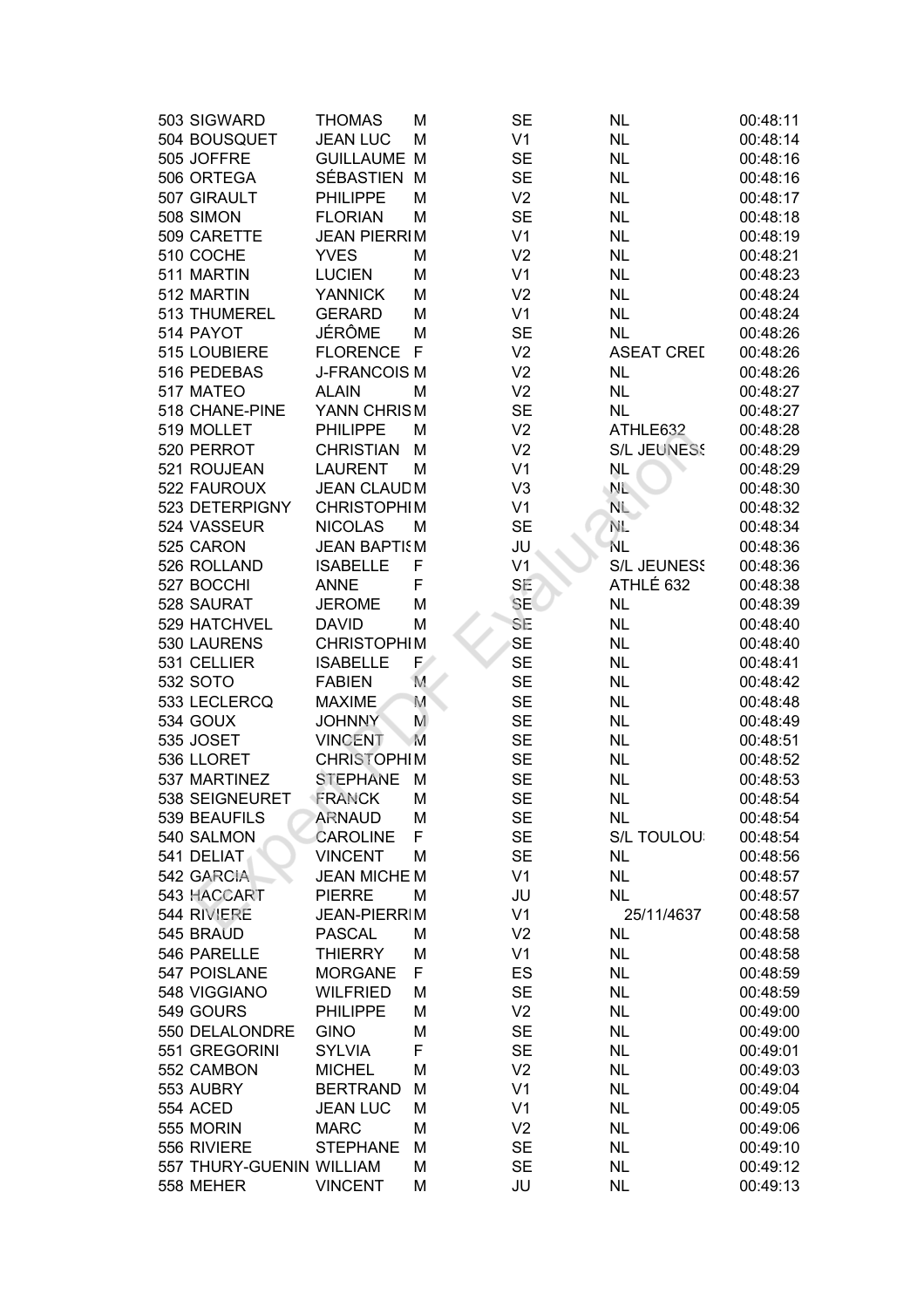| 559 PESCHEUX           | <b>HERVE</b>         | M           | V <sub>1</sub> | <b>NL</b>          | 00:49:13 |
|------------------------|----------------------|-------------|----------------|--------------------|----------|
| 560 MICHEL             | <b>THIBAUT</b>       | M           | <b>SE</b>      | <b>AtSCAF</b>      | 00:49:14 |
| 561 GIRET              | <b>JEAN CHRIS M</b>  |             | <b>SE</b>      | <b>NL</b>          | 00:49:15 |
| 562 BEILLEVERT         | <b>PHILIPPE</b>      | M           | V <sub>2</sub> | <b>NL</b>          | 00:49:16 |
| 563 BARBE              | <b>DOMINIQUE M</b>   |             | V <sub>2</sub> | <b>NL</b>          | 00:49:18 |
| 564 PONS               | STEPHANE M           |             | V <sub>1</sub> | <b>NL</b>          | 00:49:19 |
| 565 LADOUES            | <b>JEAN-PHILIP M</b> |             | <b>SE</b>      | <b>BSC</b>         | 00:49:20 |
| 566 LELANTELIN         | <b>JULIE</b>         | F           | <b>SE</b>      | <b>NL</b>          | 00:49:21 |
| 567 RAUPACH            | <b>SYLVAIN</b>       | M           | <b>SE</b>      | <b>NL</b>          | 00:49:22 |
| 568 PEGORARO           | <b>JEROME</b>        | M           | <b>SE</b>      | <b>NL</b>          | 00:49:22 |
| 569 LASSERRE           | <b>SERGE</b>         | M           | V <sub>2</sub> | <b>MACADAM</b>     | 00:49:23 |
| 570 POUTIER            | <b>VALERIE</b>       | F           | V <sub>1</sub> | <b>NL</b>          | 00:49:23 |
| 571 CLAUDEL            | <b>MARINE</b>        | F           | ES             | <b>CA BALMA</b>    | 00:49:23 |
| 572 CHABAGNO           | <b>ALEXIS</b>        | M           | V <sub>1</sub> | <b>NL</b>          | 00:49:24 |
| 573 RIVIERE            | <b>MAEVA</b>         | F           | <b>SE</b>      | <b>ASEAT CREE</b>  | 00:49:25 |
| 574 DURET              | <b>CYRILLE</b>       | M           | V <sub>1</sub> | COURRIR À :        | 00:49:26 |
| 575 SERRES             | <b>VINCENT</b>       | M           | <b>SE</b>      | <b>NL</b>          | 00:49:26 |
| 576 ARNAL              | <b>DOMINIQUE M</b>   |             | V <sub>1</sub> | <b>NL</b>          | 00:49:27 |
| 577 PLAZA              | <b>CAMILLE</b>       | F           | CA             | <b>NL</b>          | 00:49:30 |
| 578 BOUSIGNAC          | <b>MARTINE</b>       | F           | V <sub>1</sub> | NL.                | 00:49:30 |
| 579 ZILLIOX            | <b>NICOLAS</b>       | M           | ES             | <b>S/L SC GRAL</b> | 00:49:34 |
| 580 GIABICANI          | <b>LAURENT</b>       | M           | V <sub>1</sub> | NE.                | 00:49:37 |
| 581 MAIQUEZ            | <b>ALAIN</b>         | M           | V <sub>2</sub> | ΝL.                | 00:49:38 |
| 582 MASSON             | <b>XAVIER</b>        | M           | V <sub>1</sub> | <b>NL</b>          | 00:49:38 |
| 583 SARDE              | <b>ANTHONY</b>       | M           | SE             | <b>NL</b>          | 00:49:39 |
| 584 VERGES             | <b>FABIENNE</b>      | F           | V1             | <b>NL</b>          | 00:49:39 |
| 585 DJILALI            | YOUSSEF              | M           | SE             | <b>NL</b>          | 00:49:40 |
| 586 FROUVELLE          | <b>PASCAL</b>        | M           | <b>SE</b>      | <b>NL</b>          | 00:49:41 |
| 587 BIOCHE             | <b>NICOLAS</b>       | $M^{\circ}$ | <b>SE</b>      | <b>NL</b>          | 00:49:42 |
| 588 CAPPELLETTI        | <b>CYRIL</b>         | M           | V <sub>1</sub> | <b>NL</b>          | 00:49:42 |
| 589 BARTHES            | <b>REGINE</b>        | F           | V <sub>1</sub> | <b>SATUC</b>       | 00:49:43 |
| 590 IPOIVEC            | <b>ALAIN</b>         | M           | V <sub>1</sub> | <b>NL</b>          | 00:49:43 |
| 591 VADROT             | <b>MARIE EVE</b>     | νF          | V <sub>1</sub> | <b>MURET ATHI</b>  | 00:49:44 |
| 592 MANZ               | <b>PASCALE</b>       | F           | V <sub>1</sub> | <b>NL</b>          | 00:49:44 |
| 593 SORBIER            | <b>AURELIE</b>       | F           | <b>SE</b>      | <b>NL</b>          | 00:49:45 |
| 594 SIBRAC             | <b>CHANTAL</b>       | F           | <b>SE</b>      | <b>AtSCAF</b>      | 00:49:45 |
| 595 BAUVIN             | <b>NATHALIE</b>      | F           | V <sub>1</sub> | <b>NL</b>          | 00:49:48 |
| 596 MAURY              | <b>JEREMY</b>        | M           | <b>SE</b>      | <b>NL</b>          | 00:49:48 |
| 597 LACOSTE            | <b>MICHEL</b>        | M           | V <sub>2</sub> | <b>NL</b>          | 00:49:50 |
| 598 SOUILLE            | <b>EMMANUEL</b>      | M           | <b>SE</b>      | <b>NL</b>          | 00:49:51 |
| 599 NIEDERKRUGEF KLAUS |                      | M           | <b>SE</b>      | <b>NL</b>          | 00:49:51 |
| 600 POYET              | <b>ARMAND</b>        | M           | <b>SE</b>      | <b>NL</b>          | 00:49:54 |
| 601 TURCO              | <b>CHRISTOPHIM</b>   |             | <b>SE</b>      | <b>MAZERES CO</b>  | 00:49:55 |
| 602 BRETHERTON         | <b>PHILIP</b>        | М           | <b>SE</b>      | <b>NL</b>          | 00:49:57 |
| 603 POUX               | <b>JEREMIE</b>       | M           | <b>SE</b>      | S/L ATHLE 6:       | 00:49:57 |
| 604 BOURDIL            | <b>JEROME</b>        | M           | <b>SE</b>      | <b>NL</b>          | 00:49:58 |
| 605 LANGOLFF           | <b>JEAN JACQUM</b>   |             | V <sub>2</sub> | <b>NL</b>          | 00:50:00 |
| 606 CANIHAC            | <b>PHILIPPE</b>      | M           | V <sub>3</sub> | <b>NL</b>          | 00:50:01 |
| 607 BRISSON            | <b>ARMAND</b>        | M           | <b>SE</b>      | <b>NL</b>          | 00:50:02 |
| 608 ALVAREZ            | <b>AURELIE</b>       | F           | <b>SE</b>      | <b>TOULOUSE (</b>  | 00:50:02 |
| 609 CHAUMETTE          | <b>DAVID</b>         | M           | <b>SE</b>      | <b>NL</b>          | 00:50:03 |
| 610 THURIES            | <b>RAOUL</b>         | M           | V <sub>3</sub> | <b>NL</b>          | 00:50:03 |
| 611 PANICHI            | <b>ARIANNE</b>       | M           | ES             | <b>NL</b>          | 00:50:03 |
| 612 RESTES             | <b>CHANTAL</b>       | F           | <b>SE</b>      | <b>NL</b>          | 00:50:05 |
| 613 VANNIER            | <b>CHRISTOPHIM</b>   |             | <b>SE</b>      | <b>NL</b>          | 00:50:06 |
| 614 LAYBROS            | <b>PASCAL</b>        | M           | <b>SE</b>      | <b>NL</b>          | 00:50:06 |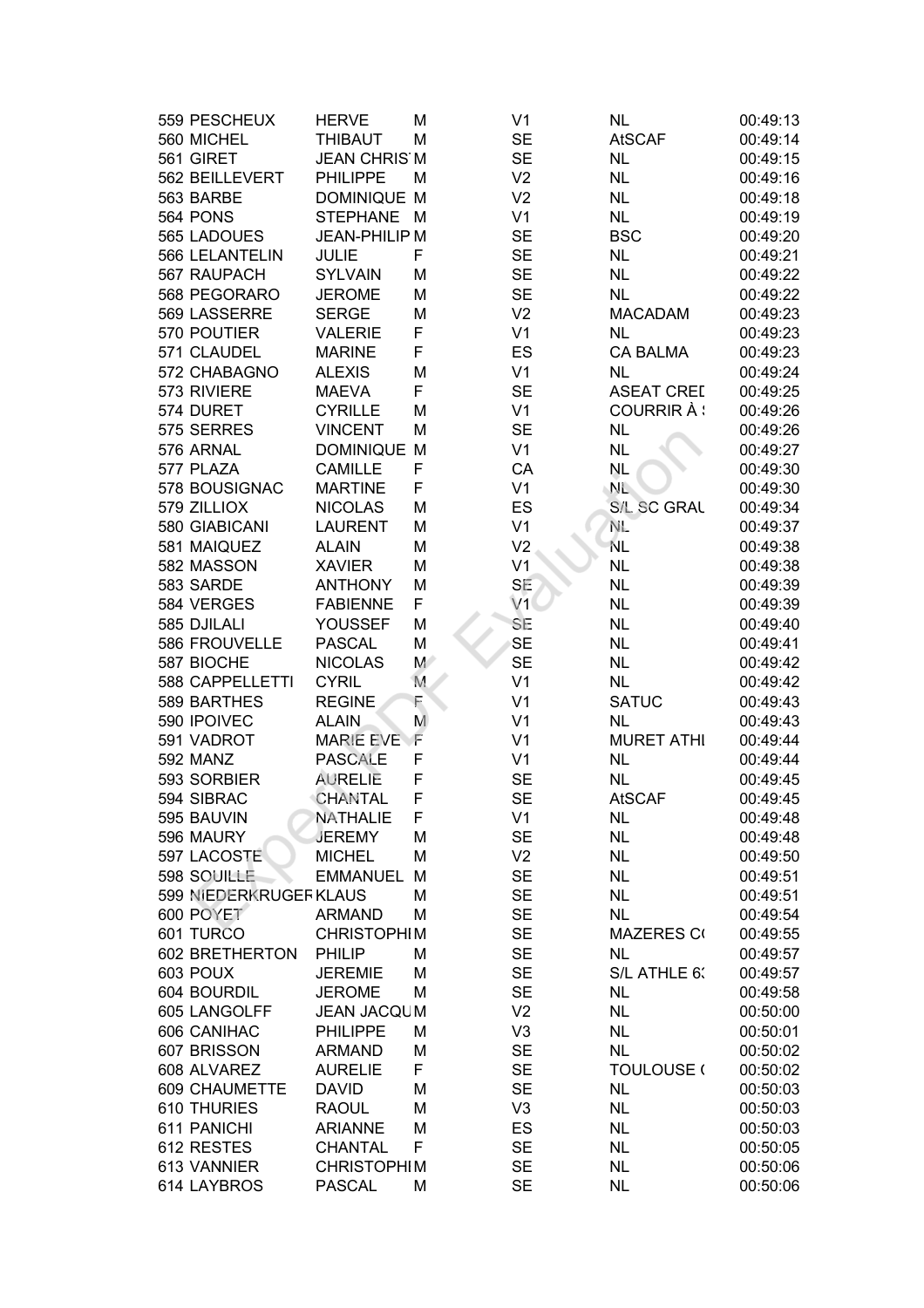| 615 PALUSCI              | TINA                | F  | V <sub>3</sub> | <b>NL</b>          | 00:50:07 |
|--------------------------|---------------------|----|----------------|--------------------|----------|
| 616 JUNG                 | <b>FRANCK</b>       | M  | <b>SE</b>      | <b>NL</b>          | 00:50:08 |
| 617 BONNAUD              | <b>ANTOINE</b>      | M  | <b>SE</b>      | <b>NL</b>          | 00:50:09 |
| 618 DE LENTAIGNE         | <b>HUBERT</b>       | М  | V <sub>1</sub> | <b>NL</b>          | 00:50:10 |
| 619 PAUCHARD             | <b>LYSIANE</b>      | F  | <b>SE</b>      | <b>S/L JEUNESS</b> | 00:50:10 |
| 620 ROUCH                | <b>PATRICIA</b>     | F  | <b>SE</b>      | <b>NL</b>          | 00:50:11 |
| 621 MIGLIORE             | <b>JOEL</b>         | M  | V <sub>2</sub> | <b>NL</b>          | 00:50:13 |
| 622 BERTRAND             | <b>PATRICIA</b>     | F. | V <sub>2</sub> | <b>ACFA</b>        | 00:50:13 |
| 623 LABROUSSE            | <b>JEROME</b>       | М  | <b>SE</b>      | <b>NL</b>          | 00:50:15 |
| 624 LE SAINT             | <b>KEVIN</b>        | M  | <b>SE</b>      | <b>NL</b>          | 00:50:16 |
| 625 CANTIE               | <b>FREDERIC</b>     | M  | <b>SE</b>      | <b>NL</b>          | 00:50:17 |
| 626 WILLIAMS             | <b>RICHARD</b>      | M  | V <sub>1</sub> | <b>NL</b>          | 00:50:18 |
| 627 RENAUDIE             | <b>STEPHANE</b>     | M  | V <sub>1</sub> | <b>NL</b>          | 00:50:18 |
| 628 FELGA                | <b>GILBERT</b>      | M  | V <sub>2</sub> | <b>NL</b>          | 00:50:19 |
| 629 BLANDINIERES         | <b>YOANN</b>        | M  | <b>SE</b>      | <b>NL</b>          | 00:50:20 |
| 630 GAMIR                | <b>EDDY</b>         | M  | <b>SE</b>      | <b>NL</b>          | 00:50:21 |
| 631 DAZA                 | <b>FRANCK</b>       | M  | V <sub>1</sub> | <b>NL</b>          | 00:50:25 |
| 632 MARTINEAU            | <b>VINCENT</b>      | M  | <b>SE</b>      | <b>NL</b>          | 00:50:28 |
| 633 ESTEVES              | <b>KEVIN</b>        | M  | <b>SE</b>      | NL                 | 00:50:29 |
| 634 FREIXES              | CAROLE              | F  | <b>SE</b>      | NL.                | 00:50:32 |
| 635 PAUL                 | <b>JEAN LOUIS M</b> |    | V <sub>1</sub> | NL.                | 00:50:32 |
| 636 PASSAQUAY            | <b>DOMINIQUE M</b>  |    | <b>SE</b>      | NE.                | 00:50:32 |
| 637 TRUFFERT             | <b>EMMANUEL M</b>   |    | V <sub>2</sub> | ÑL                 | 00:50:32 |
| 638 ESQUIROL             | <b>ROBERT</b>       | M  | V <sub>1</sub> | <b>NL</b>          | 00:50:33 |
| 639 LAURENS              | <b>GUILLAUME M</b>  |    | SE             | <b>NL</b>          | 00:50:34 |
| 640 CHICHE               | <b>DAVID</b>        | M  | V1             | <b>NL</b>          | 00:50:34 |
| 641 ASSEMAN              | <b>MANUEL</b>       | M  | V1             | <b>NL</b>          | 00:50:35 |
| 642 GLASER               | <b>BRICE</b>        | M  | <b>SE</b>      | <b>NL</b>          | 00:50:35 |
| 643 BOUSSUGE             | <b>NICOLAS</b>      | M  | <b>SE</b>      | <b>NL</b>          | 00:50:35 |
| 644 ZELMAT               | <b>JEAN-MARC</b>    | M  | V <sub>2</sub> | S/L TOULOU:        | 00:50:36 |
| 645 SAURA                | <b>JEROME</b>       | M  | <b>SE</b>      | <b>NL</b>          | 00:50:37 |
| 646 PAMIES               | <b>BRIGITTE</b>     | F. | V <sub>1</sub> | <b>PASS RUNNI</b>  | 00:50:37 |
| 647 BALIX                | <b>FRÉDÉRIC</b>     | M  | <b>SE</b>      | <b>NL</b>          | 00:50:38 |
| 648 VALDATI              | <b>CEDRIC</b>       | M  | <b>SE</b>      | <b>NL</b>          | 00:50:39 |
| 649 GAGNEPAIN            | <b>VICTORIEN</b>    | M  | ES             | <b>NL</b>          | 00:50:39 |
| 650 LAHILLE              | DAVID               | M  | V <sub>1</sub> | <b>NL</b>          | 00:50:42 |
| 651 GILET                | JEROME              | M  | <b>SE</b>      | <b>NL</b>          | 00:50:43 |
| 652 ROS                  | <b>AURÉLIEN</b>     | M  | JU             | <b>NL</b>          | 00:50:43 |
| 653 TIPHAIGNE            | <b>OLIVIER</b>      | M  | V <sub>1</sub> | <b>NL</b>          | 00:50:44 |
| 654 RAZAFIMANTSO WILLIAM |                     | M  | V <sub>2</sub> | <b>ASVE</b>        | 00:50:45 |
| 655 ROUCHARD             | <b>ETIENNE</b>      | M  | V <sub>1</sub> | <b>NL</b>          | 00:50:45 |
| 656 PROGLER              | <b>LIONNEL</b>      | M  | <b>SE</b>      | <b>NL</b>          | 00:50:46 |
| 657 BORDERES             | <b>ROMAIN</b>       | M  | <b>SE</b>      | <b>NL</b>          | 00:50:46 |
| 658 FASAN                | <b>ARNAUD</b>       | M  | <b>SE</b>      | <b>NL</b>          | 00:50:47 |
| 659 WASFIU               | <b>AHMED</b>        | M  | V <sub>1</sub> | <b>NL</b>          | 00:50:51 |
| 660 BUADINO              | <b>CHRISTIAN</b>    | M  | V <sub>2</sub> | <b>NL</b>          | 00:50:52 |
| 661 VIGUE                | <b>JACQUES</b>      | M  | V <sub>3</sub> | <b>NL</b>          | 00:50:52 |
| 662 PRIETO               | <b>JEAN-MARIE M</b> |    | V <sub>2</sub> | <b>NL</b>          | 00:50:53 |
| 663 BELFASSI             | <b>NOUREDDIN M</b>  |    | <b>SE</b>      | <b>NL</b>          | 00:50:54 |
| 664 SCHMIT               | <b>PASCAL</b>       | M  | V <sub>1</sub> | <b>NL</b>          | 00:50:54 |
| 665 MOUNIBAS             | <b>DENIS</b>        | M  | V <sub>1</sub> | <b>NL</b>          | 00:50:55 |
| 666 RAYNAUD              | <b>LAURENT</b>      | M  | V <sub>1</sub> | <b>NL</b>          | 00:50:56 |
| 667 ORTIZ                | <b>DAVID</b>        | M  | <b>SE</b>      | <b>NL</b>          | 00:50:56 |
| 668 CONSIL               | <b>CELINE</b>       | F  | <b>SE</b>      | LaS GROULC         | 00:50:56 |
| 669 MARIDAT              | <b>FREDERIC</b>     | M  | V <sub>1</sub> | <b>NL</b>          | 00:50:57 |
| 670 DUPRE                | <b>OLIVIER</b>      | M  | <b>SE</b>      | <b>NL</b>          | 00:50:58 |
|                          |                     |    |                |                    |          |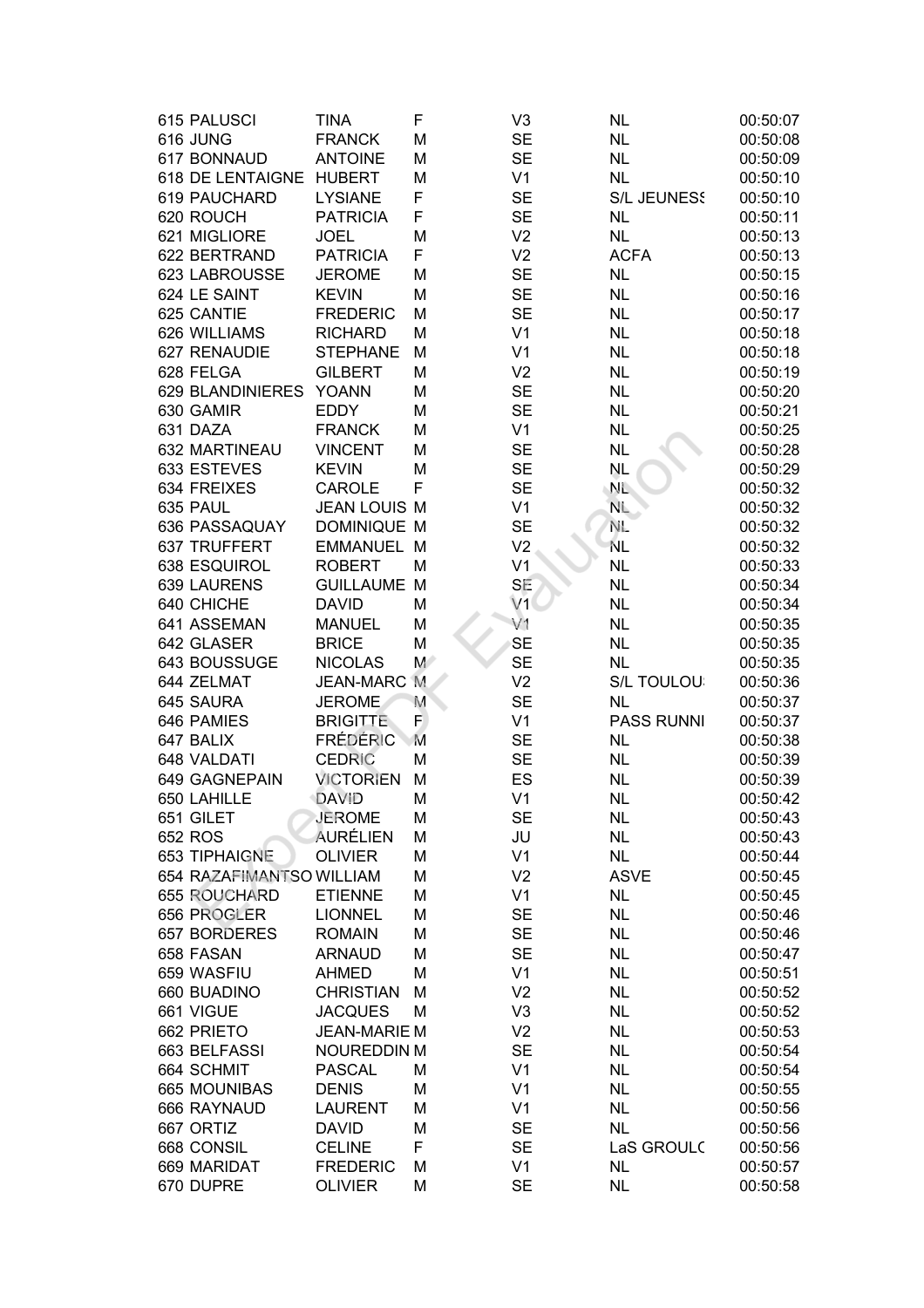| 671 FABRE               | <b>KARINE</b>      | F     | <b>SE</b>      | <b>NL</b>         | 00:50:58 |
|-------------------------|--------------------|-------|----------------|-------------------|----------|
| 672 SOMMERER            | <b>YANNICK</b>     | М     | V <sub>1</sub> | <b>NL</b>         | 00:50:58 |
| 673 SICRE               | <b>LILIAN</b>      | М     | <b>SE</b>      | <b>NL</b>         | 00:50:59 |
| 674 LIMES               | <b>MICHEL</b>      | М     | V <sub>2</sub> | S/L ASA LAV.      | 00:50:59 |
| 675 RECHER              | <b>VERONIQUE F</b> |       | V <sub>1</sub> | <b>CA BALMA</b>   | 00:50:59 |
| 676 VACARESSE           | <b>OLIVIER</b>     | М     | <b>SE</b>      | <b>NL</b>         | 00:51:01 |
| 677 GUILLAUME           | <b>DAVID</b>       | М     | <b>SE</b>      | <b>NL</b>         | 00:51:02 |
| 678 GARCIA              | PIERRE-MAFM        |       | V <sub>2</sub> | <b>NL</b>         | 00:51:02 |
| 679 SOARES              | <b>PASCAL</b>      |       | V <sub>1</sub> |                   | 00:51:04 |
|                         |                    | М     |                | jogging club S    |          |
| 680 GOMMARD             | AGNÈS              | F     | V <sub>1</sub> | <b>NL</b>         | 00:51:04 |
| 681 PETRAZZUOLO         | <b>PAOLO</b>       | М     | V <sub>1</sub> | <b>NL</b>         | 00:51:07 |
| 682 ARBOIS              | <b>JOEL</b>        | М     | V <sub>2</sub> | <b>NL</b>         | 00:51:07 |
| 683 MEUNIER             | <b>JEAN-MARC M</b> |       | <b>SE</b>      | <b>NL</b>         | 00:51:09 |
| 684 FIORETTI            | <b>STEPHANE</b>    | M     | <b>SE</b>      | <b>NL</b>         | 00:51:10 |
| 685 VENTURE             | <b>CYRIL</b>       | М     | <b>SE</b>      | <b>NL</b>         | 00:51:11 |
| 686 DAMIA SOTUS         | <b>ANTHONY</b>     | М     | <b>SE</b>      | <b>NL</b>         | 00:51:12 |
| 687 BEZOMBES            | <b>OLIVIER</b>     | М     | V <sub>1</sub> | <b>NL</b>         | 00:51:15 |
| <b>688 PASQUIER</b>     | <b>MATTHIEU</b>    | М     | <b>SE</b>      | <b>NL</b>         | 00:51:18 |
| 689 DULONG              | <b>FABIEN</b>      | М     | <b>SE</b>      | <b>NL</b>         | 00:51:21 |
| 690 ZAYANI              | <b>RACHID</b>      | M     | <b>SE</b>      | <b>PASS RUNNI</b> | 00:51:22 |
| 691 BEDEL               | <b>FREDERIC</b>    | M     | <b>SE</b>      | NL.               | 00:51:23 |
| 692 LEMONIER            | <b>RAPHAEL</b>     | М     | V <sub>1</sub> | NE.               | 00:51:24 |
| 693 LAURENS             | <b>LILIAN</b>      | М     | <b>SE</b>      | ŃL                | 00:51:25 |
| 694 BEZIOS              | <b>JÉRÔME</b>      | М     | <b>SE</b>      | <b>NL</b>         | 00:51:25 |
| 695 JULIA               | <b>CLAIRE</b>      | F     | V <sub>1</sub> | <b>NL</b>         | 00:51:25 |
| 696 ARTUS               | <b>CHRISTIAN</b>   | M     | V3             | <b>PASS RUNNI</b> | 00:51:25 |
| 697 FRESSE              | <b>ANTHONY</b>     | M     | V <sub>1</sub> | <b>NL</b>         | 00:51:26 |
| 698 ROQUES              | <b>SYLVAIN</b>     | M     | <b>SE</b>      | <b>NL</b>         | 00:51:26 |
| 699 CAPDEVILLE          | <b>ROBERT</b>      | $M^*$ | V <sub>2</sub> | ATHLE 632         | 00:51:26 |
| 700 SEDONI-CARAY(KARINE |                    | Ē     | V <sub>1</sub> | <b>NL</b>         | 00:51:27 |
| 701 VERGES              | <b>CHRISTOPHIM</b> |       | V <sub>1</sub> | <b>NL</b>         | 00:51:28 |
| 702 THOMAS              | <b>LAURENT</b>     | M     | V <sub>1</sub> | <b>NL</b>         | 00:51:28 |
| 703 BLONDEAUX           | <b>HENRI</b>       | M     | V <sub>1</sub> | <b>NL</b>         | 00:51:28 |
| <b>704 CROS</b>         | <b>AUDE</b>        | F     | <b>SE</b>      | <b>NL</b>         | 00:51:29 |
| 705 AMIEL               | PHILIPPE           | М     | V <sub>1</sub> | <b>NL</b>         | 00:51:29 |
| 706 PESTOU              | <b>GILLES</b>      | M     | V <sub>3</sub> | <b>NL</b>         | 00:51:31 |
| 707 LANTIN              | JULIE              | F     | <b>SE</b>      | <b>NL</b>         | 00:51:32 |
|                         |                    |       |                |                   |          |
| 708 LAFRAGETTE          | <b>ARNAUD</b>      | М     | <b>SE</b>      | <b>NL</b>         | 00:51:34 |
| 709 SARDE               | <b>MICHEL</b>      | М     | V <sub>2</sub> | <b>NL</b>         | 00:51:34 |
| 710 TONNAIRE            | <b>HELENE</b>      | F     | V <sub>1</sub> | <b>NL</b>         | 00:51:35 |
| 711 BERTRAND            | <b>FREDERIC</b>    | М     | V <sub>1</sub> | <b>NL</b>         | 00:51:35 |
| 712 DUBOOCS             | <b>PIERRE</b>      | М     | V <sub>4</sub> | E.S.AUSSILL       | 00:51:35 |
| 713 FRANDON             | <b>OLIVIER</b>     | М     | <b>SE</b>      | <b>NL</b>         | 00:51:36 |
| 714 DUGAT               | <b>MURIEL</b>      | F     | V <sub>1</sub> | ATHLE 632         | 00:51:36 |
| 715 VIDAL               | <b>JEROME</b>      | М     | <b>SE</b>      | <b>TOULOUSE 1</b> | 00:51:36 |
| 716 FORMANCZAK          | <b>LOIC</b>        | M     | JU             | <b>NL</b>         | 00:51:36 |
| 717 BOYER               | <b>MICHEL</b>      | М     | V <sub>2</sub> | <b>NL</b>         | 00:51:37 |
| 718 CHAPTAL             | <b>JÉROME</b>      | М     | <b>SE</b>      | <b>NL</b>         | 00:51:38 |
| 719 BIHLER              | <b>ANTOINE</b>     | M     | V <sub>1</sub> | <b>NL</b>         | 00:51:40 |
| <b>720 MERZ</b>         | <b>THIBAULT</b>    | М     | <b>SE</b>      | <b>NL</b>         | 00:51:40 |
| 721 MOISSET             | <b>JEROME</b>      | M     | V <sub>1</sub> | <b>NL</b>         | 00:51:42 |
| <b>722 GARY</b>         | <b>LAURENT</b>     | M     | V <sub>2</sub> | <b>FSCN</b>       | 00:51:42 |
| 723 BEILLEVERT          | <b>ERIC</b>        | М     | JU             | <b>NL</b>         | 00:51:43 |
| 724 ROUSSEL             | <b>PHILIPPE</b>    | М     | V <sub>1</sub> | <b>NL</b>         | 00:51:45 |
| 725 GAUTHIER            | LÉA                | F     | <b>SE</b>      | <b>NL</b>         | 00:51:45 |
| 726 BRAVO               | <b>JULIEN</b>      | M     | <b>SE</b>      | <b>NL</b>         | 00:51:47 |
|                         |                    |       |                |                   |          |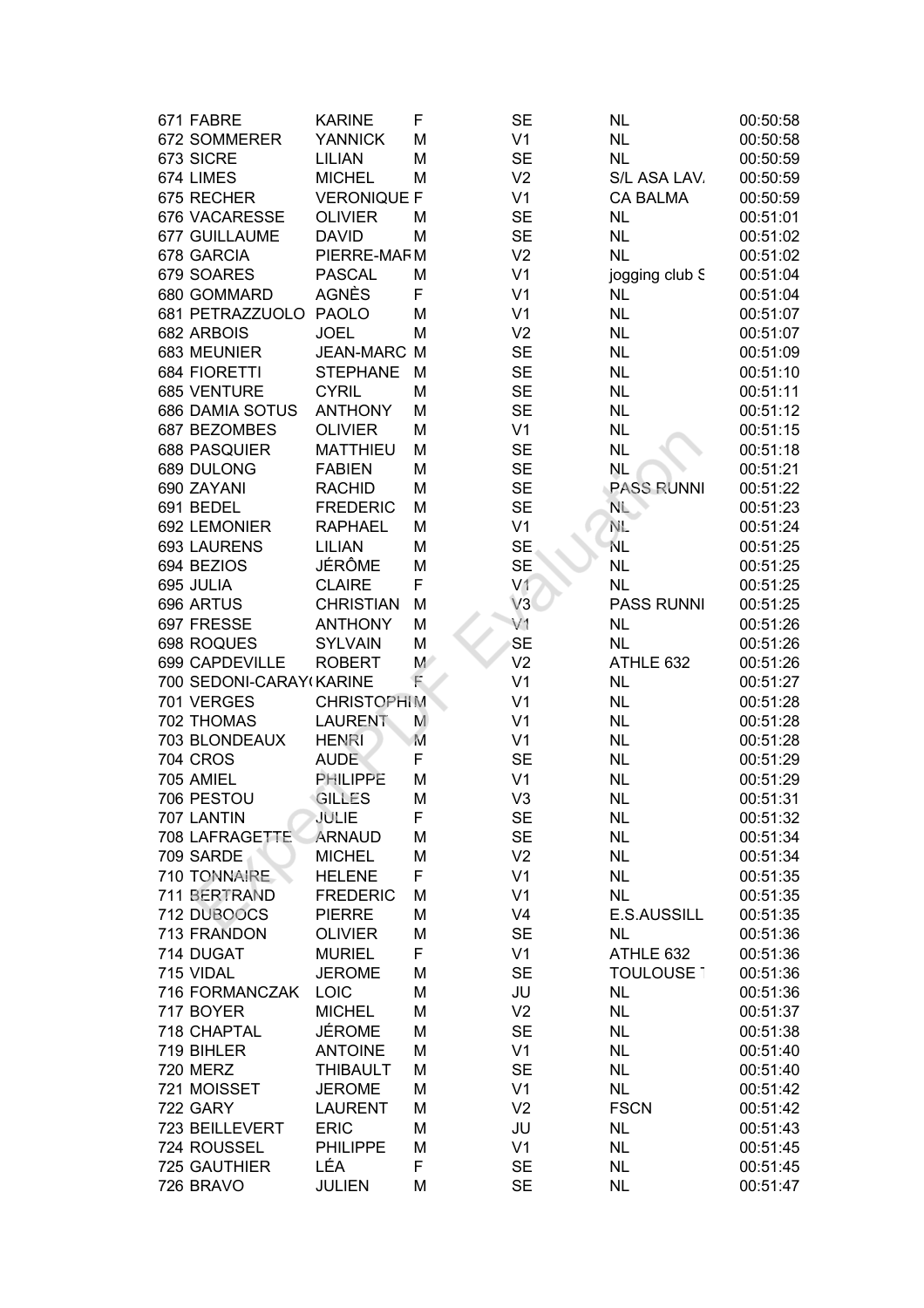| 727 BIAIS                 | <b>BRUNO</b>       | M     | V <sub>2</sub> | <b>NL</b>         | 00:51:52 |
|---------------------------|--------------------|-------|----------------|-------------------|----------|
| 728 QUICOT                | <b>CHRISTINE</b>   | F     | <b>SE</b>      | <b>NL</b>         | 00:51:53 |
| 729 PEDOUSSAUT            | <b>LAURE</b>       | F     | <b>SE</b>      | <b>NL</b>         | 00:51:53 |
| 730 FERRI                 | <b>ARTHUR</b>      | M     | JU             | <b>NL</b>         | 00:51:54 |
| 731 HOAREAU               | <b>CORINNE</b>     | F     | V <sub>1</sub> | CA DE LA PL       | 00:51:55 |
| 732 LAURENT               | <b>GUY</b>         | M     | V <sub>2</sub> | <b>ASM PAU</b>    | 00:52:00 |
| 733 SOULA                 | <b>AGNES</b>       | F     | <b>SE</b>      | <b>BLAGNAC S(</b> | 00:52:00 |
| 734 BERTRAND              | <b>MARION</b>      | F     | <b>SE</b>      | <b>NL</b>         | 00:52:00 |
| 735 BESSY                 | <b>MARINE</b>      | F     | <b>SE</b>      | <b>BLAGNAC S(</b> | 00:52:01 |
| 736 NOTREL                | <b>ERIC</b>        | M     | V <sub>1</sub> | <b>NL</b>         | 00:52:01 |
| 737 AZOUGHUI              | <b>SAID</b>        | M     | <b>SE</b>      | <b>NL</b>         | 00:52:01 |
| <b>738 ROCA</b>           | <b>AGATHE</b>      | F     | <b>SE</b>      |                   | 00:52:02 |
| 739 KHALIFA               | <b>BENDILUBA</b>   | M     | V <sub>2</sub> | <b>NL</b>         | 00:52:03 |
| 740 CALVET                | <b>CLAUDE</b>      | M     | V <sub>1</sub> | <b>MAZERES CO</b> | 00:52:03 |
| 741 PILLET                | <b>ERIK</b>        | M     | V <sub>2</sub> | <b>NL</b>         | 00:52:04 |
| 742 BILLOTTET             | <b>CLAIRE</b>      | F     | <b>SE</b>      | <b>NL</b>         | 00:52:04 |
| 743 BONNAIX               | <b>FRANCOIS</b>    | M     | <b>SE</b>      | <b>NL</b>         | 00:52:05 |
| 744 PATISSIER             | <b>JEREMY</b>      | M     | <b>SE</b>      | <b>NL</b>         | 00:52:05 |
| 745 MACHADO               | <b>CELINE</b>      | F     | <b>SE</b>      | NL.               | 00:52:07 |
| 746 RENOU                 | <b>YANN</b>        | M     | <b>SE</b>      | LA FOULEE I       | 00:52:07 |
| 747 CERDAN                | <b>FREDERIC</b>    | M     | <b>SE</b>      | ASCE 31           | 00:52:13 |
| 748 AVELINE               | <b>YOURI</b>       | M     | <b>SE</b>      | NE.               | 00:52:13 |
| 749 PANABIERE             | PIERRETTE F        |       | V <sub>3</sub> | NL                | 00:52:14 |
| 750 VIDAL                 | <b>GHISLAIN</b>    | M     | V <sub>2</sub> | <b>NL</b>         | 00:52:15 |
| 751 GOMEZ                 | <b>STEPHANE</b>    | M     | V <sub>1</sub> | <b>NL</b>         | 00:52:16 |
| 752 MERIT                 | <b>OLIVIER</b>     | M     | <b>SE</b>      | <b>NL</b>         | 00:52:17 |
| 753 MALROUX               | <b>CYRIL</b>       | M     | SE             | <b>NL</b>         | 00:52:17 |
| 754 CALVET                | <b>FABIENNE</b>    | F     | V <sub>1</sub> | <b>MAZERES CO</b> | 00:52:18 |
| 755 CASTELLA              | <b>DAVID</b>       | $M^2$ | <b>SE</b>      | <b>NL</b>         | 00:52:19 |
| 756 DEVERNEUIL            | <b>CHRISTOPHIM</b> |       | V <sub>2</sub> | <b>NL</b>         | 00:52:19 |
| <b>757 DORE</b>           | <b>PIERRE</b>      | M     | V <sub>2</sub> | <b>NL</b>         | 00:52:20 |
| 758 DEWITT                | <b>BRUCE</b>       | M     | <b>SE</b>      | <b>NL</b>         | 00:52:20 |
| 759 CAUQUIL               | <b>JEAN FRANCM</b> |       | V <sub>1</sub> | <b>NL</b>         | 00:52:23 |
| 760 SIRABELLA             | <b>HUGO</b>        | M     | <b>SE</b>      | <b>NL</b>         | 00:52:24 |
| 761 MERCIER               | <b>JEREMY</b>      | M     | <b>SE</b>      | <b>NL</b>         | 00:52:27 |
| <b>762 FACERIAS</b>       | <b>HERVE</b>       | M     | V <sub>1</sub> | <b>NL</b>         | 00:52:28 |
| 763 STIFT                 | <b>GEOFFROY M</b>  |       | <b>SE</b>      | <b>NL</b>         | 00:52:29 |
| 764 BAQUE                 | <b>MATHIEU</b>     | M     | <b>SE</b>      | <b>NL</b>         | 00:52:30 |
| 765 MARTIN DEL VAIMARIANO |                    | M     | <b>SE</b>      | <b>NL</b>         | 00:52:32 |
| 766 MORLAT                | <b>LOIC</b>        | M     | <b>SE</b>      | <b>NL</b>         | 00:52:32 |
| 767 LOBINHES              | <b>FRANCIS</b>     | M     | V <sub>1</sub> | <b>NL</b>         | 00:52:33 |
| 768 TIERNY                | <b>XAVIER</b>      | M     | V <sub>3</sub> | <b>NL</b>         | 00:52:34 |
| 769 DURAND                | <b>DANIEL</b>      | M     | V <sub>2</sub> | <b>NL</b>         | 00:52:34 |
| 770 BERNIOLLES            | <b>MAXIME</b>      | M     | ES             | <b>NL</b>         | 00:52:35 |
| 771 RAVANEL               | <b>BERNARD</b>     | M     | V <sub>2</sub> | <b>NL</b>         | 00:52:36 |
| 772 MAGNANON              | <b>CELINE</b>      | F     | <b>SE</b>      | <b>NL</b>         | 00:52:36 |
| 773 BOUSSOUX              | <b>BENOIT</b>      | M     | <b>SE</b>      | <b>NL</b>         | 00:52:37 |
| 774 LE MERDY              | <b>CHARLOTTE F</b> |       | <b>SE</b>      | <b>NL</b>         | 00:52:37 |
| 775 SANCHEZ               | <b>THIERRY</b>     | M     | V <sub>1</sub> | <b>NL</b>         | 00:52:37 |
| 776 PALLAS                | <b>ALEXANDRE M</b> |       | <b>SE</b>      | <b>NL</b>         | 00:52:37 |
| 777 RATAJCZAK             | <b>LIONEL</b>      | M     | <b>SE</b>      | <b>NL</b>         | 00:52:38 |
| 778 SOUBRE                | <b>LAURENT</b>     | M     | <b>SE</b>      | <b>SA TOULOUS</b> | 00:52:41 |
| 779 CATHALA               | <b>CHRISTOPHIM</b> |       | V <sub>1</sub> | <b>NL</b>         | 00:52:41 |
| 780 GUDKOVA               | <b>ELENA</b>       | F     | <b>SE</b>      | <b>NL</b>         | 00:52:42 |
| <b>781 RUIZ</b>           | <b>JEAN LUC</b>    | M     | V <sub>1</sub> | <b>NL</b>         | 00:52:43 |
| 782 GHERARDI              | <b>FLORIAN</b>     | M     | V <sub>1</sub> | <b>NL</b>         | 00:52:45 |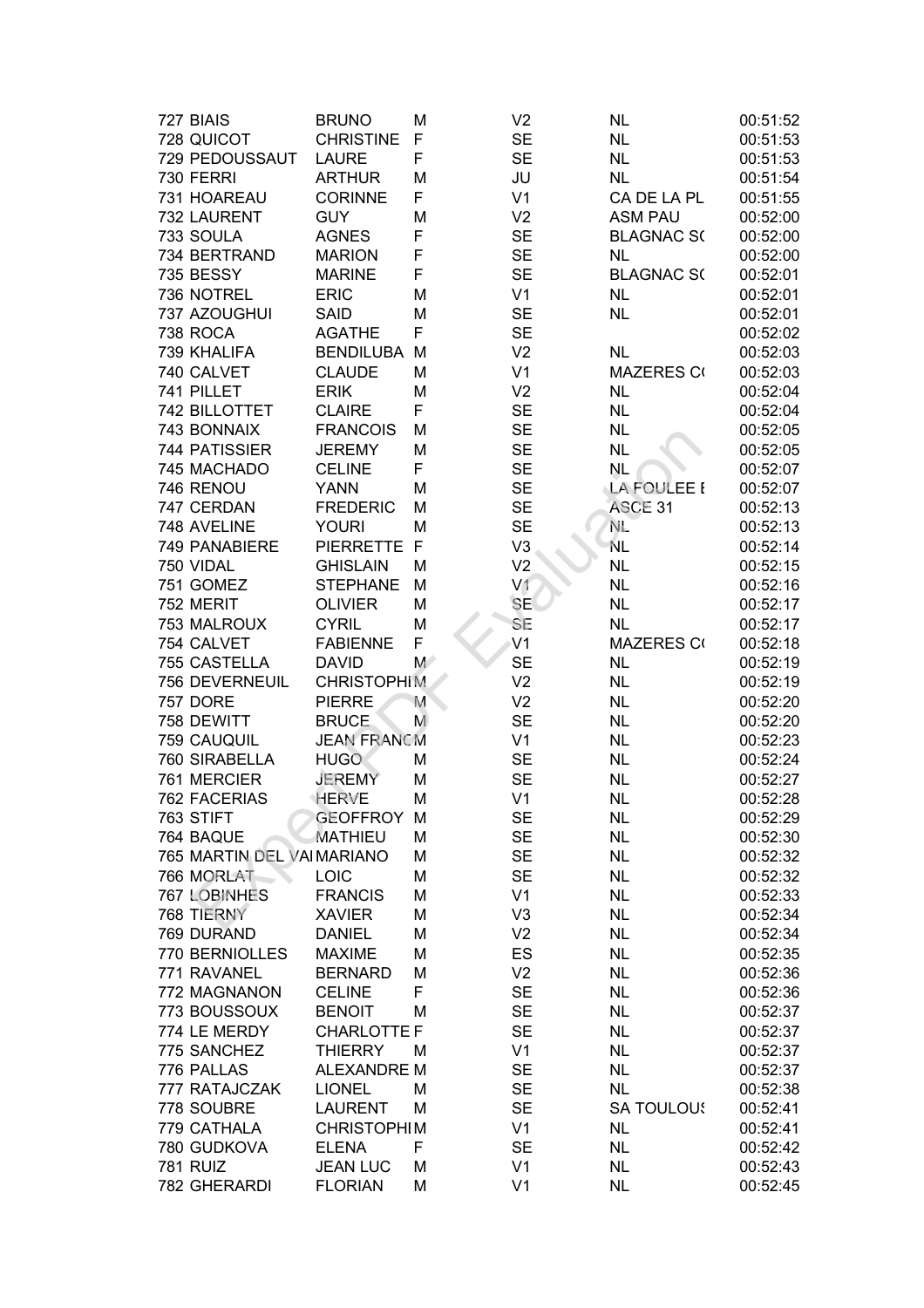| 783 MAISONGNOSSI ODETTE   |                     | F  | V <sub>4</sub> | UAT STADE          | 00:52:45 |
|---------------------------|---------------------|----|----------------|--------------------|----------|
| 784 MAIRE                 | JEAN-DAVID M        |    | <b>SE</b>      | <b>NL</b>          | 00:52:46 |
| 785 NECTOUX               | <b>CAROLINE</b>     | F  | <b>SE</b>      | <b>NL</b>          | 00:52:46 |
| <b>786 HAUTESERRE</b>     | <b>XAVIER</b>       | M  | <b>SE</b>      | <b>NL</b>          | 00:52:46 |
| 787 GALTIE                | <b>GERARD</b>       | м  | V <sub>2</sub> | jogging club S     | 00:52:47 |
| 788 DINNAT                | <b>BENOIT</b>       | M  | <b>SE</b>      | NL                 | 00:52:47 |
| 789 DEKKER                | <b>THOMAS</b>       | M  | <b>SE</b>      | <b>PASS RUNNI</b>  | 00:52:53 |
| 790 DOSSARD               | 12178 M             |    | <b>SE</b>      | <b>NL</b>          | 00:52:54 |
| 791 DASQUET               | <b>JEAN-PIERRIM</b> |    | V <sub>1</sub> | <b>NL</b>          | 00:52:54 |
| 792 CABRERA               | <b>OLIVIER</b>      | M  | V <sub>1</sub> | <b>I ARRIBAREN</b> | 00:52:55 |
| 793 DOSSARD               | 12246 M             |    | V <sub>1</sub> | <b>NL</b>          | 00:52:56 |
| 794 TOCANNE               | <b>JEROME</b>       | M  | V <sub>1</sub> | <b>NL</b>          | 00:52:57 |
| 795 FERNANDEZ             | <b>HENRI</b>        | M  | V <sub>2</sub> | <b>NL</b>          | 00:52:58 |
| 796 LEFEBRE               | <b>FRANCOIS</b>     | M  | V <sub>2</sub> | <b>NL</b>          | 00:53:00 |
| 797 DOSSARD               | 1243 M              |    | ES             | <b>NL</b>          | 00:53:01 |
| 798 SALES                 | <b>JULIEN</b>       | M  | <b>SE</b>      | <b>NL</b>          | 00:53:02 |
| 799 ESPALIEU              | <b>EMELINE</b>      | F  | <b>SE</b>      | <b>TOULOUSE 1</b>  | 00:53:03 |
| 800 TEDELCO               | <b>VINCENT</b>      | M  | V <sub>1</sub> | <b>NL</b>          | 00:53:05 |
| 801 BORDES                | <b>NATHANAEL M</b>  |    | <b>SE</b>      | CASG               | 00:53:08 |
| 802 COUZI                 | <b>JULIEN</b>       | M  | <b>SE</b>      | NL.                | 00:53:08 |
| 803 NOUGAROLLES HENRI     |                     | M  | V <sub>2</sub> | NL.                | 00:53:09 |
| 804 PERROTEY              | <b>JEAN-PAUL</b>    | M  | V <sub>2</sub> | NE.                | 00:53:09 |
| 805 LANGLAIS              | <b>DENIS</b>        | M  | ES             | ΝL                 | 00:53:10 |
| 806 GAGNEUX               | <b>DANIEL</b>       | M  | V <sub>2</sub> | <b>NL</b>          | 00:53:11 |
| 807 GAGNEUX               | <b>AMANDINE</b>     | F  | SE             | <b>NL</b>          | 00:53:11 |
| 808 VAILLES               | <b>PASCAL</b>       | M  | V1             | <b>NL</b>          | 00:53:12 |
| 809 TOMAS                 | JEAN-MICHE M        |    | SE             | <b>NL</b>          | 00:53:13 |
| 810 COUDIE                | <b>JEAN LUC</b>     | M  | V <sub>2</sub> | <b>NL</b>          | 00:53:13 |
| 811 PODDA                 | CATHERINE F         |    | V <sub>1</sub> | <b>BLAGNAC S(</b>  | 00:53:15 |
| 812 QUENU                 | <b>ARNAUD</b>       | M. | <b>SE</b>      | <b>NL</b>          | 00:53:15 |
| 813 MAUZE                 | <b>NATHALIE</b>     | F  | <b>SE</b>      | <b>I ARRIBAREN</b> | 00:53:17 |
| 814 COMIN                 | <b>JACQUES</b>      | M  | V <sub>2</sub> | <b>PASS RUNNI</b>  | 00:53:18 |
| 815 ROUBERTIER            | <b>GUILHEM</b>      | M  | <b>SE</b>      | <b>NL</b>          | 00:53:19 |
| 816 DELANGE               | <b>QUENTIN</b>      | M  | <b>SE</b>      | <b>NL</b>          | 00:53:20 |
| 817 MARINO                | <b>PIERRE</b>       | M  | V <sub>3</sub> | <b>UNION MARA</b>  | 00:53:21 |
| 818 CRÉMER                | <b>JACQUES</b>      | M  | V <sub>3</sub> | <b>NL</b>          | 00:53:22 |
| 819 GALVAN                | <b>NICOLAS</b>      | M  | <b>SE</b>      | <b>NL</b>          | 00:53:23 |
| 820 CASTILLO              | DOMINIQUE M         |    | V <sub>1</sub> | <b>NL</b>          | 00:53:29 |
| 821 MIGNON                | <b>HERVÉ</b>        | M  | V <sub>2</sub> | <b>NL</b>          | 00:53:30 |
| 822 BOGDANIK-SEN ISABELLE |                     | F  | <b>SE</b>      | <b>NL</b>          | 00:53:30 |
| 823 PUECH                 | <b>THIERRY</b>      | M  | <b>SE</b>      | <b>NL</b>          | 00:53:30 |
| 824 MELOUKA               | <b>LAURE</b>        | F  | <b>SE</b>      | <b>CSAT</b>        | 00:53:36 |
| 825 OCHAT                 | <b>YVES</b>         | M  | V <sub>2</sub> | <b>NL</b>          | 00:53:36 |
| 826 MILLE                 | <b>JEAN FRANÇM</b>  |    | V <sub>1</sub> | <b>NL</b>          | 00:53:37 |
| 827 BACHELIER             | <b>ALEXANDRE M</b>  |    | <b>SE</b>      | <b>NL</b>          | 00:53:38 |
| 828 GOMEZ                 | <b>ISABEL</b>       | F  | V <sub>1</sub> | <b>NL</b>          | 00:53:41 |
| 829 MARCANO               |                     | F  |                | <b>NL</b>          |          |
|                           | <b>MARTINE</b>      | F  | <b>SE</b>      |                    | 00:53:41 |
| 830 FIEVEZ                | <b>ANNICK</b>       |    | V <sub>1</sub> | <b>NL</b>          | 00:53:42 |
| 831 MONCASSIN             | <b>LAURENT</b>      | M  | <b>SE</b>      | <b>NL</b>          | 00:53:42 |
| 832 PEREZ                 | <b>CELIA</b>        | F  | ES             | <b>NL</b>          | 00:53:43 |
| 833 POISSON               | <b>VINCENT</b>      | M  | ES             | <b>NL</b>          | 00:53:43 |
| 834 CANTIN                | <b>LAURENT</b>      | M  | V <sub>1</sub> | <b>NL</b>          | 00:53:43 |
| 835 PLOMBAT               | <b>ANNE-MARIEF</b>  |    | V <sub>1</sub> | <b>NL</b>          | 00:53:44 |
| 836 TIXIER                | <b>CHARLOTTE F</b>  |    | <b>SE</b>      | <b>NL</b>          | 00:53:44 |
| 837 CHTORKH               | <b>JOSETTE</b>      | F  | V <sub>4</sub> | S/L SC GRAL        | 00:53:44 |
| 838 MECHEKOUR             | <b>CVHERIF</b>      | M  | <b>SE</b>      | <b>NL</b>          | 00:53:44 |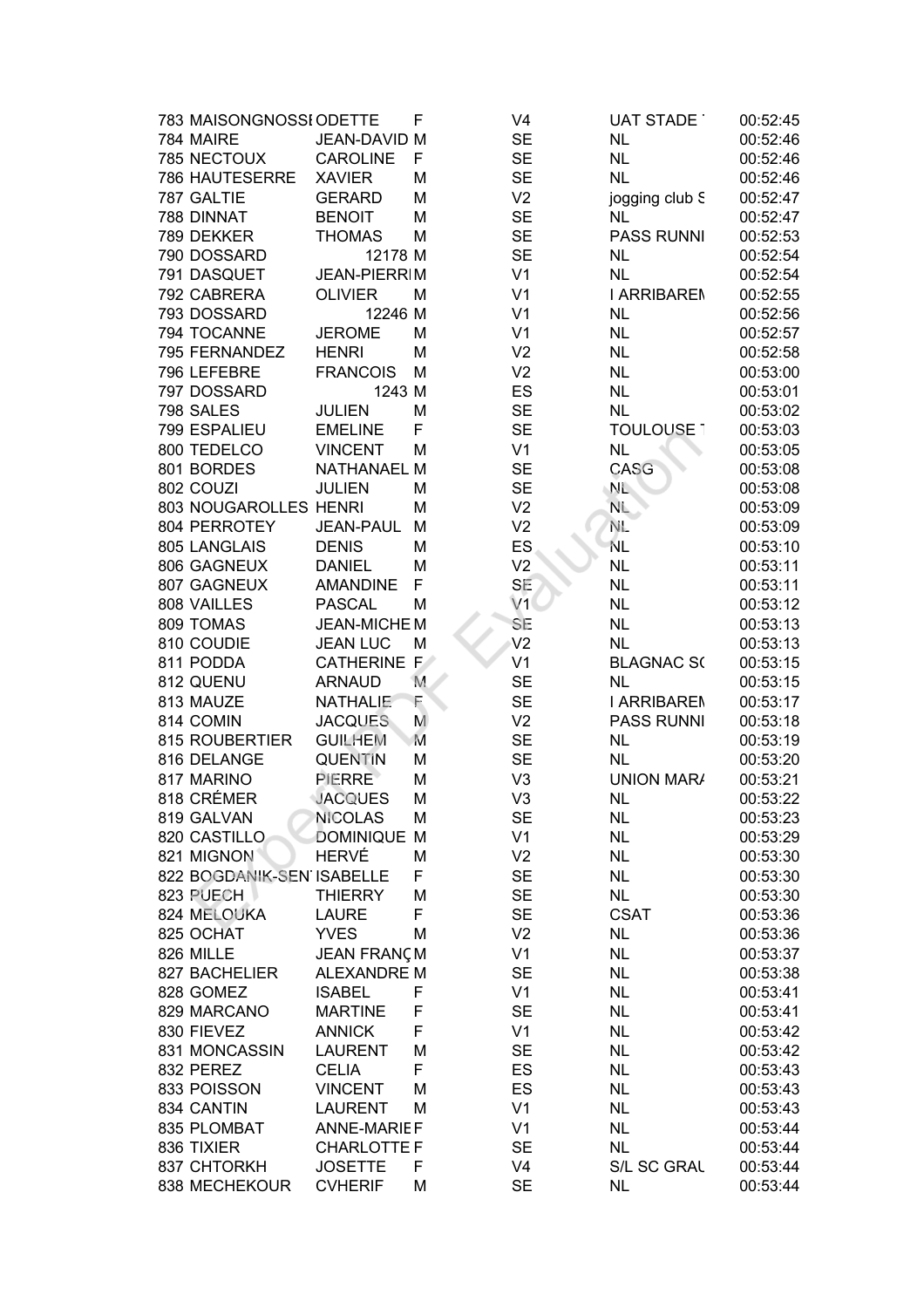| 839 EVARISTO            | <b>PAUL</b>         | M     | <b>SE</b>      | <b>NL</b>          | 00:53:44 |
|-------------------------|---------------------|-------|----------------|--------------------|----------|
| 840 GARABUAU            | <b>BENOÎT</b>       | M     | <b>SE</b>      | <b>NL</b>          | 00:53:45 |
| 841 SIMONNEAU           | <b>MAXIME</b>       | M     | <b>SE</b>      | <b>NL</b>          | 00:53:45 |
|                         |                     |       |                |                    |          |
| 842 CHOSSON             | <b>MICHEL</b>       | M     | V <sub>3</sub> | <b>NL</b>          | 00:53:46 |
| 843 LOZE                | <b>PHILIPPE</b>     | M     | V <sub>1</sub> | <b>NL</b>          | 00:53:46 |
| 844 MESSAL              | <b>DIDIER</b>       | M     | V <sub>1</sub> | <b>NL</b>          | 00:53:47 |
| 845 MUNIER              | <b>FRÉDÉRIC</b>     | M     | V <sub>1</sub> | <b>NL</b>          | 00:53:47 |
| 846 LELOUP              | <b>DAMIEN</b>       | M     | <b>SE</b>      | <b>NL</b>          | 00:53:51 |
| 847 GAYRAUD             | <b>DANY</b>         | M     | V <sub>3</sub> | <b>NL</b>          | 00:53:51 |
| 848 EL MRHABBER         | <b>HAKIM</b>        | M     | ES             | <b>NL</b>          | 00:53:52 |
| 849 PASTOUREU           | <b>NICOLAS</b>      | M     | V <sub>1</sub> | <b>NL</b>          | 00:53:52 |
| 850 FAUVEL              | <b>ARNAUD</b>       | M     | V <sub>1</sub> | <b>NL</b>          | 00:53:54 |
| 851 MOUSSIE             | <b>ALAIN</b>        | M     | V <sub>2</sub> | <b>NL</b>          | 00:53:55 |
| 852 SILVERTHORN         | <b>JEREMY</b>       | M     | V <sub>1</sub> | <b>NL</b>          | 00:53:55 |
| 853 DAYDÉ               | <b>JEAN MICHE M</b> |       | V <sub>1</sub> | <b>NL</b>          | 00:53:56 |
| 854 EL NRHABBER         | <b>NAIMA</b>        | F     | <b>SE</b>      | <b>NL</b>          | 00:53:57 |
| 855 SERIEYS             | <b>MICHEL</b>       | M     | <b>SE</b>      | <b>NL</b>          | 00:54:01 |
| 856 DAVID               | <b>ISABELLE</b>     | F     | V <sub>1</sub> | <b>NL</b>          | 00:54:04 |
| 857 PALOS               | <b>THIERRY</b>      | М     | V <sub>1</sub> | <b>NL</b>          | 00:54:05 |
| 858 DUSSOUY             | <b>CHRISTIAN</b>    | M     | V <sub>2</sub> | NĿ.                | 00:54:07 |
| 859 DEBLADIS            | <b>SERGE</b>        | M     | V <sub>3</sub> | <b>CA ST GIRON</b> | 00:54:09 |
| 860 BOUSQUET            | <b>JEAN MARC M</b>  |       | V <sub>1</sub> | <b>LIEBHERR D</b>  | 00:54:12 |
|                         | MARIE-LEONM         |       |                |                    |          |
| 861 LECOSSIER           |                     |       | V <sub>1</sub> | NL                 | 00:54:13 |
| 862 RAVICHI             | <b>MALIKA</b>       | F     | V <sub>1</sub> | <b>NL</b>          | 00:54:13 |
| <b>863 NOEL</b>         | <b>GREGORY</b>      | M     | SE             | <b>NL</b>          | 00:54:19 |
| 864 CAZORLA             | <b>LUCIEN</b>       | M     | V2             | jogging club S     | 00:54:20 |
| 865 ALIBERT             | <b>THIERRY</b>      | M     | V1             | <b>NL</b>          | 00:54:20 |
| 866 RIGAUD              | <b>JEANNE</b>       | F     | V <sub>1</sub> | <b>NL</b>          | 00:54:23 |
| 867 MONNOT              | <b>PIERRE</b>       | $M^*$ | V <sub>1</sub> | <b>NL</b>          | 00:54:24 |
| 868 EL AKERMI           | <b>SAMIR</b>        | M     | V <sub>1</sub> | <b>NL</b>          | 00:54:25 |
| 869 PAPOT               | <b>JACQUES</b>      | M     | V <sub>4</sub> | <b>NL</b>          | 00:54:26 |
| 870 ROQUECAVE           | <b>FREDERICK M</b>  |       | <b>SE</b>      | <b>NL</b>          | 00:54:27 |
| 871 ESTRADE             | <b>SANDRINE</b>     | F     | <b>SE</b>      | <b>NL</b>          | 00:54:28 |
| 872 TORRES              | <b>BERNARD</b>      | M     | V <sub>1</sub> | <b>NL</b>          | 00:54:29 |
| 873 VILLING             | <b>JEROME</b>       | M     | V <sub>1</sub> | <b>NL</b>          | 00:54:29 |
| 874 BARTHET             | <b>CHRISTOPHIM</b>  |       | V <sub>1</sub> | <b>NL</b>          | 00:54:29 |
| 875 TOURNIER            | <b>BERNARD</b>      | M     | V <sub>3</sub> | <b>NL</b>          | 00:54:31 |
| 876 LANGLOIS            | <b>CECILE</b>       | F     | <b>SE</b>      | <b>NL</b>          | 00:54:32 |
| 877 DEMOURANT           | <b>PIERRE</b>       | M     | V <sub>3</sub> | <b>NL</b>          | 00:54:33 |
| 878 DUBLANC             | <b>TOM</b>          | М     | <b>SE</b>      | <b>NL</b>          | 00:54:33 |
| 879 CANALS              | <b>JEAN MICHE M</b> |       | V <sub>2</sub> | ATHLE 632          | 00:54:33 |
| <b>880 SANQUER</b>      | <b>GWENAEL</b>      | М     | <b>SE</b>      | <b>NL</b>          | 00:54:33 |
| 881 GUERBER             | <b>SOPHIE</b>       | F     |                |                    |          |
|                         |                     |       | <b>SE</b>      | <b>NL</b>          | 00:54:34 |
| 882 PRUAL               | <b>MAXIME</b>       | M     | <b>SE</b>      | <b>NL</b>          | 00:54:34 |
| 883 GILLEREAU           | <b>PHILIPPE</b>     | M     | <b>SE</b>      | <b>NL</b>          | 00:54:36 |
| 884 SEMPÊ               | <b>SOPHIE</b>       | F     | <b>SE</b>      | LaC                | 00:54:38 |
| 885 SOUMAGNAS           | <b>ALIZEE</b>       | F     | CA             | <b>NL</b>          | 00:54:38 |
| 886 COSTES              | <b>JEAN PIERRIM</b> |       | V <sub>1</sub> | <b>NL</b>          | 00:54:38 |
| 887 ROBILLARD           | <b>JEROME</b>       | M     | V <sub>1</sub> | <b>NL</b>          | 00:54:39 |
| 888 PORTELLO            | <b>ELENA</b>        | F     | <b>SE</b>      | <b>NL</b>          | 00:54:40 |
| 889 VOLKMAR             | <b>GREGORY</b>      | M     | <b>SE</b>      | <b>NL</b>          | 00:54:41 |
| 890 TORT                | <b>DIDIER</b>       | М     | V <sub>3</sub> | <b>NL</b>          | 00:54:42 |
| 891 CAILHOL             | <b>STEPHANE</b>     | M     | <b>SE</b>      | <b>NL</b>          | 00:54:43 |
| 892 RAMBEAU-OCTE PASCAL |                     | М     | V <sub>1</sub> | <b>NL</b>          | 00:54:43 |
| 893 MIRMAN              | <b>JEAN LUC</b>     | M     | <b>SE</b>      | <b>NL</b>          | 00:54:43 |
| 894 NARDI               | <b>SANDRINE</b>     | F     | <b>SE</b>      | <b>CONDON RU</b>   | 00:54:43 |
|                         |                     |       |                |                    |          |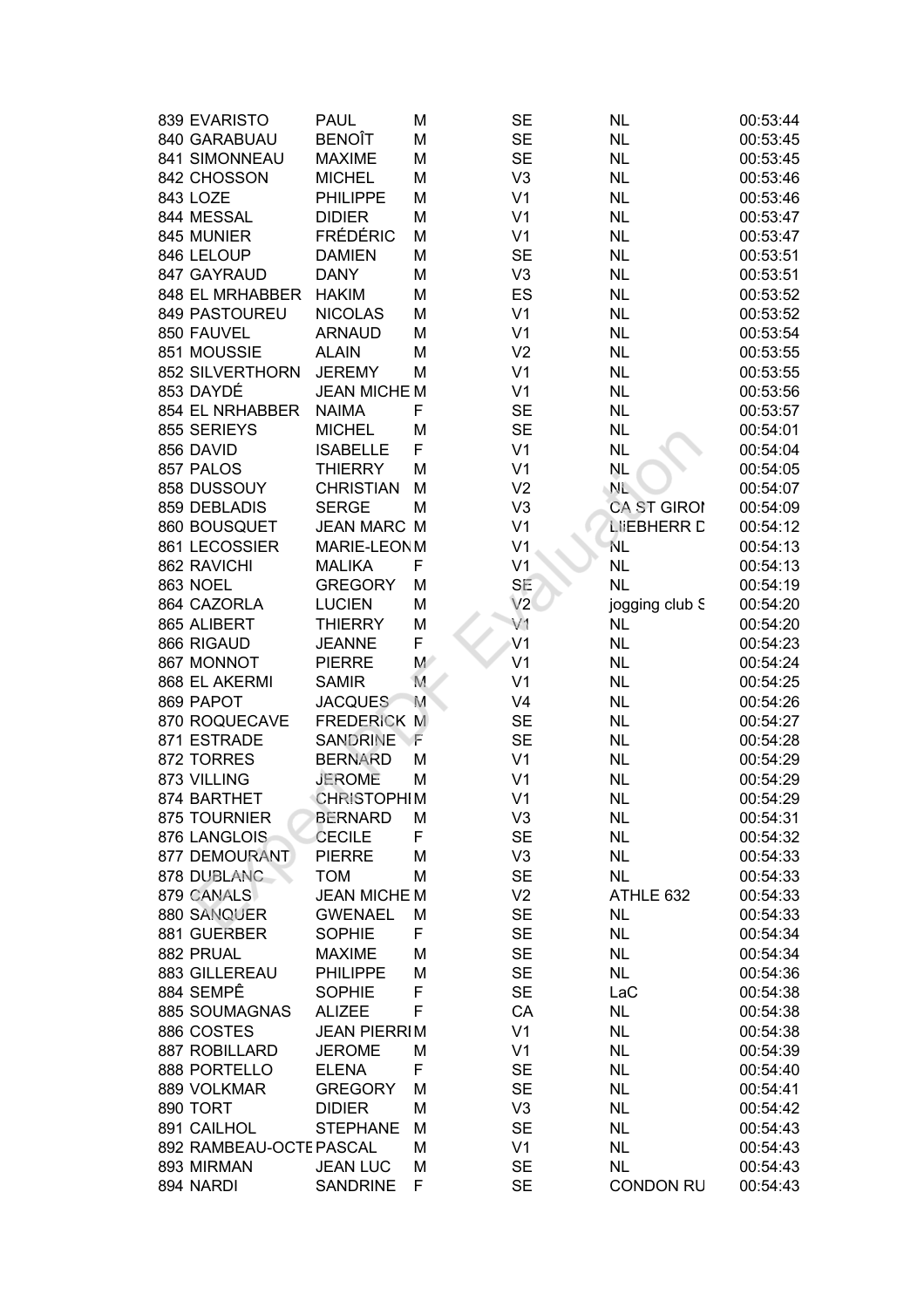| 895 SABADIE           | <b>SYLVIE</b>      | F            | V <sub>1</sub> | <b>BLAGNAC S(</b> | 00:54:46 |
|-----------------------|--------------------|--------------|----------------|-------------------|----------|
| 896 DELMONT           | <b>DOMINIQUE M</b> |              | V <sub>1</sub> | <b>NL</b>         | 00:54:47 |
| 897 MORTIE            | <b>JEAN-CLAUDM</b> |              | V <sub>4</sub> | <b>NL</b>         | 00:54:47 |
| 898 BONNET            | <b>KARINE</b>      | F            | <b>SE</b>      | <b>SA TOULOUS</b> | 00:54:48 |
| 899 BLONDEAU          | <b>STEPHANE</b>    | M            | V <sub>1</sub> | <b>NL</b>         | 00:54:49 |
| 900 BARRUBES          | <b>REGIS</b>       | M            | V <sub>2</sub> | <b>NL</b>         | 00:54:50 |
| 901 LACOSTE           | <b>PIERRE</b>      | М            | V <sub>3</sub> | <b>NL</b>         | 00:54:51 |
| 902 LAFITTE           | <b>ELSA</b>        | F            | <b>SE</b>      | <b>NL</b>         | 00:54:52 |
| 903 BLOSSIER          | <b>QUENTIN</b>     | M            | <b>SE</b>      | <b>NL</b>         | 00:54:53 |
| 904 LAFFORGUE         | <b>AURELIEN</b>    | M            | <b>SE</b>      | <b>NL</b>         | 00:54:56 |
| 905 MAFFRE            | <b>CHRISTOPHIM</b> |              | V <sub>1</sub> | <b>NL</b>         | 00:54:58 |
| 906 DEDIEU            | <b>ISABELLE</b>    | $\mathsf{F}$ | V <sub>1</sub> | <b>NL</b>         | 00:54:59 |
| 907 JOANIQUET         | <b>JEAN JACQUM</b> |              | V <sub>3</sub> | <b>NL</b>         | 00:55:00 |
| 908 BLAZEJCZAK        | <b>AGNES</b>       | F            | V <sub>1</sub> | NL                | 00:55:00 |
| 909 CAYRON            | GAËL               | М            | <b>SE</b>      | NL                | 00:55:00 |
| 910 CASARI            | <b>CHIARA</b>      | М            | MI             | <b>NL</b>         | 00:55:00 |
| 911 COLLET            | <b>LINDA</b>       | F            | <b>SE</b>      | <b>NL</b>         | 00:55:01 |
| 912 MONTOULIEU        | <b>ERIC</b>        | М            | V <sub>1</sub> | <b>NL</b>         | 00:55:02 |
| 913 TEYCHENNE         | <b>CYRIELLE</b>    | F            | ES             | <b>NL</b>         | 00:55:02 |
| 914 CARRERE           | <b>ANNE</b>        | F            | V <sub>1</sub> | $N_{\rm L}$       | 00:55:02 |
| 915 SIMIAND           | <b>BERNADETT F</b> |              | <b>SE</b>      | $N_{\rm L}$       | 00:55:02 |
| 916 DELAPREZ          | <b>YANN</b>        | M            | ES             | NE.               | 00:55:04 |
| 917 DELAPREZ          | <b>THIERRY</b>     | M            | V <sub>2</sub> | <b>ACF CASSIS</b> | 00:55:04 |
| 918 SABATHIER         | <b>BRICE</b>       | М            | <b>SE</b>      | <b>NL</b>         | 00:55:05 |
| 919 ROSE              | <b>SERGE</b>       | М            | V <sub>1</sub> | NL                | 00:55:07 |
| 920 MAHROUGA          | <b>SALIM</b>       | M            | <b>SE</b>      | <b>NL</b>         | 00:55:07 |
| 921 CAILLE            | <b>PHILIPPE</b>    | M            | V <sub>2</sub> | NL                | 00:55:09 |
| 922 FOCH              | <b>PHILIPPE</b>    | M            | V <sub>1</sub> | <b>NL</b>         | 00:55:09 |
| 923 SARRAZYN          | <b>GREGORY</b>     | $M^{\geq}$   | <b>SE</b>      | <b>NL</b>         | 00:55:11 |
| 924 ALEGRE            | JÉRÉMY             | M.           | <b>SE</b>      | <b>NL</b>         | 00:55:13 |
| 925 MORENO            | <b>MATTHIEU</b>    | M            | <b>SE</b>      | <b>NL</b>         | 00:55:13 |
| 926 CASAGRANDE        | <b>CLAUDE</b>      | M            | V <sub>2</sub> | <b>NL</b>         | 00:55:14 |
| 927 LUCIA             | <b>PAEZ</b>        | F            | V <sub>1</sub> | <b>NL</b>         | 00:55:15 |
| 928 DE ARRIBA         | <b>ROSA</b>        | F            | <b>SE</b>      | <b>NL</b>         | 00:55:15 |
| 929 PEDEZERT          | <b>FREDERIC</b>    | M            | V <sub>1</sub> | <b>NL</b>         | 00:55:16 |
| 930 FOURCADE          | STEPHANIE F        |              | <b>SE</b>      | <b>NL</b>         | 00:55:18 |
| 931 BARBIROLO         | <b>FRANCK</b>      | M            | <b>SE</b>      | <b>BLAGNAC S(</b> | 00:55:20 |
| 932 BESSIERES         | <b>ISABELLE</b>    | F            | <b>SE</b>      | <b>NL</b>         | 00:55:21 |
| 933 RIBOT             | <b>FABRICE</b>     | M            | V <sub>1</sub> | <b>NL</b>         | 00:55:24 |
| 934 VIRASSAMY         | <b>GARRY</b>       | M            | <b>SE</b>      | <b>AtSCAF</b>     | 00:55:25 |
| 935 SAUX              | <b>CHRISTIAN</b>   | M            | V <sub>2</sub> | <b>NL</b>         | 00:55:25 |
| 936 GUITTENIT         | <b>AUDREY</b>      | F            | ES             | <b>CLUB ATHLE</b> | 00:55:25 |
| 937 SAVOYE            | <b>BRIGITTE</b>    | F            | V <sub>2</sub> | <b>NL</b>         | 00:55:25 |
| 938 COUDIE            | <b>CATHERINE F</b> |              | V <sub>2</sub> | <b>NL</b>         | 00:55:26 |
| 939 LACANAL           | <b>LAURE</b>       | F            | <b>SE</b>      | <b>NL</b>         | 00:55:26 |
| 940 FAROGOU           | <b>MICHEL</b>      | M            | V <sub>2</sub> | <b>USAL LATEC</b> | 00:55:28 |
| 941 DUHAMEL           | <b>MATHILDE</b>    | F            | <b>SE</b>      | <b>NL</b>         | 00:55:29 |
| 942 PERELROIZEN       | <b>MONIQUE</b>     | F            | V <sub>2</sub> | <b>SA TOULOUS</b> | 00:55:30 |
| 943 LACANAL           | <b>ROLAND</b>      | M            | V <sub>2</sub> | <b>NL</b>         | 00:55:30 |
| 944 NAJAR             | <b>JEAN CLAUDM</b> |              | V <sub>1</sub> | <b>NL</b>         | 00:55:30 |
| 945 SAVY              | <b>FABRICE</b>     | M            | <b>SE</b>      | <b>NL</b>         | 00:55:30 |
| 946 ROBILLIARD        | <b>ARNAUD</b>      | M            | V <sub>1</sub> | <b>NL</b>         | 00:55:31 |
| 947 BERNARD-BRUN YANN |                    | M            | V <sub>1</sub> | <b>NL</b>         | 00:55:31 |
| 948 GIBERGUES         | <b>FRANCIS</b>     | M            | V <sub>2</sub> | <b>NL</b>         | 00:55:31 |
| 949 LOMBARD           | <b>MATHIEU</b>     | M            | <b>SE</b>      | <b>NL</b>         | 00:55:32 |
| 950 ALARY             | <b>REGIS</b>       | M            | V <sub>1</sub> | <b>NL</b>         | 00:55:33 |
|                       |                    |              |                |                   |          |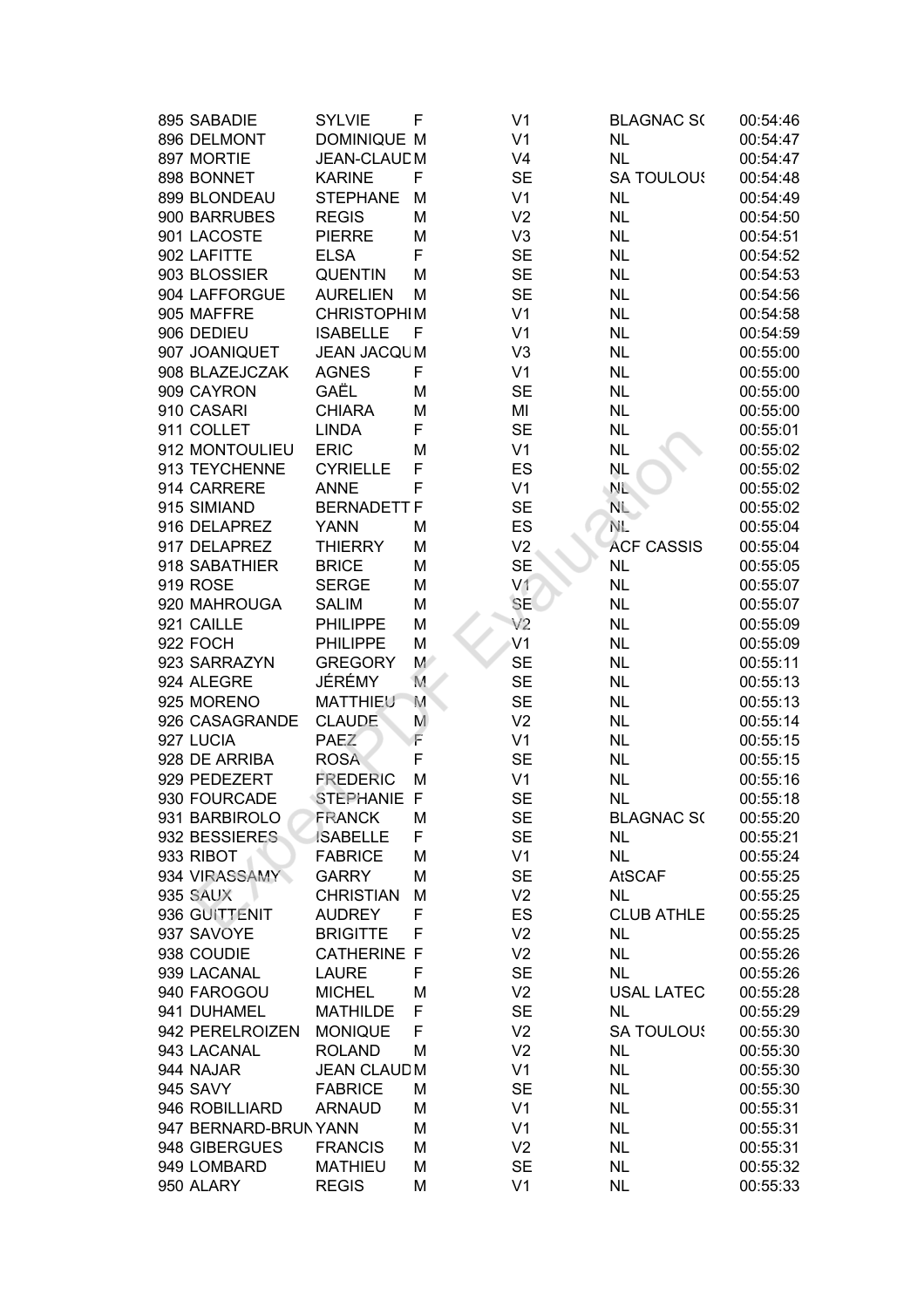| 951 ENGELVIN             | <b>MARIE</b>        | F | <b>SE</b>      | <b>NL</b>         | 00:55:35 |
|--------------------------|---------------------|---|----------------|-------------------|----------|
| 952 DUFFAU               | <b>CHRISTIAN</b>    | M | V <sub>2</sub> | <b>NL</b>         | 00:55:36 |
| 953 NDJENG               | <b>JULIEN</b>       | М | <b>SE</b>      | <b>NL</b>         | 00:55:39 |
| <b>954 VIEU</b>          | <b>REGINE</b>       | F | V <sub>1</sub> | <b>NL</b>         | 00:55:40 |
| <b>955 MALE</b>          | <b>MARIE ANDFF</b>  |   | V <sub>3</sub> | <b>LAC</b>        | 00:55:41 |
| 956 DUREL                | <b>ALAIN</b>        | М | V <sub>1</sub> | <b>NL</b>         | 00:55:42 |
| 957 DE CAPELE            | <b>MARIE CHRI:F</b> |   | V <sub>2</sub> | <b>NL</b>         | 00:55:43 |
| 958 CAEKAERT             | <b>BENOIT</b>       | M | <b>SE</b>      | <b>NL</b>         | 00:55:43 |
| 959 DELRIEU              | <b>MARIE FRANF</b>  |   | V <sub>2</sub> | <b>AS PAMIERS</b> | 00:55:44 |
| 960 VIGUIE               | VANESSA             | F | <b>SE</b>      | <b>NL</b>         | 00:55:45 |
| 961 SYLVESTRE            | <b>VINCENT</b>      | M | <b>SE</b>      | <b>NL</b>         | 00:55:45 |
| 962 LYNCH                | <b>MICHELLE</b>     | F | <b>SE</b>      | <b>NL</b>         | 00:55:46 |
| 963 KOZAKEVICH           | <b>MARIE</b>        | F | <b>SE</b>      | <b>NL</b>         | 00:55:47 |
| 964 SEGUI                | <b>ROBERT</b>       | M | V <sub>2</sub> | <b>NL</b>         | 00:55:51 |
| 965 SCREMIN              | <b>DANIEL</b>       | М | V <sub>2</sub> | <b>NL</b>         | 00:55:52 |
| 966 BOURGEOIS            | <b>GILBERT</b>      | M | V <sub>2</sub> | <b>NL</b>         | 00:55:52 |
| 967 TRAPE                | MARIE-HELE F        |   | V <sub>1</sub> | <b>CA BALMA</b>   | 00:55:53 |
| 968 SALAUN               | <b>JEAN FRANCM</b>  |   | <b>SE</b>      | <b>NL</b>         | 00:55:54 |
| 969 BOUDET               | <b>PIERRE</b>       | М | V <sub>3</sub> | NL                | 00:55:55 |
| 970 AYGAT                | <b>EMMANUELL F</b>  |   | V <sub>1</sub> | $N_{\rm L}$       | 00:55:55 |
| 971 SCHMITT              | <b>ANTHONY</b>      | M | <b>SE</b>      | $N_{\text{L}}$    | 00:55:55 |
| 972 MIRANDA              | <b>CATHERINE F</b>  |   | V <sub>1</sub> | NE.               | 00:55:56 |
| 973 GELAS                | <b>INCARNATIOF</b>  |   | V <sub>2</sub> | A.C.F.C.G.A       | 00:55:58 |
| 974 MONTHEIL             | <b>GUILLAUME M</b>  |   | <b>SE</b>      | <b>NL</b>         | 00:55:59 |
| 975 DUPUY                | <b>PERRINE</b>      | F | SE             | <b>NL</b>         | 00:55:59 |
| 976 COUSIN               | <b>ALAIN</b>        | М | V2             | <b>NL</b>         | 00:56:01 |
| 977 BRICARD              | <b>VINCENT</b>      | M | SE             | <b>NL</b>         | 00:56:03 |
| 978 IMBAULT              | <b>THIERRY</b>      | M | V <sub>1</sub> | <b>NL</b>         | 00:56:04 |
| 979 GAGET                | <b>CHRISTOPHIM</b>  |   | <b>SE</b>      | <b>NL</b>         | 00:56:04 |
| 980 DUZAN                | <b>BERNARD</b>      | M | V <sub>2</sub> | <b>NL</b>         | 00:56:05 |
| 981 LAYNAT               | <b>JACQUES</b>      | M | V <sub>3</sub> | <b>NL</b>         | 00:56:08 |
| 982 MESQUIDA             | <b>YANN</b>         | M | V <sub>1</sub> | <b>NL</b>         | 00:56:08 |
| 983 LEBLANC              | <b>CAROLE</b>       | F | V <sub>1</sub> | <b>CA BALMA</b>   | 00:56:10 |
| 984 FOURON               | <b>MARION</b>       | F | <b>SE</b>      | <b>NL</b>         | 00:56:11 |
| 985 NOZIERES-VALA CÉCILE |                     | F | V <sub>1</sub> | <b>NL</b>         | 00:56:13 |
| 986 MORETTO              | PIERRE              | М | V <sub>1</sub> | <b>NL</b>         | 00:56:13 |
| 987 PONCIN               | <b>FLORIAN</b>      | M | SE             | <b>NL</b>         | 00:56:15 |
| 988 CAPDEVILLE           | <b>JOSIANE</b>      | F | V <sub>2</sub> | ATHLE 632         | 00:56:15 |
| 989 MARXER               | <b>JACQUES</b>      | M | V <sub>2</sub> | <b>NL</b>         | 00:56:16 |
| 990 VELLA                | <b>ANNE FRANCF</b>  |   | V <sub>1</sub> | <b>NL</b>         | 00:56:16 |
| 991 TIXIER               | <b>NICOLAS</b>      | M | <b>SE</b>      | <b>NL</b>         | 00:56:19 |
| 992 MIRAMONT             | <b>REGINE</b>       | F | V <sub>2</sub> | LES IRRÉDU        | 00:56:19 |
| 993 LEGUILLE             | <b>GHISLAINE</b>    | F | V <sub>1</sub> | <b>CA BALMA</b>   | 00:56:21 |
| 994 FONTANILLES          | <b>NELLY</b>        | F | V <sub>1</sub> | <b>NL</b>         | 00:56:21 |
| 995 AJAS                 | <b>SEBASTIEN</b>    | M | <b>SE</b>      | <b>NL</b>         | 00:56:22 |
| 996 ITIER                | <b>CELINE</b>       | F | <b>SE</b>      | <b>NL</b>         | 00:56:23 |
| 997 BRUEL                | <b>CLAUDE</b>       | M | V <sub>3</sub> | S/L CAPIAL A      | 00:56:23 |
| 998 SCHOONJANS           | <b>PETER</b>        | М | V <sub>1</sub> | <b>NL</b>         | 00:56:23 |
| 999 GARCIN               | <b>DIDIER</b>       | М | <b>SE</b>      | <b>NL</b>         | 00:56:24 |
| <b>1000 UTSET</b>        | <b>SANDRINE</b>     | F | V <sub>1</sub> | <b>NL</b>         | 00:56:24 |
| 1001 KOCH                | <b>DAVID</b>        | M | <b>SE</b>      | <b>NL</b>         | 00:56:25 |
| 1002 LACASSAGNE          | <b>ESTELLE</b>      | F | V <sub>1</sub> | <b>NL</b>         | 00:56:26 |
| 1003 CASAOS              | <b>PIERRE</b>       | M | <b>SE</b>      | <b>NL</b>         | 00:56:26 |
| 1004 DUCOS               | <b>SYLVIE</b>       | F | V <sub>1</sub> | <b>NL</b>         | 00:56:26 |
| 1005 RIELLO              | <b>CHRISTOPHIM</b>  |   | V <sub>1</sub> | les PIEDS LU      | 00:56:27 |
| 1006 REMISE              | <b>ELODIE</b>       | F | <b>SE</b>      | <b>MARVEJOLS</b>  | 00:56:27 |
|                          |                     |   |                |                   |          |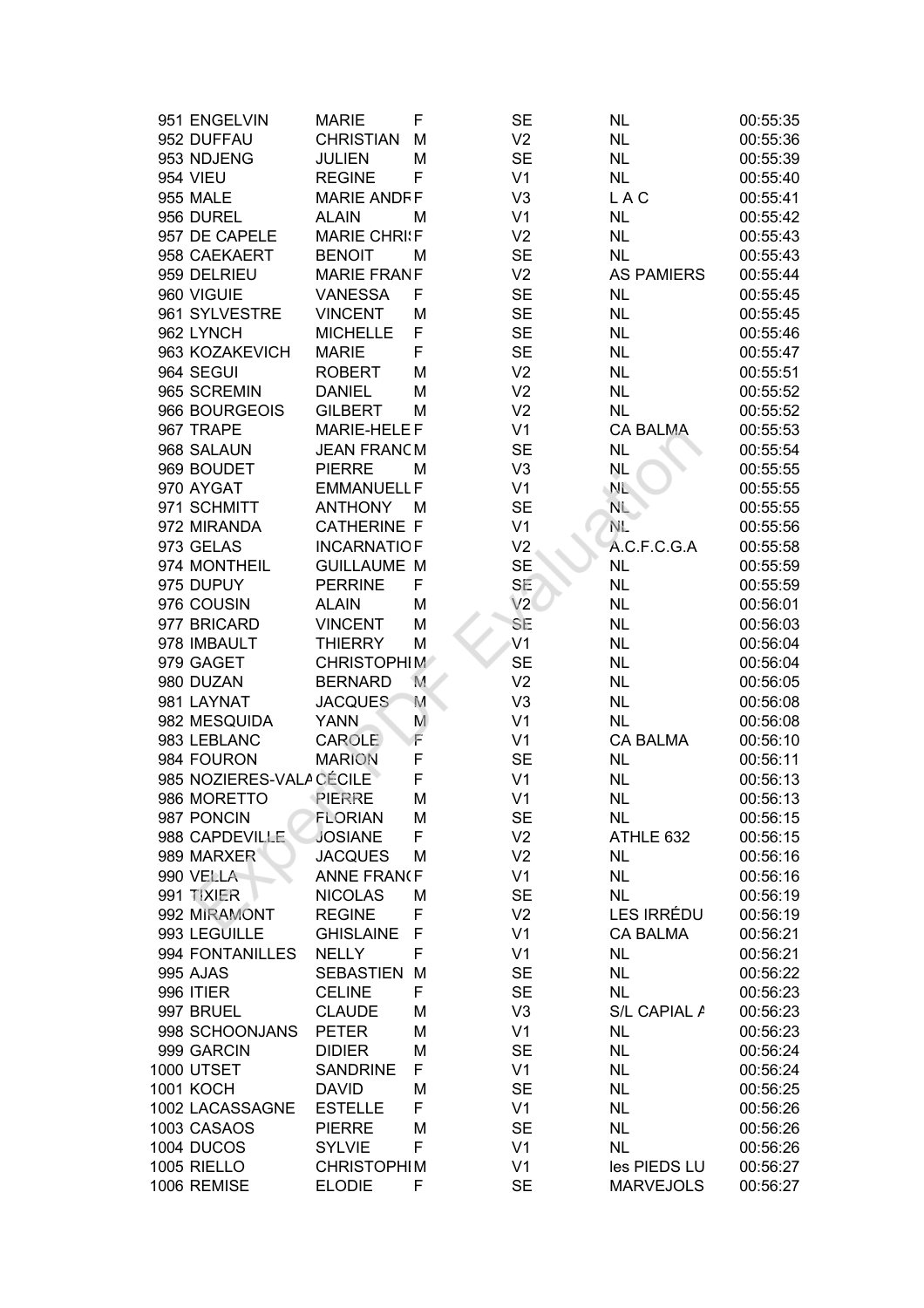| 1007 COURTADON             | <b>ALIX</b>         | M           | <b>SE</b>      | <b>NL</b>         | 00:56:28 |
|----------------------------|---------------------|-------------|----------------|-------------------|----------|
| 1008 FISSOUNE              | <b>FREDERIC</b>     | М           | V <sub>1</sub> | <b>NL</b>         | 00:56:31 |
| 1009 CASTELLARIN           | <b>MARC</b>         | М           | V <sub>1</sub> | <b>NL</b>         | 00:56:31 |
| 1010 RASMUS                | <b>ALEXANDRE M</b>  |             | <b>SE</b>      | <b>NL</b>         | 00:56:32 |
| 1011 MARTINEZ              | <b>BENOIT</b>       | М           | <b>SE</b>      | <b>NL</b>         | 00:56:33 |
| <b>1012 BIVEN</b>          | <b>BRIGITTE</b>     | F           | V <sub>2</sub> | <b>NL</b>         | 00:56:33 |
| 1013 SIMO                  | <b>FRÉDERIQUIM</b>  |             | <b>SE</b>      | <b>NL</b>         | 00:56:35 |
| 1014 DE BELLEFON           | <b>OLIVIA</b>       | F           | V <sub>1</sub> | <b>NL</b>         | 00:56:36 |
| 1015 HALDIMANN             | <b>MARIE HELE F</b> |             | V <sub>1</sub> | <b>NL</b>         | 00:56:38 |
| 1016 LOUGE                 | <b>MONIQUE</b>      | F           | <b>SE</b>      | <b>NL</b>         | 00:56:39 |
| 1017 ROSSIGNOL             | <b>PASCAL</b>       | M           | V <sub>1</sub> | <b>NL</b>         | 00:56:41 |
| 1018 HEDJAL                | <b>MADJIL</b>       | M           | V <sub>1</sub> | <b>NL</b>         | 00:56:41 |
| 1019 GEHU                  | <b>OLIVIER</b>      | М           | V <sub>2</sub> | <b>NL</b>         | 00:56:42 |
| 1020 LESIEUR               | <b>JONATHAN</b>     | M           | <b>SE</b>      | <b>NL</b>         | 00:56:42 |
| 1021 CECILLON              | <b>ADRIEN</b>       | M           | CA             | <b>NL</b>         | 00:56:44 |
| 1022 VINCENT               | <b>STÉPHANE</b>     | M           | V <sub>1</sub> | <b>NL</b>         | 00:56:44 |
| 1023 LIESSEM               | <b>PATRICK</b>      | M           | ES             | <b>NL</b>         | 00:56:44 |
| 1024 TRUILLET              | <b>FLAMINE</b>      | F           | <b>SE</b>      | <b>NL</b>         | 00:56:44 |
| 1025 CECILLON              | <b>OLIVIER</b>      | M           | V <sub>1</sub> | NL                | 00:56:46 |
| 1026 DOMINGOS              | <b>GERARD</b>       | M           | V <sub>3</sub> | NĿ.               | 00:56:46 |
| 1027 SERVAES               | <b>PASCAL</b>       | M           | V <sub>1</sub> | $N_{\rm L}$       | 00:56:48 |
| 1028 SUZZONI               | <b>OLIVIER</b>      | M           | <b>SE</b>      | NE.               | 00:56:49 |
| 1029 JOURDAN               | <b>PATRICIA</b>     | F           | <b>SE</b>      | ŃL                | 00:56:50 |
| 1030 RECORD                | <b>PHILIPPE</b>     | M           | <b>SE</b>      | <b>NL</b>         | 00:56:50 |
| 1031 BARBIER               | <b>BRIGITTE</b>     | F           | V1             | <b>CA BALMA</b>   | 00:56:52 |
| 1032 DUPUY                 | <b>MARIE-CLAIFF</b> |             | <b>SE</b>      | <b>NL</b>         | 00:56:52 |
| 1033 BOURRA-GODEI LAURE    |                     | F           | V <sub>1</sub> | <b>NL</b>         | 00:56:53 |
| 1034 TOUSTOU               | MÉLANIE             | F           | <b>SE</b>      | <b>NL</b>         | 00:56:55 |
| 1035 THOMAS                | <b>VAUGHAN</b>      | $M^{\circ}$ | V <sub>1</sub> | <b>NL</b>         | 00:56:56 |
| 1036 TAUREAU               | <b>SANDRINE</b>     | E           | V <sub>1</sub> | <b>NL</b>         | 00:56:58 |
| 1037 BENASAM               | <b>ANNE MARIEF</b>  |             | V <sub>1</sub> | <b>NL</b>         | 00:56:58 |
| 1038 BELCHI                | <b>SABINE</b>       | F           | V <sub>1</sub> | <b>NL</b>         | 00:56:59 |
| 1039 MIS                   | <b>LAURY</b>        | Ē           | <b>SE</b>      | <b>BLAGNAC S(</b> | 00:57:01 |
| 1040 MONTMARTIN            | <b>AURELIEN</b>     | M           | <b>SE</b>      | <b>NL</b>         | 00:57:02 |
| 1041 MUNIER                | <b>LAURENT</b>      | M           | <b>SE</b>      | <b>NL</b>         | 00:57:02 |
| 1042 ORIOL                 | CORALIE             | F           | <b>SE</b>      | <b>BLAGNAC S(</b> | 00:57:03 |
| 1043 LACANAL               | <b>MARTINE</b>      | F           | V <sub>2</sub> | <b>NL</b>         | 00:57:05 |
| 1044 DEFOSSEZ              | <b>MAXIME</b>       | M           | <b>SE</b>      | <b>NL</b>         | 00:57:07 |
| 1045 SAUZEDE               | PIERRE JEAIM        |             | <b>SE</b>      | <b>NL</b>         | 00:57:08 |
| <b>1046 FUSER</b>          | <b>VALERIE</b>      | M           | V <sub>1</sub> | <b>NL</b>         | 00:57:14 |
| 1047 VEYRAC                | <b>CHRISTINE</b>    | F           | V <sub>1</sub> | <b>NL</b>         | 00:57:15 |
| <b>1048 IPAS</b>           | <b>SANDRINE</b>     | F           | V <sub>1</sub> | TOULOUSE (        | 00:57:15 |
| 1049 ROUQUETTE             | <b>GENEVIEVE F</b>  |             | V <sub>2</sub> | <b>NL</b>         | 00:57:16 |
| 1050 BALLESTER             | <b>CATHERINE F</b>  |             | V <sub>2</sub> | <b>NL</b>         | 00:57:17 |
| 1051 BRAUN                 | <b>EMILIE</b>       | F           | <b>SE</b>      | NL                | 00:57:17 |
| <b>1052 PONS</b>           | <b>JEAN</b>         | M           | V <sub>1</sub> | <b>NL</b>         | 00:57:20 |
| 1053 MONTEIRO              | <b>JOSE</b>         | M           | V <sub>1</sub> | <b>NL</b>         | 00:57:22 |
| 1054 REGEREAU              | <b>NICOLAS</b>      | M           | <b>SE</b>      | <b>NL</b>         | 00:57:23 |
| 1055 REGEREAU              | <b>SONIA</b>        | F           | <b>SE</b>      | <b>PASS RUNNI</b> | 00:57:23 |
| 1056 CABAR                 | <b>FILOMENA</b>     | F           | V <sub>1</sub> | <b>NL</b>         | 00:57:24 |
| 1057 JIMENEZ TENES ALBERTO |                     | M           | <b>SE</b>      | <b>NL</b>         | 00:57:26 |
| 1058 LAUNAY                | <b>HUGUES</b>       | M           | V <sub>2</sub> | <b>NL</b>         | 00:57:26 |
| <b>1059 KOCH</b>           | <b>PATRICIA</b>     | F           | <b>SE</b>      | <b>BLAGNAC S(</b> | 00:57:30 |
| 1060 PESSANT               | <b>ALAIN</b>        | M           | V3             | <b>NL</b>         | 00:57:31 |
| 1061 LAISNE                | <b>MARIE</b>        | F           | V <sub>2</sub> | <b>NL</b>         | 00:57:32 |
| 1062 VERDIER               | <b>MYRIAM</b>       | F           | V <sub>1</sub> | S/L ES AUSS       | 00:57:33 |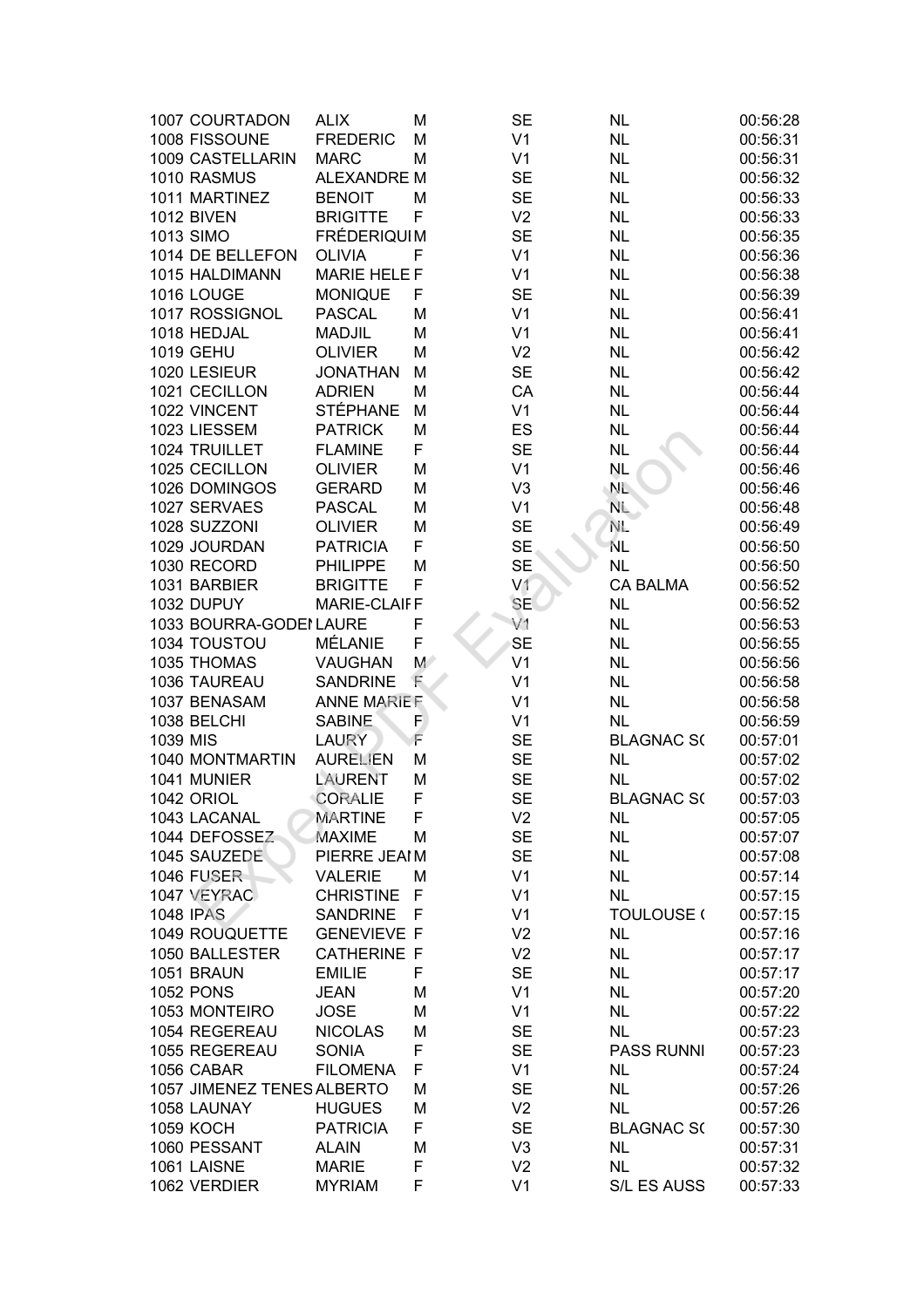| 1063 ALENGRY                  | <b>PHILIPPE</b>      | M | V <sub>2</sub> | <b>NL</b>         | 00:57:34 |
|-------------------------------|----------------------|---|----------------|-------------------|----------|
| 1064 JULIA                    | <b>BERNARD</b>       | M | V <sub>2</sub> | <b>NL</b>         | 00:57:34 |
| <b>1065 ALBY</b>              | <b>PATRICK</b>       | M | V <sub>2</sub> | <b>NL</b>         | 00:57:35 |
| 1066 GORSE                    | <b>DOMINIQUE M</b>   |   | V <sub>2</sub> | <b>NL</b>         | 00:57:35 |
| 1067 DE RAMMELARE CHRISTINE F |                      |   | V <sub>1</sub> | <b>NL</b>         | 00:57:35 |
| 1068 GALBAN                   | <b>ANNE</b>          | F | V <sub>2</sub> | <b>NL</b>         | 00:57:36 |
| 1069 MAGNALDI                 | <b>PASCALE</b>       | F | V <sub>1</sub> | <b>NL</b>         | 00:57:37 |
| 1070 SVAHN                    | <b>CHRISTELLEF</b>   |   | <b>SE</b>      | <b>NL</b>         | 00:57:38 |
| <b>1071 MORIN</b>             | STÉPHANIE F          |   | <b>SE</b>      | <b>NL</b>         | 00:57:43 |
| 1072 FAUVEL-EVAIN             | <b>BERENGEREF</b>    |   | <b>SE</b>      | <b>NL</b>         | 00:57:46 |
| <b>1073 BROS</b>              | <b>SEBASTIEN M</b>   |   | <b>SE</b>      | <b>NL</b>         | 00:57:47 |
| 1074 CUCUROU                  | <b>ALAIN</b>         | M | <b>SE</b>      | <b>NL</b>         | 00:57:47 |
| <b>1075 PRAT</b>              | <b>MATHIEU</b>       | M | <b>SE</b>      | <b>NL</b>         | 00:57:49 |
| 1076 LECANU                   | <b>ROZENN</b>        | F | <b>SE</b>      | <b>BLAGNAC S(</b> | 00:57:50 |
| 1077 KUIJPERS                 | <b>NATHALIE</b>      | F | V <sub>1</sub> | <b>BLAGNAC S(</b> | 00:57:50 |
| 1078 FERRET                   | <b>ALAIN</b>         | M | V <sub>3</sub> | <b>GIRONDINS</b>  | 00:57:51 |
| 1079 FERRET                   | <b>KARINE</b>        | F | <b>SE</b>      | <b>NL</b>         | 00:57:51 |
| 1080 VAZZOLER                 | <b>FRANCOISE F</b>   |   | V <sub>1</sub> | <b>NL</b>         | 00:57:55 |
| 1081 SALINAS                  | <b>NICOLAS</b>       | M | <b>SE</b>      | <b>NL</b>         | 00:57:56 |
| 1082 DOUDOUX                  | <b>CEDRIC</b>        | M | <b>SE</b>      | NL.               | 00:57:57 |
| 1083 CARON                    | <b>ANNE CATHEM</b>   |   | V <sub>2</sub> | $N_{\rm L}$       | 00:57:58 |
| 1084 FLACHARE                 | <b>SANDRINE</b>      | F | V <sub>1</sub> | NE.               | 00:57:59 |
| 1085 ZANIN                    | <b>ANITA</b>         | F | V <sub>2</sub> | ÑL.               | 00:58:00 |
| 1086 PASDELOUP                | <b>JACQUES</b>       | M | V <sub>2</sub> | <b>NL</b>         | 00:58:00 |
| 1087 DUDRAGNE                 | <b>LISA</b>          | F | JU             | <b>CLUB ATHLE</b> | 00:58:01 |
| 1088 BERTHIAU                 | <b>CHRISTOPHIM</b>   |   | V2             | <b>NL</b>         | 00:58:03 |
| 1089 CABANES                  | <b>GUY</b>           | М | V3             | <b>NL</b>         | 00:58:04 |
| 1090 SCHOONJANS               | <b>ELINE</b>         | F | CA             | <b>NL</b>         | 00:58:06 |
| 1091 SCHUCK                   | DOMINIQUE M          |   | V <sub>2</sub> | <b>NL</b>         | 00:58:06 |
| 1092 COUTRIS-FOURISTEPHANIE F |                      |   | V <sub>1</sub> | <b>NL</b>         | 00:58:07 |
| 1093 CHANUT                   | <b>JULIEN</b>        | M | <b>SE</b>      | <b>NL</b>         | 00:58:08 |
| 1094 ARQUES                   | <b>MARIE-PIERIF</b>  |   | V <sub>1</sub> | <b>NL</b>         | 00:58:08 |
| 1095 RODRIGUEZ                | LYDIE                | F | <b>SE</b>      | <b>NL</b>         | 00:58:09 |
| 1096 CECCONELLO               | <b>GERARD</b>        | М | V <sub>3</sub> | <b>NL</b>         | 00:58:11 |
| 1097 DUBOCS                   | <b>HELENE</b>        | F | V <sub>1</sub> | <b>NL</b>         | 00:58:12 |
| 1098 GENESTE                  | MICHAËL              | M | <b>SE</b>      | <b>NL</b>         | 00:58:13 |
| 1099 LAPORTE                  | STEPHANIE F          |   | <b>SE</b>      | <b>NL</b>         | 00:58:15 |
| 1100 BERTHELOOT               | <b>SYLVIE</b>        | F | V <sub>1</sub> | <b>NL</b>         | 00:58:17 |
| 1101 LIMOZIN                  | <b>CATHERINE F</b>   |   | <b>SE</b>      | <b>NL</b>         | 00:58:21 |
| 1102 OGOR                     | <b>GAELLE</b>        | F | V <sub>1</sub> | <b>NL</b>         | 00:58:21 |
| 1103 TEILLET                  | <b>VIRGINIE</b>      | F | <b>SE</b>      | <b>NL</b>         | 00:58:22 |
| 1104 BINCOLETTO               | <b>ANDRE</b>         | M | V <sub>3</sub> | <b>NL</b>         | 00:58:22 |
| 1105 ESTERMANN                | <b>MICHEL</b>        | M | V <sub>2</sub> | S/L JEUNESS       | 00:58:25 |
| 1106 EL MONAWIR               | <b>HELENE</b>        | F | <b>SE</b>      | <b>NL</b>         | 00:58:26 |
| 1107 DUCROS                   | <b>EMILIE</b>        | F | <b>SE</b>      | <b>NL</b>         | 00:58:27 |
| 1108 MALOIR                   | <b>CATHERINE F</b>   |   | V <sub>1</sub> | <b>NL</b>         | 00:58:27 |
| 1109 KRYSANIAC                | <b>JEAN-PHILIP M</b> |   | V <sub>1</sub> | <b>NL</b>         | 00:58:29 |
| 1110 DELCROIX                 | <b>ALAIN</b>         | M | V <sub>1</sub> | <b>NL</b>         | 00:58:29 |
| 1111 SENAC                    | <b>VALERIE</b>       | F | <b>SE</b>      | <b>NL</b>         | 00:58:30 |
| 1112 ALBRECHT                 | <b>LUTZ</b>          | M | <b>SE</b>      | <b>NL</b>         | 00:58:30 |
| 1113 OTT                      | <b>SVEN</b>          | M | <b>SE</b>      | <b>NL</b>         | 00:58:31 |
| 1114 MASSIP                   | <b>JOSIANE</b>       | F | V <sub>2</sub> | <b>CABBE</b>      | 00:58:31 |
| <b>1115 MARCO</b>             | <b>MURIEL</b>        | F | V <sub>1</sub> | <b>NL</b>         | 00:58:33 |
| 1116 HATTIER                  | <b>VIOLAINE</b>      | F | <b>SE</b>      | <b>NL</b>         | 00:58:34 |
| 1117 FACCO                    | <b>AURELIE</b>       | F | <b>ES</b>      | <b>NL</b>         | 00:58:35 |
| 1118 DARCOURT                 | JEAN CLAUD M         |   | V <sub>3</sub> | <b>NL</b>         | 00:58:36 |
|                               |                      |   |                |                   |          |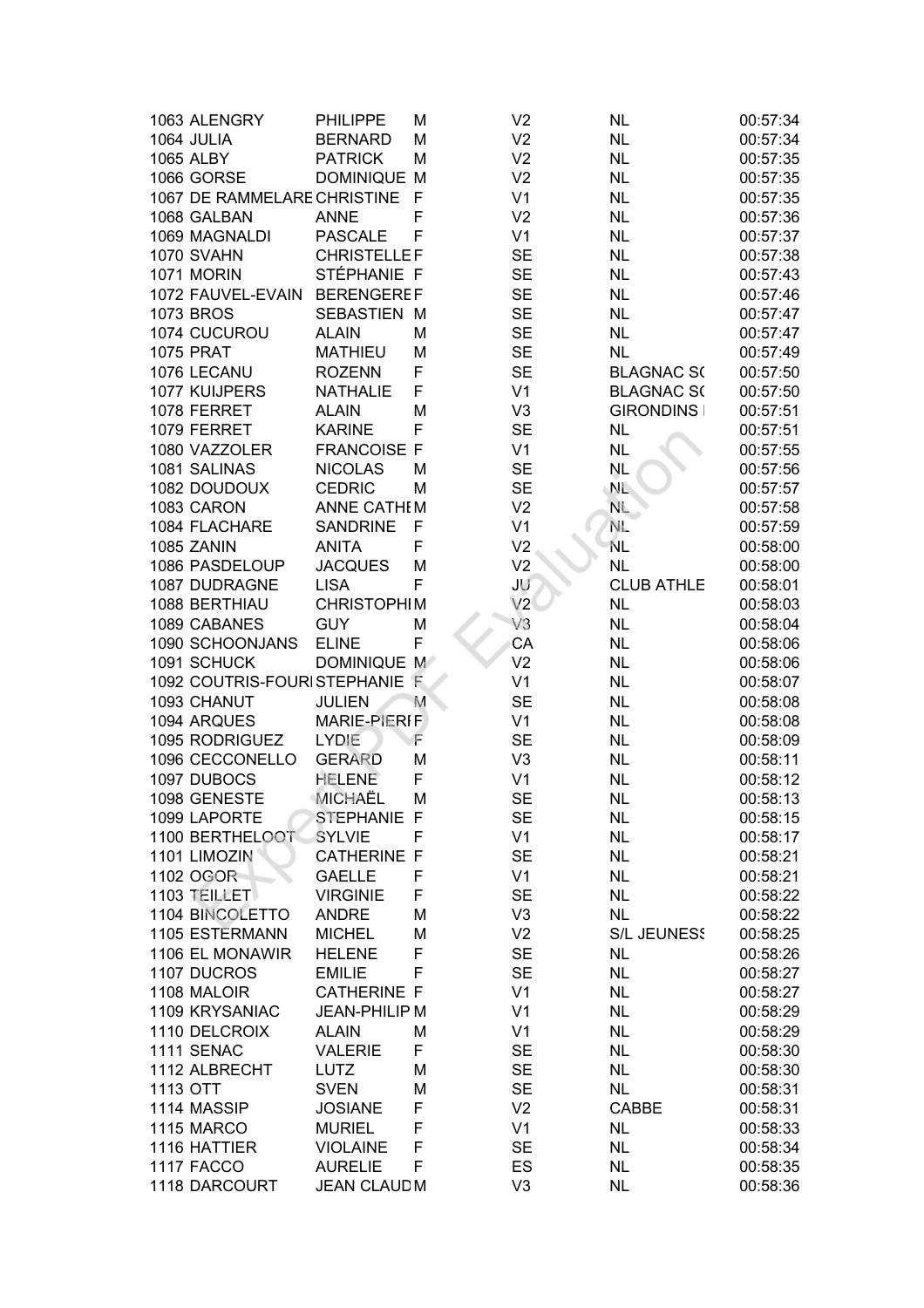| 1119 AULANIER         | <b>OLIVIER</b>      | М           | <b>SE</b>      | <b>NL</b>         | 00:58:37 |
|-----------------------|---------------------|-------------|----------------|-------------------|----------|
| 1120 FOUCHER          | <b>PHILIPPE</b>     | M           | V <sub>2</sub> | <b>MACADAM</b>    | 00:58:38 |
| 1121 BEAULIEU         | <b>CHRISTOPHIM</b>  |             | <b>SE</b>      | <b>NL</b>         | 00:58:38 |
| 1122 BOUICHOU         | <b>FABIEN</b>       | М           | V <sub>1</sub> | <b>NL</b>         | 00:58:38 |
| 1123 PALACIN          | <b>NICOLAS</b>      | М           | V <sub>1</sub> | <b>CA BALMA</b>   | 00:58:40 |
| 1124 LE STIR          | <b>CHRISTOPHIM</b>  |             | <b>SE</b>      | <b>NL</b>         | 00:58:41 |
| 1125 TEYSSEIRE        | <b>CHRISTIAN</b>    | М           | V <sub>2</sub> | <b>NL</b>         | 00:58:42 |
| 1126 BASTIDE          | <b>MYRIAM</b>       | F           | <b>SE</b>      | <b>NL</b>         | 00:58:44 |
| 1127 LAVERGNE         | <b>MARIE CLAUF</b>  |             | V <sub>2</sub> | <b>NL</b>         | 00:58:47 |
| 1128 BIDAUD           | <b>OLIVIER</b>      | M           | V <sub>1</sub> | <b>NL</b>         | 00:58:48 |
| 1129 ZOUAHGHI         | <b>LEILA</b>        | F           | <b>SE</b>      | <b>NL</b>         | 00:58:48 |
| 1130 FOURTANE         | <b>LISA</b>         | F           | <b>SE</b>      | <b>NL</b>         | 00:58:48 |
| 1131 CLAVERIE         | <b>PIERRE</b>       | M           | V <sub>2</sub> | <b>NL</b>         | 00:58:49 |
| 1132 LOMBARD          | <b>SABINE</b>       | F           | V <sub>1</sub> | <b>NL</b>         | 00:58:50 |
| 1133 BENDIB           | <b>SIHEM</b>        | F           | <b>SE</b>      | <b>NL</b>         | 00:58:52 |
| 1134 CARRIERE         | <b>BRUNO</b>        | М           | V <sub>1</sub> | <b>NL</b>         | 00:58:54 |
| 1135 FLORIAN          | STEPHANIE F         |             | <b>SE</b>      | <b>NL</b>         | 00:58:57 |
| 1136 FLORIAN          | <b>JEAN-PIERRIM</b> |             | V <sub>3</sub> | <b>NL</b>         | 00:58:57 |
| 1137 PALACIN          | <b>COLETTE</b>      | F           | V <sub>1</sub> | <b>CA BALMA</b>   | 00:58:58 |
| 1138 LAVERGNE         | <b>JEAN LUC</b>     | M           | V <sub>2</sub> | NL.               | 00:58:59 |
| 1139 OLIVIERO         | <b>NADEGE</b>       | F           | <b>SE</b>      | $N_{\rm L}$       | 00:59:00 |
| 1140 MARTINEZ         | <b>FABRICE</b>      | М           | V <sub>1</sub> | NL.               | 00:59:00 |
| 1141 TENGARRINHA      | MANUEL-GEIM         |             | V <sub>2</sub> | <b>BLAGNAC S(</b> | 00:59:00 |
| 1142 CHONG            | <b>CATHERINE F</b>  |             | V <sub>1</sub> | <b>BLAGNAC S(</b> | 00:59:01 |
| 1143 ROQUES           | <b>MATHIEU</b>      | M           | SE             | <b>NL</b>         | 00:59:02 |
| 1144 LABRANDE         | <b>LAURE</b>        | F           | <b>SE</b>      | <b>NL</b>         | 00:59:04 |
| 1145 TESSIER          | <b>CEDRIC</b>       | M           | SE             | <b>NL</b>         | 00:59:04 |
| 1146 DELMUR           | <b>CHRYSTEL</b>     | F           | V <sub>1</sub> | <b>NL</b>         | 00:59:05 |
| 1147 SOUMAGNAS        | <b>PATRICK</b>      | $M^{\circ}$ | V <sub>1</sub> | <b>NL</b>         | 00:59:06 |
| 1148 COURTEY          | <b>ELODIE</b>       | E           | <b>SE</b>      | <b>NL</b>         | 00:59:07 |
| 1149 LOMBARDO         | <b>MARIO</b>        | M           | V <sub>2</sub> | <b>NL</b>         | 00:59:10 |
| 1150 AUDRAN           | <b>BEATRICE</b>     | F.          | <b>SE</b>      | <b>NL</b>         | 00:59:10 |
| 1151 CAHUZAC          | <b>CAROLE</b>       | Ē           | V <sub>1</sub> | <b>NL</b>         | 00:59:11 |
| 1152 ARTERO           | <b>BERNARD</b>      | M           | V <sub>2</sub> | <b>NL</b>         | 00:59:11 |
| <b>1153 MOGNO</b>     | <b>MATTHIEU</b>     | M           | <b>SE</b>      | <b>NL</b>         | 00:59:13 |
| <b>1154 TAMBORERO</b> | <b>NICOLAS</b>      | M           | <b>SE</b>      | <b>NL</b>         | 00:59:13 |
| <b>1155 MERLE</b>     | STÉPHANE            | M           | V <sub>1</sub> | <b>NL</b>         | 00:59:17 |
| 1156 GUILBERT         | <b>NICOLAS</b>      | M           | <b>SE</b>      | <b>NL</b>         | 00:59:18 |
| 1157 PUTHOSTE         | <b>CELINE</b>       | F           | <b>SE</b>      | <b>NL</b>         | 00:59:18 |
| 1158 MONFRAIX         | <b>ALAIN</b>        | M           | V <sub>3</sub> | <b>NL</b>         | 00:59:19 |
| <b>1159 MERLE</b>     | <b>VALERIE</b>      | F           | V <sub>1</sub> | <b>NL</b>         | 00:59:19 |
| <b>1160 ANDRE</b>     | <b>GUILLAUME M</b>  |             | ES             | <b>NL</b>         | 00:59:22 |
| 1161 MEAUX            | <b>ANTHONY</b>      | М           | ES             | <b>NL</b>         | 00:59:24 |
| 1162 OLEVAN           | <b>FREDERIC</b>     | М           | <b>SE</b>      | <b>NL</b>         | 00:59:24 |
| 1163 THERY            | <b>CAMILLE</b>      | F           | <b>SE</b>      | <b>NL</b>         | 00:59:27 |
| 1164 NONORGUES        | <b>MARIE ANGEF</b>  |             | <b>SE</b>      | <b>NL</b>         | 00:59:27 |
| 1165 BOLLARD          | RODOLPHE M          |             | <b>SE</b>      | <b>NL</b>         | 00:59:32 |
| 1166 TENNE            | <b>CORINNE</b>      | F           | V <sub>1</sub> | <b>NL</b>         | 00:59:34 |
| 1167 DEGEILH          | <b>SOPHIE</b>       | F           | V <sub>1</sub> | <b>NL</b>         | 00:59:34 |
| 1168 MONFRAIX         | <b>MARYSE</b>       | F           | V <sub>3</sub> | <b>NL</b>         | 00:59:35 |
| <b>1169 BRAS</b>      | <b>CATHERINE F</b>  |             | V <sub>2</sub> | <b>NL</b>         | 00:59:35 |
| 1170 COMTE            | <b>AMELIE</b>       | F           | <b>SE</b>      | <b>NL</b>         | 00:59:36 |
| <b>1171 HAAG</b>      | <b>BERNARD</b>      | M           | V <sub>1</sub> | <b>NL</b>         | 00:59:37 |
| 1172 SANGELY          | <b>MATTHIEU</b>     | M           | <b>SE</b>      | <b>NL</b>         | 00:59:38 |
| 1173 VERGE            | <b>NICOLE</b>       | F           | V <sub>1</sub> | <b>NL</b>         | 00:59:39 |
| <b>1174 DAT</b>       | <b>CLAUDE</b>       | M           | V <sub>3</sub> | <b>NL</b>         | 00:59:39 |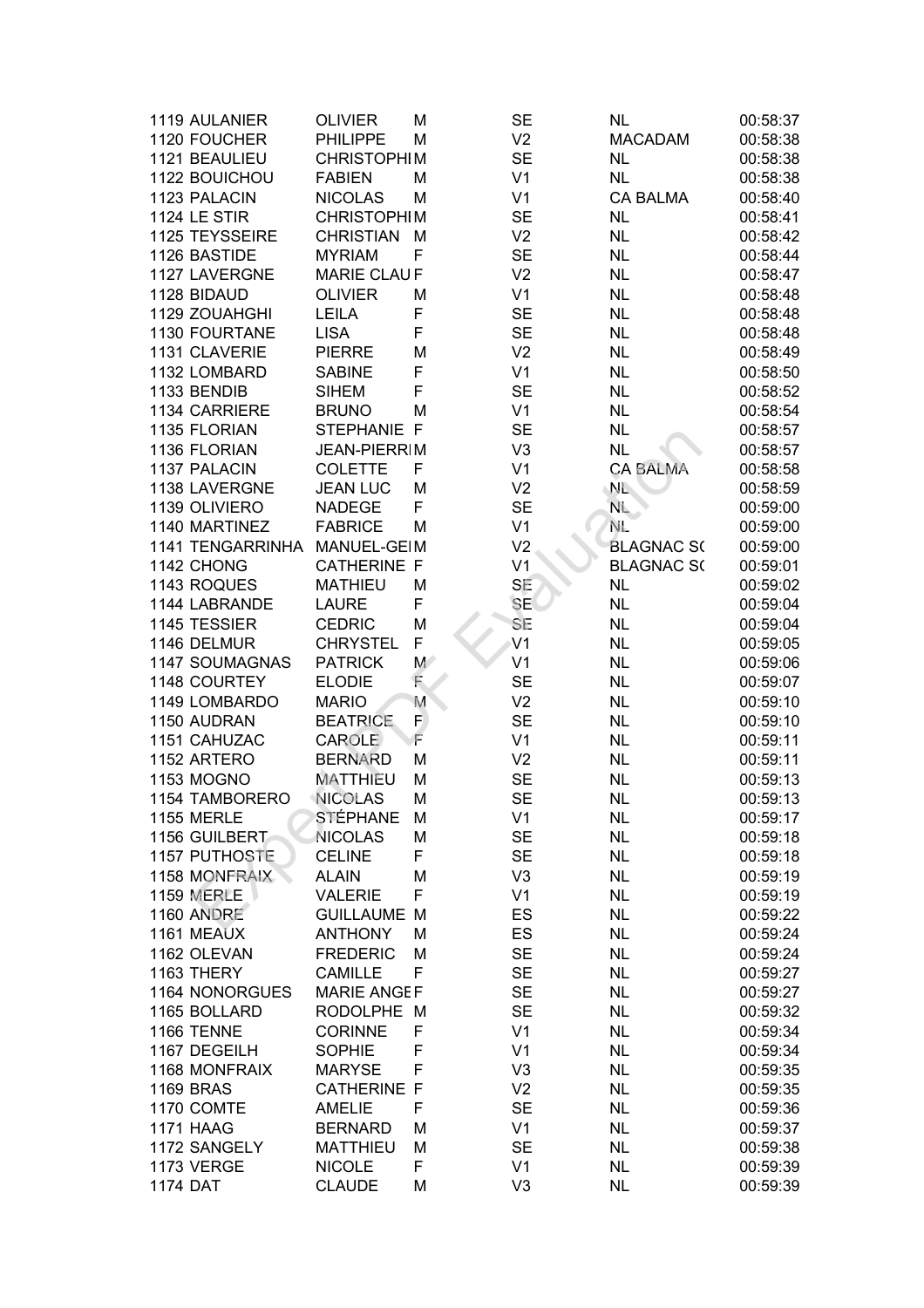| 1175 ETIENNE          | <b>DANIEL</b>       | М            | V <sub>3</sub> | <b>NL</b>         | 00:59:41 |
|-----------------------|---------------------|--------------|----------------|-------------------|----------|
| <b>1176 YVON</b>      | <b>YAN</b>          | M            | <b>SE</b>      | <b>NL</b>         | 00:59:44 |
| 1177 DEVAUX           | <b>JEROME</b>       | M            | <b>SE</b>      | <b>NL</b>         | 00:59:46 |
| 1178 SOHIER           | <b>LUDIVINE</b>     | F            | <b>SE</b>      | <b>NL</b>         | 00:59:46 |
| 1179 TEYSSEYRE        | <b>FRANCIS</b>      | M            | V <sub>2</sub> | LA FOULÉE I       | 00:59:47 |
| 1180 DAVET            | <b>JEAN MARIE M</b> |              | <b>SE</b>      | <b>NL</b>         | 00:59:48 |
| <b>1181 DE ROSSO</b>  | <b>DELPHINE</b>     | F            | <b>SE</b>      | <b>NL</b>         | 00:59:48 |
| 1182 DENIZOT          | <b>REMI</b>         | M            | V <sub>1</sub> | NL                | 00:59:51 |
| 1183 BROCHART         | <b>PIERRE</b>       | M            | <b>SE</b>      | <b>NL</b>         | 00:59:53 |
| 1184 LOUBET           | <b>ERIC</b>         | M            | V <sub>1</sub> | <b>NL</b>         | 00:59:54 |
| 1185 BOULET           | <b>NATHALIE</b>     | F            | <b>SE</b>      |                   | 00:59:54 |
|                       |                     | F            |                | <b>NL</b>         |          |
| 1186 PETREMENT        | <b>SYLVIE</b>       |              | V <sub>1</sub> | <b>BLAGNAC S(</b> | 00:59:55 |
| 1187 LACOSTE          | <b>EMMANUELL F</b>  |              | V <sub>1</sub> | <b>NL</b>         | 00:59:56 |
| 1188 BOUCABEILLE      | <b>BERTRAND</b>     | M            | <b>SE</b>      | <b>NL</b>         | 00:59:58 |
| 1189 BOUCABEILLE      | <b>CORINNE</b>      | F            | V <sub>1</sub> | <b>NL</b>         | 00:59:59 |
| 1190 DURON            | <b>PATRICIA</b>     | F            | V <sub>1</sub> | <b>NL</b>         | 01:00:01 |
| 1191 COUSIN           | <b>PHILIPPE</b>     | M            | V <sub>2</sub> | <b>NL</b>         | 01:00:03 |
| 1192 SAN-MARTIN       | <b>FELIPE</b>       | M            | <b>SE</b>      | <b>NL</b>         | 01:00:03 |
| 1193 VAZZOLER         | <b>FRANCOISE F</b>  |              | V <sub>1</sub> | NL.               | 01:00:04 |
| <b>1194 TACHOIRES</b> | CAROLE              | F            | <b>SE</b>      | $N_{\rm L}$       | 01:00:04 |
| 1195 HUGOUNNET        | <b>CHRISTIANE F</b> |              | V <sub>1</sub> | NL.               | 01:00:04 |
| 1196 TEYSSANDIER      | <b>LIONEL</b>       | M            | <b>SE</b>      | NL.               | 01:00:06 |
| 1197 CORAZZA          | <b>ROBERT</b>       | M            | V <sub>3</sub> | ΝL                | 01:00:06 |
| 1198 SEVERAC          | <b>GERAUD</b>       | M            | <b>SE</b>      | <b>NL</b>         | 01:00:06 |
| 1199 TOUSTOU          | <b>JEROME</b>       | M            | SE             | <b>NL</b>         | 01:00:07 |
| 1200 LABANDIBAR       | JEAN-YVES           | M            | V2             | <b>NL</b>         | 01:00:08 |
| 1201 GOURET           | SÉGOLÈNE            | $\mathsf{F}$ | SE             | <b>NL</b>         | 01:00:08 |
| 1202 COCHE            | <b>MARIE</b>        | F            | V <sub>2</sub> | <b>NL</b>         | 01:00:10 |
| 1203 BLEY             | <b>VINCENT</b>      | $M^{\circ}$  | V <sub>1</sub> | <b>NL</b>         | 01:00:11 |
| 1204 COMBETTES        | <b>CELINE</b>       | F            | <b>SE</b>      | <b>NL</b>         | 01:00:11 |
| 1205 SCHIAVON         | <b>CHRISTIAN</b>    | M            | V <sub>2</sub> | <b>NL</b>         | 01:00:14 |
| 1206 MONEGLIA         | <b>ANTHONY</b>      | M            | <b>SE</b>      | <b>NL</b>         | 01:00:16 |
| 1207 MAIQUEZ          | <b>MATHIEU</b>      | M            | <b>SE</b>      | <b>NL</b>         | 01:00:16 |
| 1208 SARNIGUET        | <b>LAURENT</b>      | M            | <b>SE</b>      | <b>NL</b>         | 01:00:16 |
| 1209 CLAVERIE         | <b>ANNE MARIEF</b>  |              | V <sub>2</sub> | <b>NL</b>         | 01:00:17 |
| <b>1210 PEREZ</b>     | JUANA               | F            | V <sub>1</sub> | <b>NL</b>         | 01:00:18 |
| 1211 ROUQUET          | JOSSELYNE F         |              | V <sub>2</sub> | <b>NL</b>         | 01:00:19 |
| <b>1212 SENSE</b>     | ŠTÉPHANIE F         |              | <b>SE</b>      | <b>NL</b>         | 01:00:20 |
| 1213                  |                     | M            | V <sub>3</sub> | <b>NL</b>         | 01:00:20 |
| 1214 WERNER           | <b>MARTIN</b>       | M            | <b>SE</b>      | <b>NL</b>         | 01:00:21 |
| 1215 STUCK            | <b>SARAH</b>        | F            | <b>SE</b>      | NL.               | 01:00:26 |
| 1216 BAI              | <b>MARYVONNEF</b>   |              | V <sub>2</sub> | <b>NL</b>         | 01:00:27 |
| 1217 MERET            | <b>CORINNE</b>      | F            | V <sub>1</sub> | <b>NL</b>         | 01:00:28 |
| 1218 BIGAND           | <b>WILLIAM</b>      | M            | <b>SE</b>      | <b>NL</b>         | 01:00:30 |
| <b>1219 VAL</b>       | <b>THIERRY</b>      | M            | V <sub>1</sub> | <b>NL</b>         | 01:00:30 |
| 1220 GACHENOT         | <b>MATTHIEU</b>     | M            | <b>SE</b>      | <b>NL</b>         | 01:00:31 |
| 1221 TISSERAND        | CLEMENCE F          |              | <b>SE</b>      | <b>NL</b>         | 01:00:32 |
|                       |                     | $\mathsf{F}$ |                |                   |          |
| 1222 RUSCASSIE        | <b>GHISLAINE</b>    |              | V <sub>2</sub> | <b>NL</b>         | 01:00:32 |
| 1223 MENDES           | <b>JULIE</b>        | F            | <b>SE</b>      | <b>NL</b>         | 01:00:36 |
| 1224 MENDES           | <b>ERIC</b>         | M            | V <sub>2</sub> | <b>NL</b>         | 01:00:36 |
| 1225 LABARTHE         | <b>JEROME</b>       | M            | V <sub>1</sub> | <b>NL</b>         | 01:00:37 |
| 1226 DE OLIVEIRA      | <b>DOMINIQUE</b>    | M            | V <sub>2</sub> | <b>NL</b>         | 01:00:38 |
| 1227 BENAC            | <b>ANTOINE</b>      | M            | <b>SE</b>      | <b>NL</b>         | 01:00:38 |
| 1228 FREEMAN          | <b>OWEN</b>         | M            | CA             | <b>NL</b>         | 01:00:43 |
| 1229 DE LAMBERT       | <b>SOPHIE</b>       | F            | V <sub>1</sub> | <b>NL</b>         | 01:00:43 |
| 1230 MOREL            | <b>CEDRIC</b>       | M            | <b>SE</b>      | <b>NL</b>         | 01:00:45 |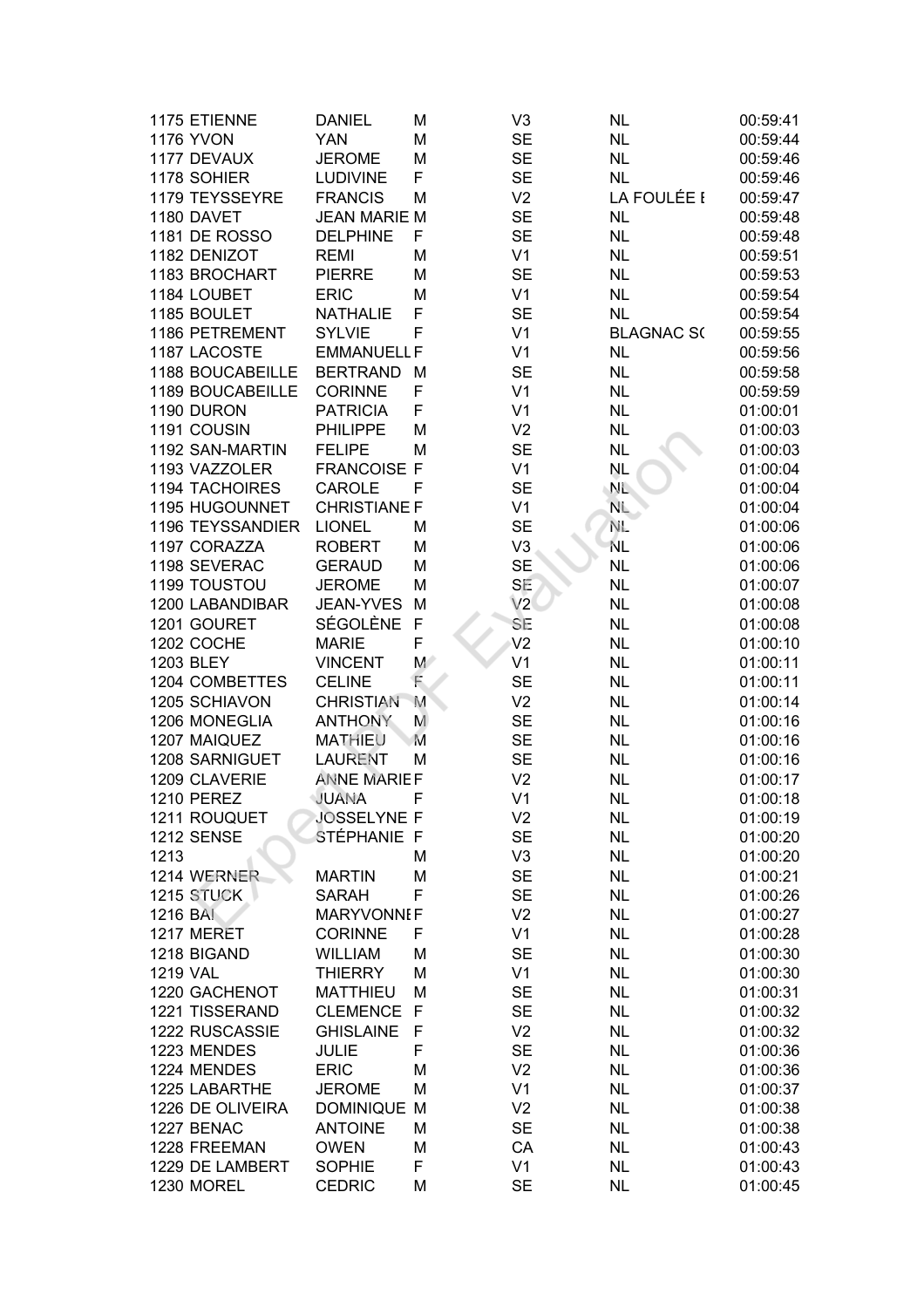| 1231 DELSOL               | <b>CHRISTIANE F</b> |             | V <sub>3</sub> | <b>NL</b>          | 01:00:46 |
|---------------------------|---------------------|-------------|----------------|--------------------|----------|
| 1232 SIMBILLE             | <b>DOMINIQUE M</b>  |             | V <sub>3</sub> | <b>NL</b>          | 01:00:47 |
| 1233 FRANCOU              | <b>MAURICE</b>      | М           | V <sub>3</sub> | <b>LES ZINZINS</b> | 01:00:49 |
| 1234 CAUDESAYGNE! EMELINE |                     | F           | <b>SE</b>      | <b>NL</b>          | 01:00:51 |
| 1235 NOHALES              | <b>JEAN MARC</b>    | M           | <b>SE</b>      | <b>NL</b>          | 01:00:51 |
| 1236 FRIBURGER            | <b>LAURE</b>        | F           | <b>SE</b>      | <b>NL</b>          | 01:00:52 |
| 1237 FIERRO               | <b>VERONIQUE F</b>  |             | V <sub>1</sub> | <b>BSC ATHLE</b>   | 01:00:52 |
| 1238 AUSSET               | <b>JEAN</b>         | M           | V <sub>2</sub> | <b>NL</b>          | 01:00:53 |
| 1239 SILVESTRE            | <b>SERGE</b>        | M           | V <sub>3</sub> | <b>NL</b>          | 01:00:53 |
| 1240 BOURGUIGNON LAURENCE |                     | F           | <b>SE</b>      | NL                 | 01:00:59 |
| 1241 ANDREO               | <b>THOMAS</b>       | M           | <b>SE</b>      | NL                 | 01:01:01 |
| 1242 TROCELLO             | CORINNE             | F           | V <sub>1</sub> | <b>NL</b>          | 01:01:02 |
| 1243 JUVIGNY              | <b>CARINE</b>       | F           | <b>SE</b>      | NL                 | 01:01:02 |
| 1244 MOREAU               | <b>JACQUES</b>      | M           | V <sub>4</sub> | <b>PASS RUNNI</b>  | 01:01:04 |
| 1245 CAZALS               | <b>ISABELLE</b>     | F           | V <sub>1</sub> | <b>NL</b>          | 01:01:09 |
| 1246 MIQUEL               | <b>VINCENT</b>      | M           | <b>SE</b>      | <b>NL</b>          | 01:01:09 |
| 1247 DOSSARD              | 12094 M             |             | <b>SE</b>      | <b>NL</b>          | 01:01:11 |
| 1248 DAUBAN               | <b>NADINE</b>       | F           | V <sub>1</sub> | <b>NL</b>          | 01:01:14 |
| 1249 GREGOIRE             | <b>SYLVAIN</b>      | M           | <b>SE</b>      | NL.                | 01:01:15 |
| 1250 PACCAUD              | <b>GUILLAUME</b>    | M           | <b>SE</b>      | NL.                | 01:01:15 |
| <b>1251 DROUILLOT</b>     | <b>ISABELLE</b>     | F           | V <sub>1</sub> | NL.                | 01:01:15 |
| 1252 PAOLETTI             | <b>STEPHANE</b>     | M           | <b>SE</b>      | NE.                | 01:01:17 |
| 1253 BOYRIE               | <b>SOPHIE</b>       | F           | <b>SE</b>      | ΝL.                | 01:01:17 |
| 1254 BOUCHET              | <b>SOPHIE</b>       | F           | V <sub>1</sub> | <b>NL</b>          | 01:01:18 |
| 1255 GUENIFA              | <b>NADIA</b>        | F           | V <sub>1</sub> | <b>NL</b>          | 01:01:18 |
| 1256 PICHON               | <b>OLIVIER</b>      | M           | <b>SE</b>      | <b>NL</b>          | 01:01:19 |
| 1257 SINISCALLO           | <b>PHILIPPE</b>     | M           | V <sub>1</sub> | <b>NL</b>          | 01:01:20 |
| 1258 PELLETIER            | <b>MARIE CLAUF</b>  |             | V <sub>2</sub> | <b>NL</b>          | 01:01:21 |
| 1259 GROLIER              | <b>PASCAL</b>       | $M^{\circ}$ | V <sub>1</sub> | <b>NL</b>          | 01:01:22 |
| 1260 BOUCHAREB            | <b>FATIMA</b>       | F           | <b>SE</b>      | <b>NL</b>          | 01:01:23 |
| 1261 BONNEFOY             | <b>LAURENCE</b>     | F           | V <sub>1</sub> | <b>NL</b>          | 01:01:25 |
| 1262 POULIQUEN            | <b>MICHEL</b>       | M           | <b>SE</b>      | <b>NL</b>          | 01:01:27 |
| 1263 PESCHEUX             | <b>THIBAUT</b>      | M           | JU             | <b>NL</b>          | 01:01:28 |
| 1264 BAUIERE              | <b>PHILIPPE</b>     | M           | V <sub>3</sub> | <b>NL</b>          | 01:01:35 |
| 1265 RODRIGUES            | MURIEL              | F           | <b>SE</b>      | <b>NL</b>          | 01:01:39 |
| 1266 MENENDEZ             | JULIAN              | M           | <b>SE</b>      | <b>AtSCAF</b>      | 01:01:40 |
| 1267 DEVERNEUIL           | <b>BEATRICE</b>     | F           | V <sub>1</sub> | NL.                | 01:01:41 |
| 1268 EVARISTO             | <b>SEVERINE</b>     | F           | <b>SE</b>      | NL                 | 01:01:41 |
| 1269 CARRIER              | <b>NADIA</b>        | F           | V <sub>1</sub> | <b>NL</b>          | 01:01:42 |
| 1270 DUCUING              | <b>MARION</b>       | F           | <b>SE</b>      | <b>NL</b>          | 01:01:46 |
| 1271 JOLBERT              | <b>FRANCK</b>       | M           | <b>SE</b>      | <b>NL</b>          | 01:01:48 |
| 1272 SCIALO               | <b>GIUSEPPE</b>     | M           | V <sub>1</sub> | <b>NL</b>          | 01:01:53 |
| 1273 JORUS                | <b>MATHILDE</b>     | F           | V <sub>1</sub> | <b>NL</b>          | 01:01:54 |
| 1274 CAPORGNO             | <b>NELLY</b>        | F           | <b>SE</b>      | <b>NL</b>          | 01:01:56 |
| 1275 DESCHAMPS            | <b>SOPHIE</b>       | F           | V <sub>2</sub> | <b>NL</b>          | 01:02:03 |
| 1276 BRIAND               | <b>PATRICIA</b>     | F           | V <sub>1</sub> | <b>NL</b>          | 01:02:11 |
| 1277 RYCKELYNCK           | <b>CELINE</b>       | F           | <b>SE</b>      | NL                 | 01:02:11 |
| 1278 ANGLADE              | <b>ALAIN</b>        | M           | V <sub>2</sub> | <b>NL</b>          | 01:02:11 |
| 1279 BERCLAZ              | <b>NATHALIE</b>     | F           | <b>SE</b>      | <b>NL</b>          | 01:02:11 |
| 1280 BRUNCAU              | <b>DIDIER</b>       | M           | V <sub>1</sub> | <b>NL</b>          | 01:02:17 |
| 1281 CUCCHIARO            | <b>MARIE HELE F</b> |             | V <sub>1</sub> | <b>NL</b>          | 01:02:23 |
| 1282 VACHAUD              | <b>VIRGINIE</b>     | F           | <b>SE</b>      | <b>NL</b>          | 01:02:24 |
| 1283 NEO                  | DOMNIQUE M          |             | V <sub>1</sub> | <b>NL</b>          | 01:02:25 |
| 1284 MESSAGER             | <b>JEAN FRANCM</b>  |             | V <sub>1</sub> | <b>NL</b>          | 01:02:28 |
| 1285 PERDIGAU             | <b>CHANTAL</b>      | F           | <b>SE</b>      | <b>NL</b>          | 01:02:29 |
| 1286 FOSSAT               | <b>MURIEL</b>       | F           | V <sub>1</sub> | <b>NL</b>          | 01:02:30 |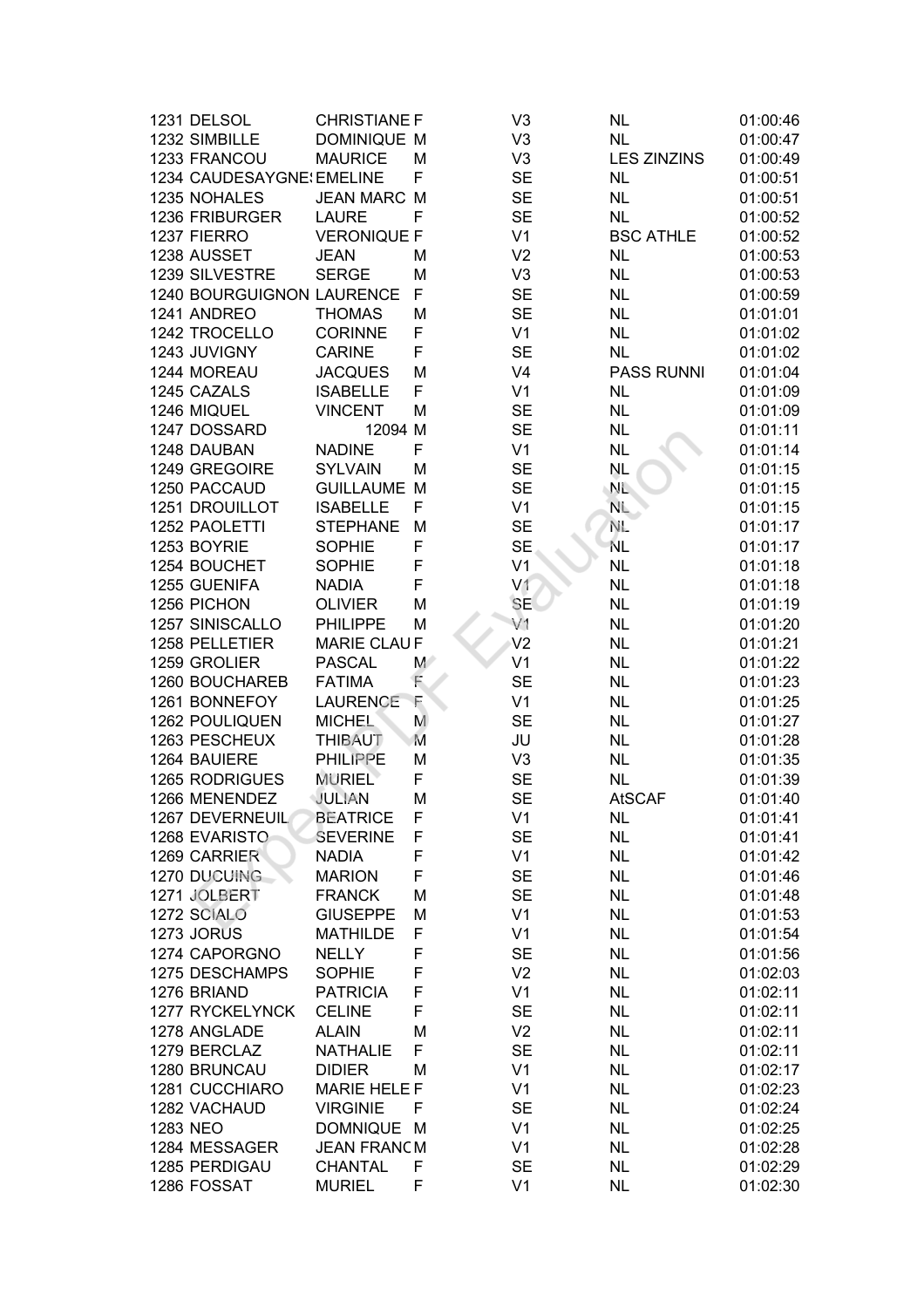| 1287 RATEL                  | <b>BRUNO</b>                       | Μ            | V <sub>1</sub>              | <b>NL</b>              | 01:02:33 |
|-----------------------------|------------------------------------|--------------|-----------------------------|------------------------|----------|
| 1288 CASTELLA               | <b>THIERRY</b>                     | M            | V <sub>2</sub>              | <b>NL</b>              | 01:02:34 |
| 1289 TORRES                 | <b>ANNE MARIEF</b>                 |              | <b>SE</b>                   | <b>NL</b>              | 01:02:37 |
| 1290 LEMAIRE                | <b>AUDE</b>                        | F            | <b>SE</b>                   | <b>NL</b>              | 01:02:38 |
| 1291 ESPIGAT                | <b>SIMEON</b>                      | M            | V <sub>2</sub>              | <b>NL</b>              | 01:02:41 |
| 1292 CAVALLE                | <b>CHRISTIAN</b>                   | M            | <b>SE</b>                   | 25/11/4637             | 01:02:42 |
| 1293 JOSEPH                 | <b>CYRIL</b>                       | M            | <b>SE</b>                   | <b>NL</b>              | 01:02:44 |
| 1294 ARGALIA                | <b>CATHERINE F</b>                 |              | V <sub>2</sub>              | <b>NL</b>              | 01:02:49 |
| 1295 HASSANI                | <b>HOSSEIN</b>                     | M            | JU                          | <b>NL</b>              | 01:02:50 |
| 1296 ROUZES                 | <b>MAXIME</b>                      | M            | <b>SE</b>                   | <b>NL</b>              | 01:02:52 |
| 1297 MATALY                 | STEPHANIE F                        |              | <b>SE</b>                   | <b>NL</b>              | 01:02:53 |
| 1298 ESTABIAL               | <b>ISABELLE</b>                    | F            | V <sub>2</sub>              | <b>NL</b>              | 01:02:58 |
| 1299 VALRIVIERE             | <b>DAMIEN</b>                      | M            | <b>SE</b>                   | <b>NL</b>              | 01:03:12 |
| 1300 PERANSIN               | <b>SOPHIE</b>                      | F            | <b>SE</b>                   | <b>NL</b>              | 01:03:15 |
| 1301 CADET                  | <b>NATHALIE</b>                    | F            | V <sub>1</sub>              | LES IRRÉDU             | 01:03:15 |
| 1302 WEHRLE                 | <b>PASCAL</b>                      | M            | <b>SE</b>                   | <b>NL</b>              | 01:03:25 |
| 1303 MUELLHOFER             | <b>MARGIT</b>                      | F            | V <sub>1</sub>              | <b>NL</b>              | 01:03:32 |
| 1304 SANTIN                 | <b>MARIE DOMIF</b>                 |              | V <sub>2</sub>              | <b>NL</b>              | 01:03:32 |
| 1305 JOUANDO                | <b>MARIE EMILIF</b>                |              | <b>SE</b>                   | NL                     | 01:03:44 |
| 1306 VIALAR-COMBE (AMELIE   |                                    | F            | <b>SE</b>                   | NL.                    | 01:03:44 |
| 1307 CAUBET                 | <b>CHRISTINE</b>                   | $\mathsf{F}$ | V <sub>1</sub>              | NL.                    | 01:03:47 |
| 1308 SOUILLE-PACHC NATHALIE |                                    | F            | <b>SE</b>                   | NE.                    | 01:03:48 |
| 1309 BALLU                  | <b>HELENE</b>                      | F            | <b>SE</b>                   | NL.                    | 01:03:59 |
| 1310 CHEVALIER              | <b>LAURENT</b>                     | M            | V <sub>2</sub>              | <b>NL</b>              | 01:04:00 |
| 1311 DELPECH                | <b>JULIE</b>                       | F            | SE                          | <b>NL</b>              | 01:04:03 |
| 1312 PROUST                 | <b>MORGAN</b>                      | F            | <b>SE</b>                   | <b>NL</b>              | 01:04:06 |
| 1313 BRAVI                  | <b>KATHERINE F</b>                 |              | V <sub>2</sub>              | <b>NL</b>              | 01:04:07 |
| 1314 LALLAU                 | <b>DIDIER</b>                      | M            | V <sub>1</sub>              | <b>NL</b>              | 01:04:08 |
| 1315 PERRIER                | <b>CHRISTOPHIM</b>                 |              | <b>SE</b>                   | <b>NL</b>              | 01:04:08 |
| 1316 ALPAGO                 | <b>JEAN MARC M</b>                 |              | <b>SE</b>                   | <b>NL</b>              | 01:04:10 |
| 1317 WAGET                  | <b>SERGE</b>                       | M            | V <sub>3</sub>              | <b>NL</b>              | 01:04:13 |
| 1318 DUPUY                  | <b>ELFRIED</b>                     | M            | <b>SE</b>                   | <b>NL</b>              | 01:04:13 |
| 1319 PEREA                  | <b>CÉLINE</b>                      | F            | V <sub>1</sub>              | <b>NL</b>              | 01:04:14 |
| 1320 MAHROUGA               | <b>VANESSA</b>                     | F            | <b>SE</b>                   | <b>NL</b>              | 01:04:15 |
| <b>1321 ABOUKHATER</b>      | <b>JOEL</b>                        | M            | <b>SE</b>                   | <b>NL</b>              | 01:04:17 |
| 1322 DECREUSE               | PERRINE                            | F            | <b>SE</b>                   | <b>NL</b>              | 01:04:23 |
| 1323 KEMPA                  | PIERRE                             | M            | <b>SE</b>                   | <b>NL</b>              | 01:04:23 |
| 1324 SOLOMAS                | <b>CATHY</b>                       | F            | V <sub>1</sub>              | <b>NL</b>              | 01:04:27 |
| 1325 GAUTHIER               | <b>FRANCOISE F</b>                 |              | V <sub>2</sub>              | <b>NL</b>              | 01:04:27 |
| 1326 CHANSON                | <b>FREDERIC</b>                    | M            | <b>SE</b>                   | <b>NL</b>              | 01:04:35 |
| 1327 LE METAYER             | <b>PIERRE</b>                      | M            | <b>SE</b>                   | <b>NL</b>              | 01:04:35 |
| <b>1328 TYL</b>             | <b>CLÉMENCE</b>                    | F            | ES                          | <b>NL</b>              | 01:04:46 |
| 1329 WAGUET                 | <b>ROMAIN</b>                      | M            | <b>SE</b>                   | <b>NL</b>              | 01:04:48 |
| 1330 SIBAUD                 | <b>VINCENT</b>                     | M            | V <sub>1</sub>              | <b>NL</b>              | 01:04:51 |
| 1331 CHRISTOL               | <b>LILIANE</b>                     | F            | V <sub>1</sub>              | <b>NL</b>              | 01:04:58 |
| 1332 IZARD                  | STEPHANIE F                        |              | <b>SE</b>                   | <b>NL</b>              | 01:04:58 |
| 1333 GAMEZ                  | <b>SYLVANA</b>                     | F            | V <sub>1</sub>              | <b>NL</b>              | 01:04:59 |
| 1334 ROQUES                 | <b>LYDIA</b>                       | F            | <b>SE</b>                   | <b>NL</b>              | 01:04:59 |
| 1335 GOREK                  | <b>CINDY</b>                       | F            | <b>SE</b>                   | <b>SATUC</b>           | 01:05:02 |
| <b>1336 MORA</b>            |                                    | F            |                             |                        |          |
| 1337 DELPECH                | <b>STEPHANIE</b><br><b>FRANCIS</b> | M            | <b>SE</b><br>V <sub>1</sub> | <b>NL</b><br><b>NL</b> | 01:05:25 |
|                             |                                    | F            |                             |                        | 01:05:28 |
| 1338 FERREIRA               | <b>SOPHIA</b>                      |              | <b>SE</b>                   | <b>NL</b>              | 01:05:30 |
| 1339 DELUCA                 | <b>JEAN LUC</b>                    | M            | V <sub>1</sub>              | <b>NL</b>              | 01:05:31 |
| 1340 LECOMTE                | <b>CÉLINE</b>                      | F            | <b>SE</b>                   | <b>NL</b>              | 01:05:33 |
| 1341 TORRES                 | <b>SYLVIE</b>                      | F            | <b>SE</b>                   | <b>NL</b>              | 01:05:38 |
| 1342 MATHIEU                | CAROLE                             | F            | <b>SE</b>                   | <b>NL</b>              | 01:05:46 |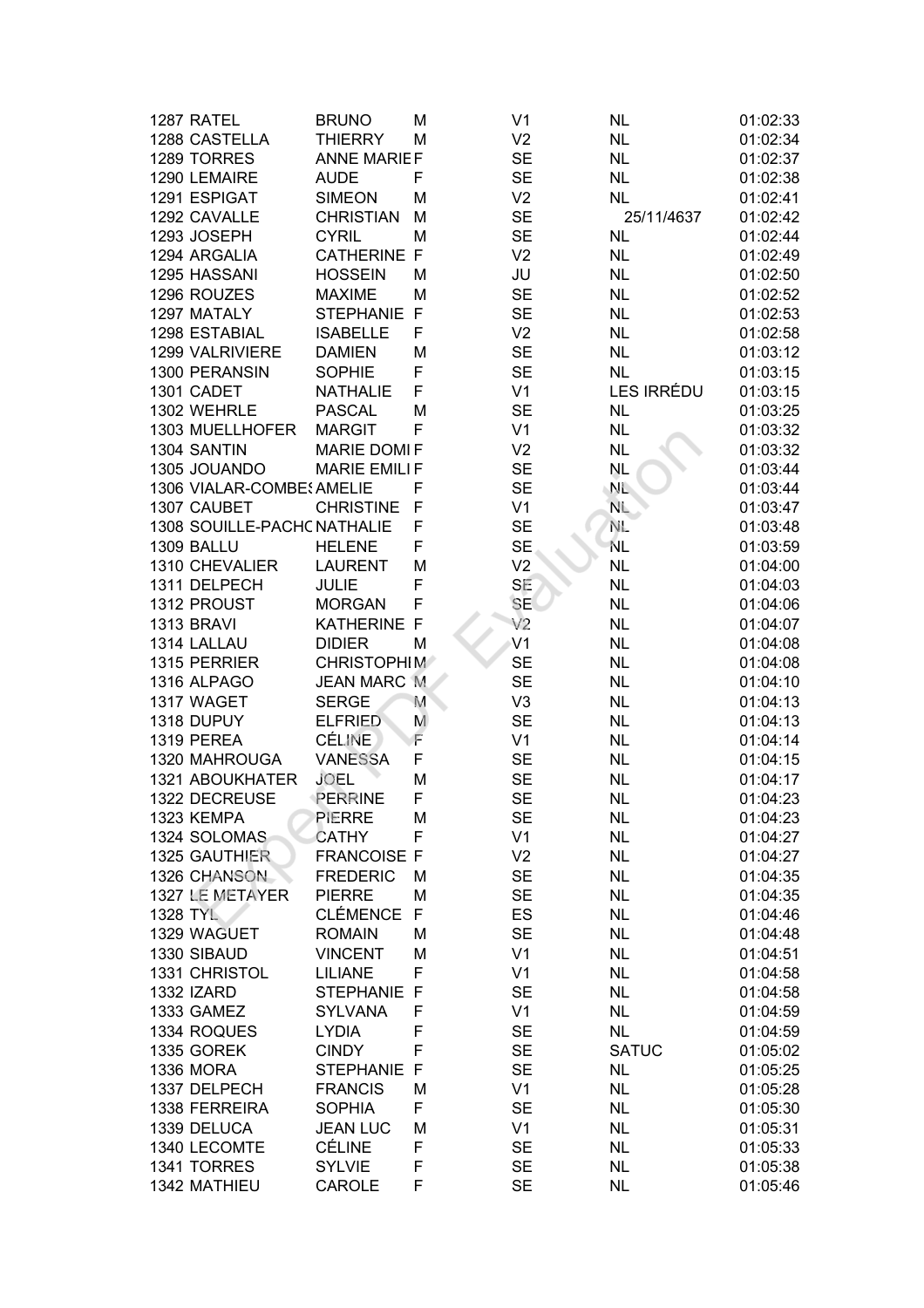| 1343 LEJEUNE                  | <b>PASCAL</b>      | М     | V <sub>2</sub> | <b>NL</b>         | 01:05:46 |
|-------------------------------|--------------------|-------|----------------|-------------------|----------|
| 1344 GELAS                    | <b>DANIELE</b>     | F     | V <sub>1</sub> | <b>NL</b>         | 01:05:48 |
| 1345 LEFEVRE                  | <b>ANNE</b>        | F     | V <sub>2</sub> | <b>NL</b>         | 01:05:48 |
| <b>1346 RUAN</b>              | <b>BRUNO</b>       | M     | V <sub>2</sub> | <b>NL</b>         | 01:05:50 |
| 1347 LAYAN                    | <b>VANINA</b>      | F     | <b>SE</b>      | <b>NL</b>         | 01:05:52 |
| 1348 GISCARD                  | <b>CORINNE</b>     | F     | V <sub>1</sub> | <b>NL</b>         | 01:05:59 |
| 1349 MARTIN                   | <b>VERONIQUE F</b> |       | <b>SE</b>      | <b>NL</b>         | 01:06:00 |
| 1350 COMEILLE                 | <b>LAURENCE</b>    | F     | V <sub>1</sub> | <b>NL</b>         | 01:06:04 |
| 1351 LACABANNE                | <b>XAVIER</b>      | М     | V <sub>1</sub> | <b>NL</b>         | 01:06:14 |
| 1352 LACBANNE                 | <b>VIRGINIE</b>    | F     | <b>SE</b>      | <b>NL</b>         | 01:06:14 |
| 1353 SALAS                    | <b>ALAIN</b>       | M     | V <sub>3</sub> | <b>UNION MARA</b> | 01:06:15 |
| 1354 GOURY                    | <b>CATHERINE F</b> |       | V <sub>2</sub> | <b>NL</b>         | 01:06:17 |
| 1355 POUJOL                   | <b>ASTRID</b>      | F     | V <sub>1</sub> | <b>NL</b>         | 01:06:20 |
| 1356 GUIRY                    | <b>ALICE</b>       | F     | <b>SE</b>      | <b>NL</b>         | 01:06:20 |
| 1357 TORGA                    | <b>OLIVIER</b>     | M     | V <sub>1</sub> | <b>NL</b>         | 01:06:22 |
| 1358 ROQUES                   | <b>MARIE</b>       | F     | V <sub>1</sub> | <b>NL</b>         | 01:06:24 |
| 1359 PEDERSEN                 | <b>KAILA</b>       | F     | ES             | <b>NL</b>         | 01:06:30 |
| 1360 DE PERTHUIS              | <b>INES</b>        | F     | JU             | <b>NL</b>         | 01:06:31 |
| 1361 VITALI                   | <b>MARTINE</b>     | F     | V <sub>2</sub> | <b>LES IRRÉDU</b> | 01:06:35 |
| 1362 PETITJEAN                | <b>CAROLINE</b>    | F     | V <sub>1</sub> | $N_{\rm L}$       | 01:06:41 |
| 1363 FONTAINE                 | <b>RODOLPHE</b>    | M     | V <sub>1</sub> | <b>NL</b>         | 01:06:47 |
| 1364 CAUNEILLE                | <b>HENRI</b>       | M     | V <sub>4</sub> | <b>UNION MAR/</b> | 01:06:57 |
| <b>1365 SIMOHAMMEDI</b>       | <b>GERARD</b>      | M     | V <sub>3</sub> | <b>UNION MARA</b> | 01:06:58 |
| 1366 GAMEZ                    | <b>ELISABETH</b>   | F     | <b>SE</b>      | <b>NL</b>         | 01:07:03 |
| 1367 GRIFFE                   | <b>SABINE</b>      | F     | SE             | <b>NL</b>         | 01:07:04 |
| 1368 SELLAM                   | <b>EMMANUEL</b>    | M     | V2             | <b>NL</b>         | 01:07:13 |
| <b>1369 MOGNO</b>             | <b>FRANCIS</b>     | М     | V <sub>2</sub> | <b>NL</b>         | 01:07:27 |
| 1370 DENYS                    | <b>VINCENT</b>     | M     | <b>SE</b>      | <b>NL</b>         | 01:07:28 |
| 1371 SEZNEC                   | <b>FLORIE</b>      | $M^*$ | <b>SE</b>      | <b>NL</b>         | 01:07:28 |
| 1372 AROIX                    | <b>CHISTELLE</b>   | F     | <b>SE</b>      | <b>NL</b>         | 01:07:35 |
| 1373 MARTINEZ                 | <b>ISABELLE</b>    | F     | V <sub>1</sub> | <b>NL</b>         | 01:07:37 |
| 1374 BUSSER                   | <b>SERGE</b>       | M     | V <sub>1</sub> | <b>NL</b>         | 01:07:37 |
| 1375 DE PERTHUIS              | <b>MARIE SOLAF</b> |       | V <sub>2</sub> | <b>NL</b>         | 01:08:13 |
| 1376 SABUCO                   | <b>LAURENCE</b>    | -F    | V <sub>2</sub> | <b>NL</b>         | 01:08:18 |
| 1377 BARRICAU                 | STEPHANIE F        |       | V <sub>1</sub> | <b>NL</b>         | 01:08:21 |
| <b>1378 PIAN</b>              | <b>CHRISTINE</b>   | F     | V <sub>1</sub> | <b>NL</b>         | 01:08:26 |
| 1379 VALES                    | <b>DANIELE</b>     | F     | V <sub>1</sub> | <b>NL</b>         | 01:08:26 |
| 1380 RIGAUD DU REP JEANNINE   |                    | F     | V <sub>3</sub> | <b>NL</b>         | 01:08:29 |
| 1381 SELLAM BONNA ROSE MARIEF |                    |       | V <sub>1</sub> | <b>NL</b>         | 01:08:32 |
| 1382 VIAUD                    | <b>VANESSA</b>     | F     | <b>SE</b>      | <b>NL</b>         | 01:08:34 |
| 1383 MARFITT                  | <b>MEGAN</b>       | M     | <b>SE</b>      | <b>NL</b>         | 01:08:36 |
| 1384 VERNHES                  | <b>FREDERIC</b>    | M     | V <sub>1</sub> | <b>NL</b>         | 01:08:40 |
| 1385 COUSIN                   | <b>DALILA</b>      | F     | V <sub>1</sub> | <b>NL</b>         | 01:08:54 |
| 1386 NAJAR                    | <b>MONIQUE</b>     | F     | V <sub>1</sub> | <b>NL</b>         | 01:09:05 |
| 1387 LAMBERT                  | <b>DOMINIQUE F</b> |       | V <sub>1</sub> | <b>NL</b>         | 01:09:07 |
| 1388 NOBLE                    | <b>ANNE</b>        | F     | V <sub>1</sub> | <b>NL</b>         | 01:09:12 |
| 1389 BENAC                    | <b>ERIC</b>        | М     | V <sub>1</sub> | <b>NL</b>         | 01:09:17 |
| 1390 BENAC                    | ANASTHASI/M        |       | ES             | <b>NL</b>         | 01:09:17 |
| 1391 THIEUX                   | <b>ANDRE</b>       | М     | V <sub>3</sub> | <b>NL</b>         | 01:09:20 |
| <b>1392 GRIS</b>              | <b>ANNE</b>        | F     | V <sub>2</sub> | <b>NL</b>         | 01:09:32 |
| 1393 MIRABAIL                 | <b>NATHALIE</b>    | F     | V <sub>1</sub> | <b>NL</b>         | 01:09:34 |
| 1394 CAMMAS                   | <b>MIREILLE</b>    | F     | V <sub>1</sub> | <b>NL</b>         | 01:10:05 |
| 1395 CAMMAS                   | <b>JEAN</b>        | M     | V <sub>2</sub> | <b>NL</b>         | 01:10:05 |
| 1396 GUILAINE                 | <b>ELODIE</b>      | F     | <b>SE</b>      | <b>NL</b>         | 01:10:08 |
| 1397 VERNHES                  | <b>ARMELLE</b>     | F     | <b>SE</b>      | <b>NL</b>         | 01:10:08 |
| 1398 NEIZELIEN                | <b>NAIK</b>        | M     | <b>SE</b>      | <b>NL</b>         | 01:10:12 |